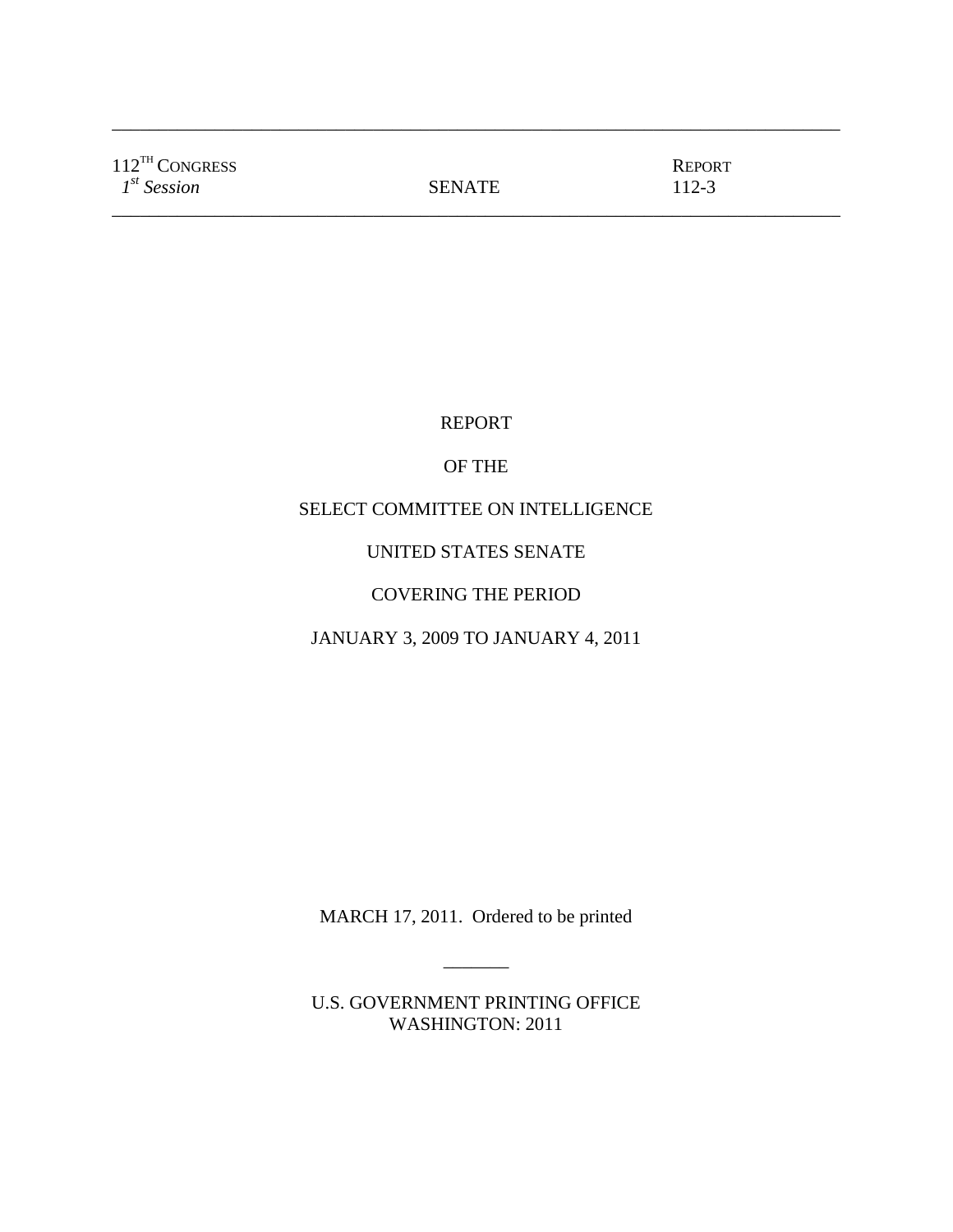## SELECT COMMITTEE ON INTELLIGENCE

DIANNE FEINSTEIN, California, *Chairman* SAXBY CHAMBLISS, Georgia, *Vice Chairman*

JOHN D. ROCKEFELLER IV, West Virginia OLYMPIA J. SNOWE, Maine RON WYDEN, Oregon RICHARD BURR, North Carolina BARBARA A. MIKULSKI, Maryland JAMES RISCH, Idaho BILL NELSON, Florida DANIEL COATS, Indiana KENT CONRAD, North Dakota **ROY BLUNT, Missouri** MARK UDALL, Colorado MARCO RUBIO, Florida MARK WARNER, Virginia

# HARRY REID, Nevada, *Ex Officio Member* MITCH McCONNELL, Kentucky, *Ex Officio Member* CARL LEVIN, Michigan, *Ex Officio Member* JOHN McCAIN, Arizona, *Ex Officio Member* DAVID GRANNIS, *Staff Director* MARTHA SCOTT POINDEXTER, *Minority Staff Director* KATHLEEN P. MCGHEE, *Chief Clerk*

During the period covered by this report, the composition of the Select Committee on Intelligence was as follows:

> DIANNE FEINSTEIN, California *Chairman* CHRISTOPHER S. BOND, Missouri, *Vice Chairman*

JOHN D. ROCKEFELLER IV, West Virginia ORRIN HATCH, Utah RON WYDEN, Oregon **OLYMPIA J. SNOWE, Maine** EVAN BAYH, Indiana SAXBY CHAMBLISS, Georgia BARBARA A. MIKULSKI, Maryland RICHARD BURR, North Carolina RUSSELL D. FEINGOLD, Wisconsin TOM COBURN, Oklahoma BILL NELSON, Florida JAMES RISCH, Idaho SHELDON WHITEHOUSE, Rhode Island

HARRY REID, Nevada, *Ex Officio Member* MITCH McCONNELL, Kentucky, *Ex Officio Member* CARL LEVIN, Michigan, *Ex Officio Member* JOHN McCAIN, Arizona, *Ex Officio Member* DAVID GRANNIS, *Staff Director* LOUIS B. TUCKER, *Minority Staff Director* KATHLEEN P. MCGHEE, *Chief Clerk*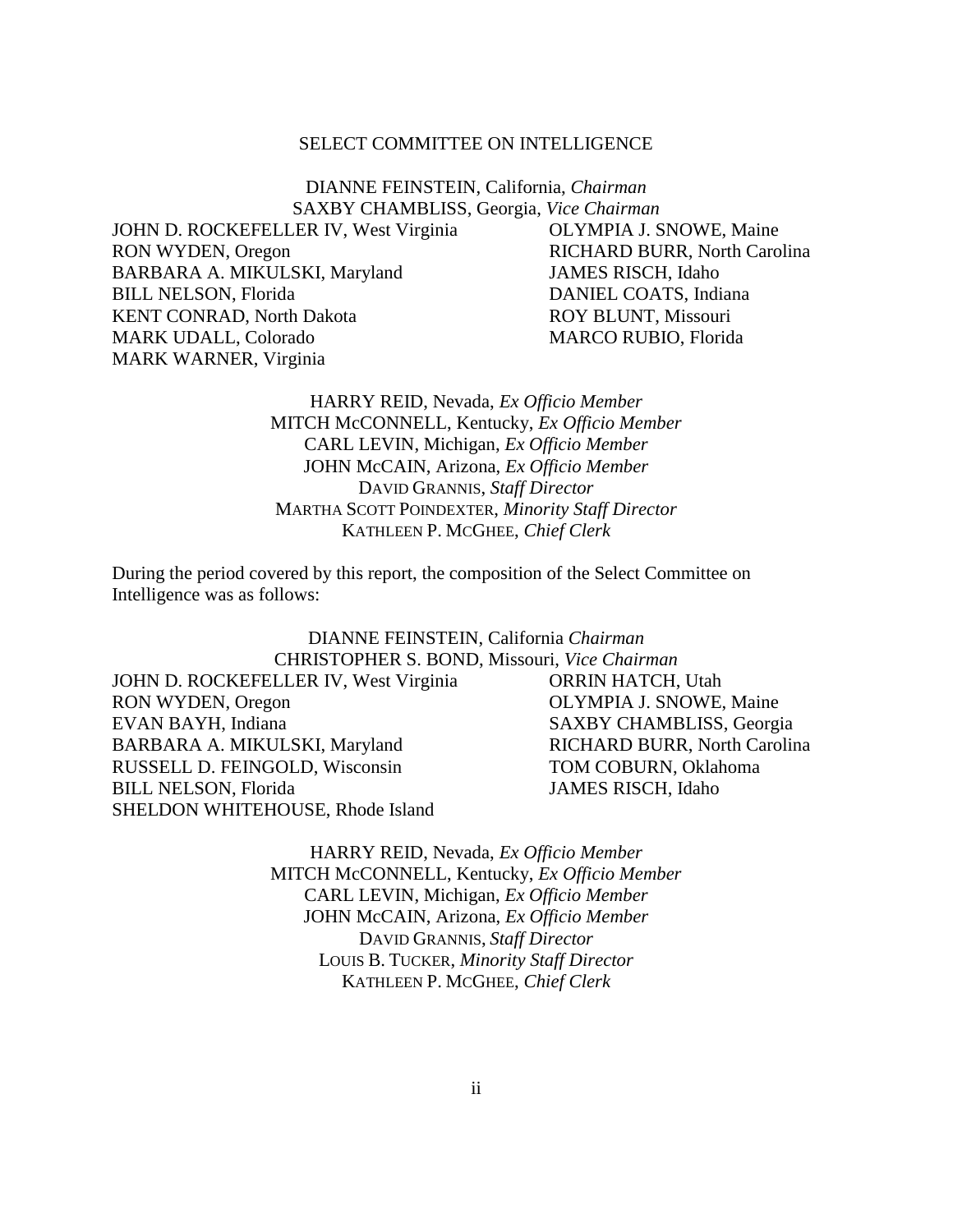## **PREFACE**

The Select Committee on Intelligence submits to the Senate this report on its activities from January 3, 2009, to January 4, 2011. This report also includes references to activities underway at the conclusion of the  $111<sup>th</sup>$  Congress that the Committee expects to continue into the future.

Under the provisions of Senate Resolution  $400$  of the  $94<sup>th</sup>$  Congress, the Committee is charged with the responsibility of carrying out oversight of the programs and activities of the Intelligence Community of the United States. Most of the Committee's oversight must be conducted in secret to protect the sources and methods used by the Intelligence Community to protect our nation's security. Nevertheless, the Select Committee on Intelligence has submitted activities reports since 1977, during the  $95<sup>th</sup>$  Congress, in order to provide as much information as possible about its intelligence oversight activities to the American public consistent with national security concerns. We submit this report to the Senate in continuation of that practice.

We also thank all of the members of the Committee in the  $111<sup>th</sup>$  Congress. In particular, we acknowledge the contribution of Senator Christopher S. "Kit" Bond who served on the Committee from 2003 to 2010 and was Vice Chairman during the  $110^{th}$  and  $111^{th}$  Congresses. Five other Senators who played important roles in the oversight of the Intelligence Community have also completed their service with the Committee. Senator Orrin Hatch served his second term on the Committee from 1997 to 2010 after previously serving from 1985 to 1990, making him the longest-serving member of the Committee in its history. Senator Evan Bayh served on the Committee from 2001 to 2010. Senator Russell Feingold came to the Committee in 2006 and served until 2010. Senator Sheldon Whitehouse served on the Committee during the  $110<sup>th</sup>$  and 111<sup>th</sup> Congresses from 2007 to 2010. Senator Tom Coburn served on the Committee during the 111<sup>th</sup> Congress from 2009 to 2010. Their unique perspectives and support to a strong Intelligence Community have contributed substantially to the mission of the Committee and for that we are grateful.

We also thank all the Committee's staff during the  $111<sup>th</sup>$  Congress whose hard work and professionalism were essential to the fulfillment of the Committee's oversight and legislative responsibilities.

> DIANNE FEINSTEIN, *Chairman* SAXBY CHAMBLISS, *Vice Chairman*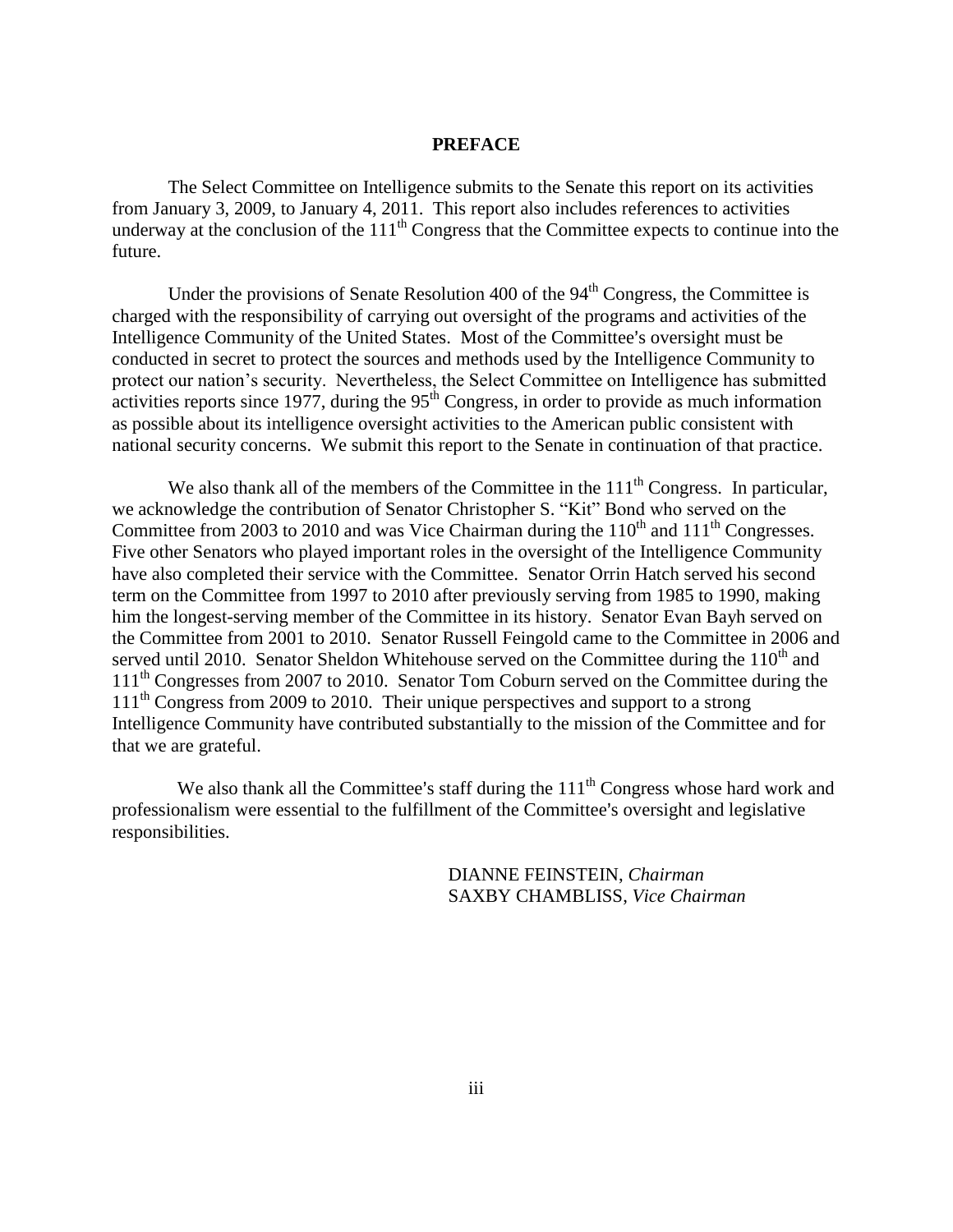| 2. General Accountability Office Participation in Intelligence                           |  |
|------------------------------------------------------------------------------------------|--|
|                                                                                          |  |
|                                                                                          |  |
|                                                                                          |  |
|                                                                                          |  |
| F. S.Res. 600, Authorizing the Select Committee on Intelligence to Provide Documents in  |  |
| Unauthorized Disclosure of Classified Information Investigation                          |  |
|                                                                                          |  |
| G. Release of Declassified Narrative Describing the Department of Justice's Office of    |  |
| Legal Counsel's Opinions on the CIA's Detention and Interrogation Program12              |  |
|                                                                                          |  |
|                                                                                          |  |
|                                                                                          |  |
|                                                                                          |  |
|                                                                                          |  |
|                                                                                          |  |
|                                                                                          |  |
| 4. Intelligence Issues regarding Detainees Held at U.S. Naval Station, Guantanamo Bay 19 |  |
|                                                                                          |  |
|                                                                                          |  |
|                                                                                          |  |
|                                                                                          |  |
|                                                                                          |  |
|                                                                                          |  |
|                                                                                          |  |
|                                                                                          |  |
|                                                                                          |  |
|                                                                                          |  |
|                                                                                          |  |
|                                                                                          |  |
|                                                                                          |  |
|                                                                                          |  |
|                                                                                          |  |
|                                                                                          |  |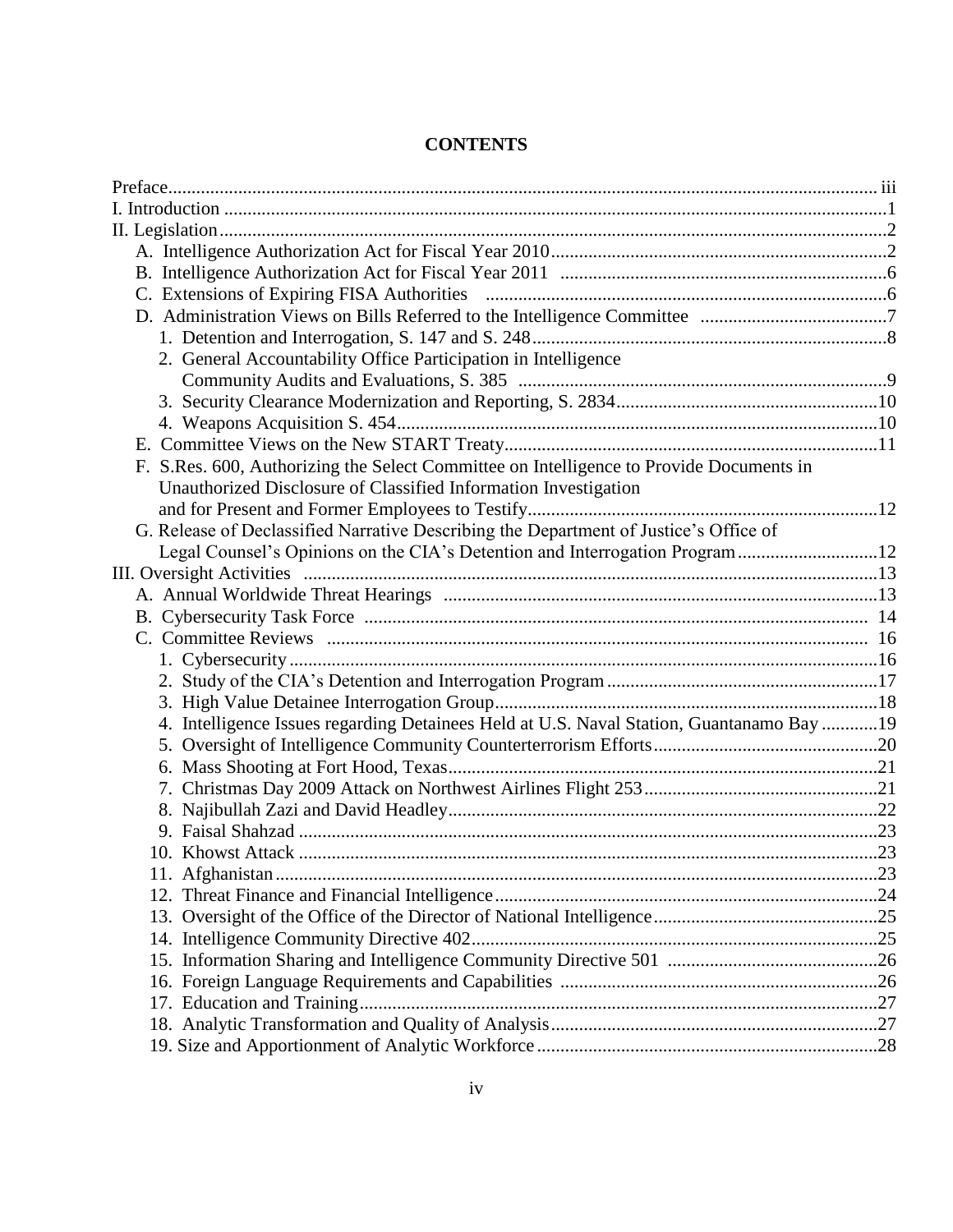| 29. Implementation of the FISA Amendments Act of 2008 and Compliance with                |  |
|------------------------------------------------------------------------------------------|--|
|                                                                                          |  |
|                                                                                          |  |
|                                                                                          |  |
|                                                                                          |  |
|                                                                                          |  |
|                                                                                          |  |
|                                                                                          |  |
|                                                                                          |  |
|                                                                                          |  |
| 38. Oversight of Department of Homeland Security Intelligence Activities 37              |  |
|                                                                                          |  |
|                                                                                          |  |
|                                                                                          |  |
|                                                                                          |  |
|                                                                                          |  |
|                                                                                          |  |
|                                                                                          |  |
|                                                                                          |  |
|                                                                                          |  |
| C. David S. Kris, Assistant Attorney General for National Security,                      |  |
|                                                                                          |  |
| D. Priscilla E. Guthrie, Chief Information Officer of the Intelligence Community 46      |  |
| E. Robert S. Litt, General Counsel, Office of the Director of National Intelligence 47   |  |
| F. Philip Mudd, Undersecretary of Information and Analysis,                              |  |
|                                                                                          |  |
|                                                                                          |  |
|                                                                                          |  |
| I. Philip S. Goldberg, Assistant Secretary of State, Intelligence and Research50         |  |
| J. Caryn A Wagner, Undersecretary for Intelligence and Analysis,                         |  |
|                                                                                          |  |
| K. Leslie Ireland, Assistant Secretary of the Treasury for Intelligence and Analysis  51 |  |
|                                                                                          |  |
| M. David B. Buckley, Inspector General of the Central Intelligence Agency 53             |  |
| N. Stephanie O'Sullivan, Principal Deputy Director of National Intelligence 53           |  |
|                                                                                          |  |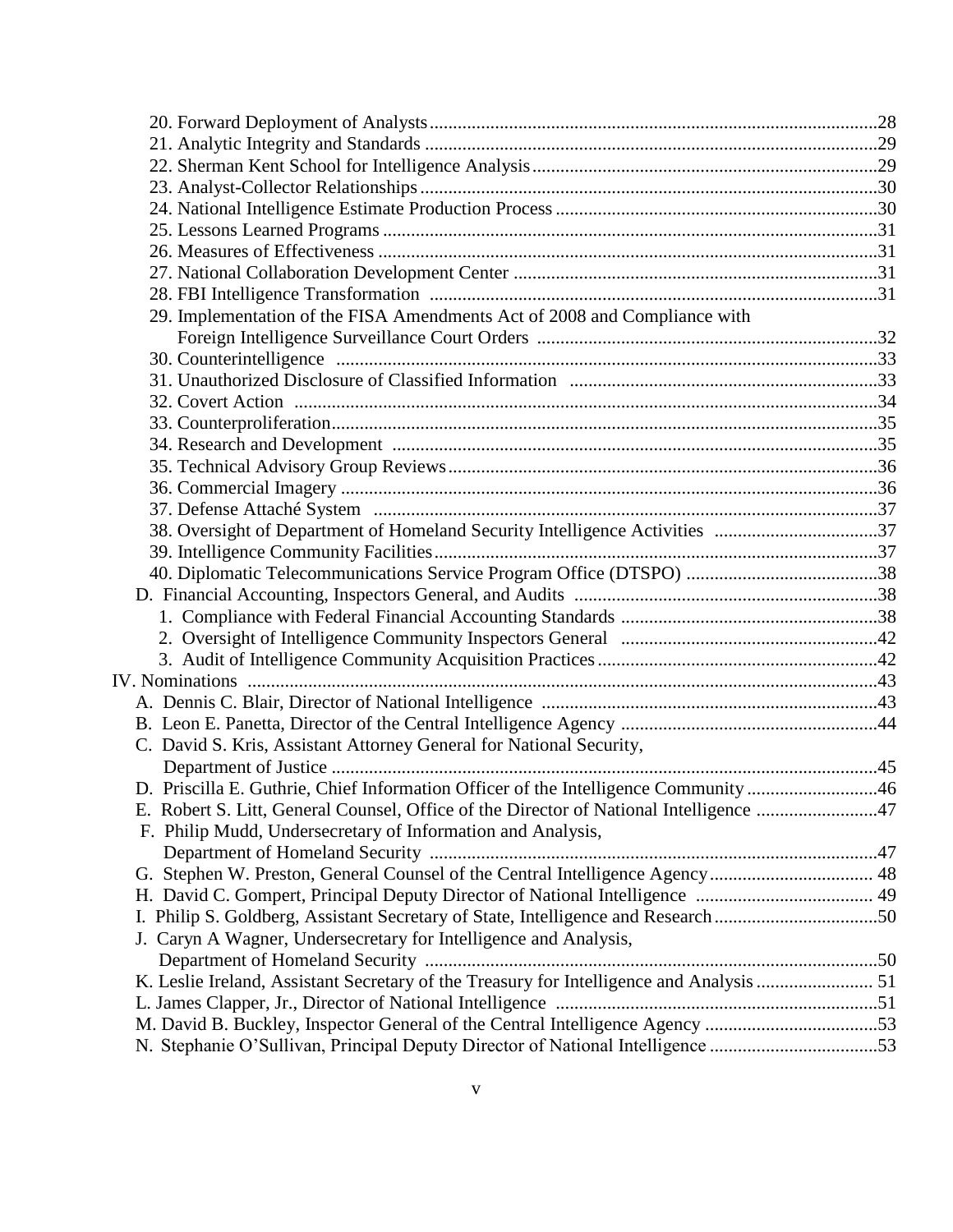| VI. Appendix |  |
|--------------|--|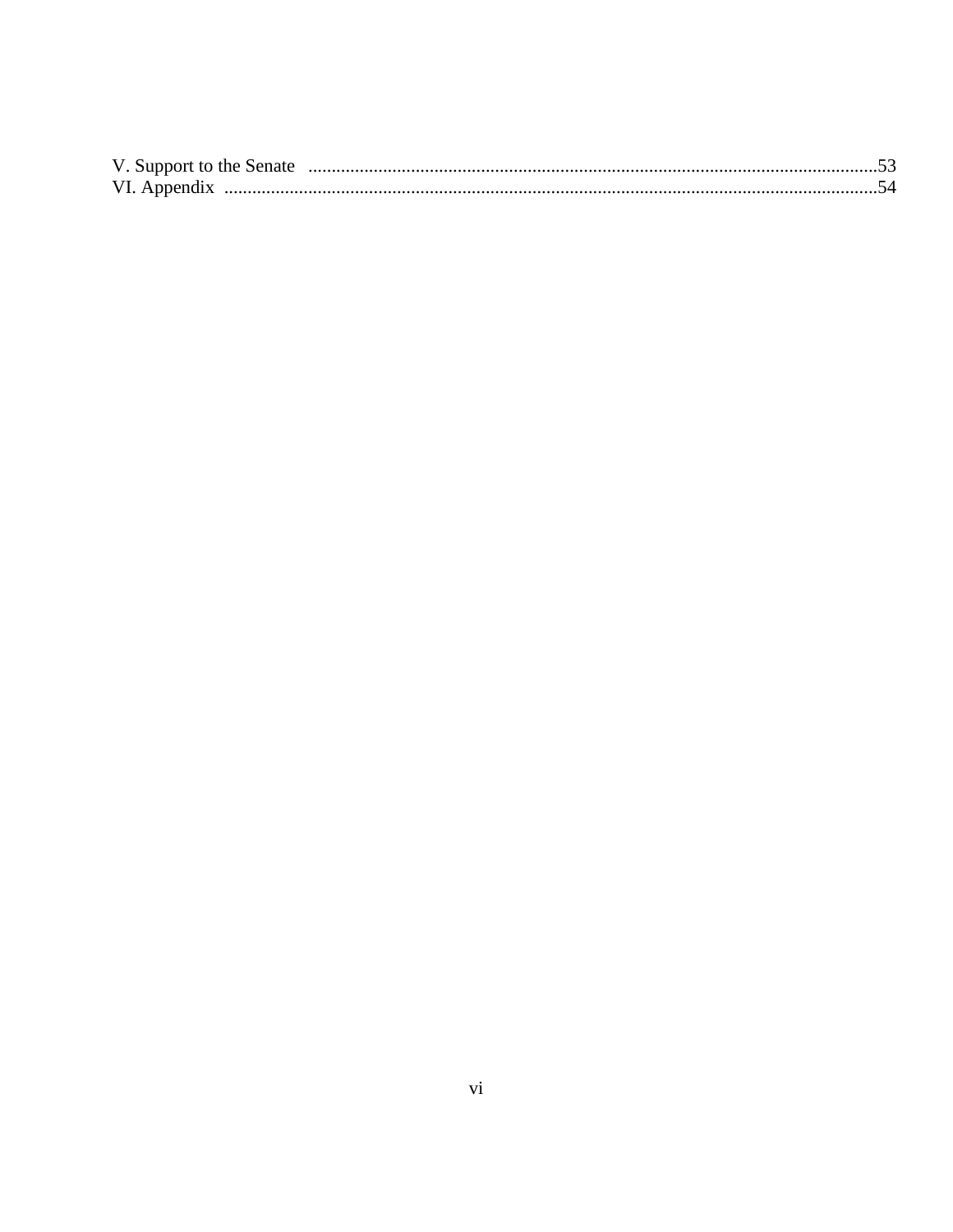## I. INTRODUCTION

The activities of the Committee during the 111<sup>th</sup> Congress were shaped by a range of legislative, nomination, and oversight responsibilities.

As described in part II of this report, the Committee's top legislative priority in the  $111<sup>th</sup>$ Congress was enactment of an Intelligence Authorization Act after a lapse, since the end of fiscal year 2005, in the enactment of annual intelligence legislation.

During the  $111<sup>th</sup>$  Congress, the Committee received 14 nominations for leadership positions in the Intelligence Community (IC). In keeping with its record of expeditious consideration of nominations, coupled with its commitment to the establishment of a public record on the background and views of nominees, the Committee requested that nominees answer extensive questions, posted on its website the unclassified answers to those questions, held 19 hearings and business meetings, and recommended that the Senate give its advice and consent to 12 nominations. (One nominee withdrew his nomination and one nomination, initially made in December 2010, was considered early in the  $112<sup>th</sup>$  Congress.)

 As in the past, the Committee's oversight work may have been the most important and least visible of its activities. Among other oversight matters, the Committee held numerous hearings, and the staff conducted extensive oversight through briefings and field visits, on a broad range of activities of intelligence agencies, including such matters as intelligence support to U.S. military operations in Afghanistan and Iraq and the performance of the Intelligence Community in using intelligence collection and analysis to help prevent terrorist attacks against the United States. In addition, the Committee undertook a study of the Central Intelligence Agency's detention and interrogation program as it existed under the previous Administration, and inquired into policies and actions of the new Administration, in order to shape detention and interrogation policies now and in the future. Through review of the implementation of the Foreign Intelligence Surveillance Act, including the amendments to that Act made in the  $110<sup>th</sup>$ Congress, and through review of the development of U.S. Government programs on cybersecurity, the Committee continued its oversight of activities implicating national security and individual privacy.

 While much of its work was planned early in the Congress, the Committee also responded to unfolding events, including tragedies that were averted, as in the failed Christmas Day 2009 attack against Northwest Flight 253, or that were carried out, as at the CIA's Khowst base in Afghanistan. In each case the Committee sought to learn the lessons needed for the Intelligence Community to improve its ability to help protect the U.S. homeland, and also protect Intelligence Community and other U.S. Government personnel in harm's way overseas.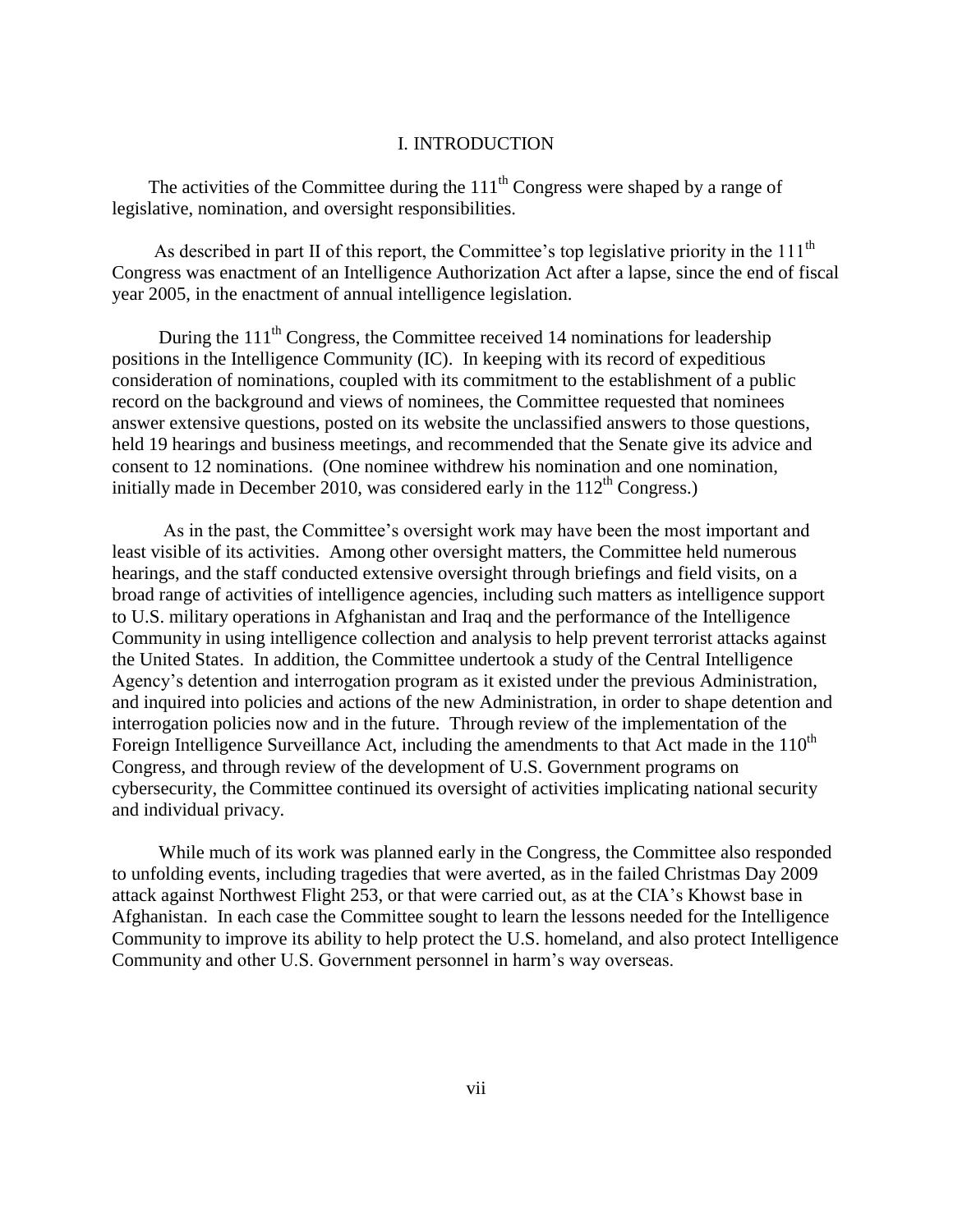## II. LEGISLATION

## A. INTELLIGENCE AUTHORIZATION ACT FOR FISCAL YEAR 2010

The Committee's top legislative priority in the  $111<sup>th</sup>$  Congress was the enactment of an Intelligence Authorization Act. As recounted in the Committee's previous two biennial reports, the last enactment of an Intelligence Authorization Act was in December 2004 for fiscal year 2005. The Committee is committed to restoring annual passage of the bill as a key instrument of intelligence oversight and took a significant step in that direction through the enactment in October 2010 of the Intelligence Authorization Act for Fiscal Year 2010.

In the first months of 2009, the Committee conducted its annual review of the President's budget recommendations for the civilian and military agencies and departments comprising the Intelligence Community (IC) for fiscal year 2010. These reviews included the National Intelligence Program (NIP) and the Military Intelligence Program (MIP), the latter about which the Committee makes recommendations to the Senate Armed Services Committee.

The intelligence entities covered by the annual budget reviews included the Office of the Director of National Intelligence (ODNI), the Central Intelligence Agency (CIA), the Defense Intelligence Agency (DIA), the National Security Agency (NSA), the National Geospatial-Intelligence Agency (NGA), the National Reconnaissance Office (NRO), the intelligence capabilities of the military services and the Coast Guard, as well as the intelligence-related components of the Federal Bureau of Investigation (FBI), the Departments of State, Treasury, Energy, and Homeland Security (DHS), and the Drug Enforcement Administration (DEA).

As part of its reviews, the Committee held closed budget hearings at which senior IC officials testified. During briefings at the Committee and on site at IC agencies, Committee staff, designated as budget monitors for particular IC elements, evaluated detailed budget justifications submitted by the Executive Branch. On the basis of those reviews, the Committee prepared a classified annex to its annual authorization bill and report. This annex contained a classified schedule of appropriations and classified directions to IC elements that addressed a wide range of issues identified during the annual budget reviews and other Committee oversight activities.

While the annual budget review proceeded, the Committee also reviewed the Administration's proposals for the public part of the FY 2010 bill consisting of new or amended legislative authority requested by the IC. The Committee posted on its public website testimony, in unclassified form, presented by the Director of National Intelligence (DNI) at a closed hearing on May 19, 2009, on the Administration's legislative proposals for the FY 2010 bill, as well as the text and explanation of the complete Administration legislative request that the Committee received on May 22, 2009. The Committee posted on its website additional proposed sections submitted by the Administration in June and early July 2009. The Committee also considered legislative proposals it had previously reported as well as a number of new proposals formulated by Committee members in response to evolving or current oversight matters.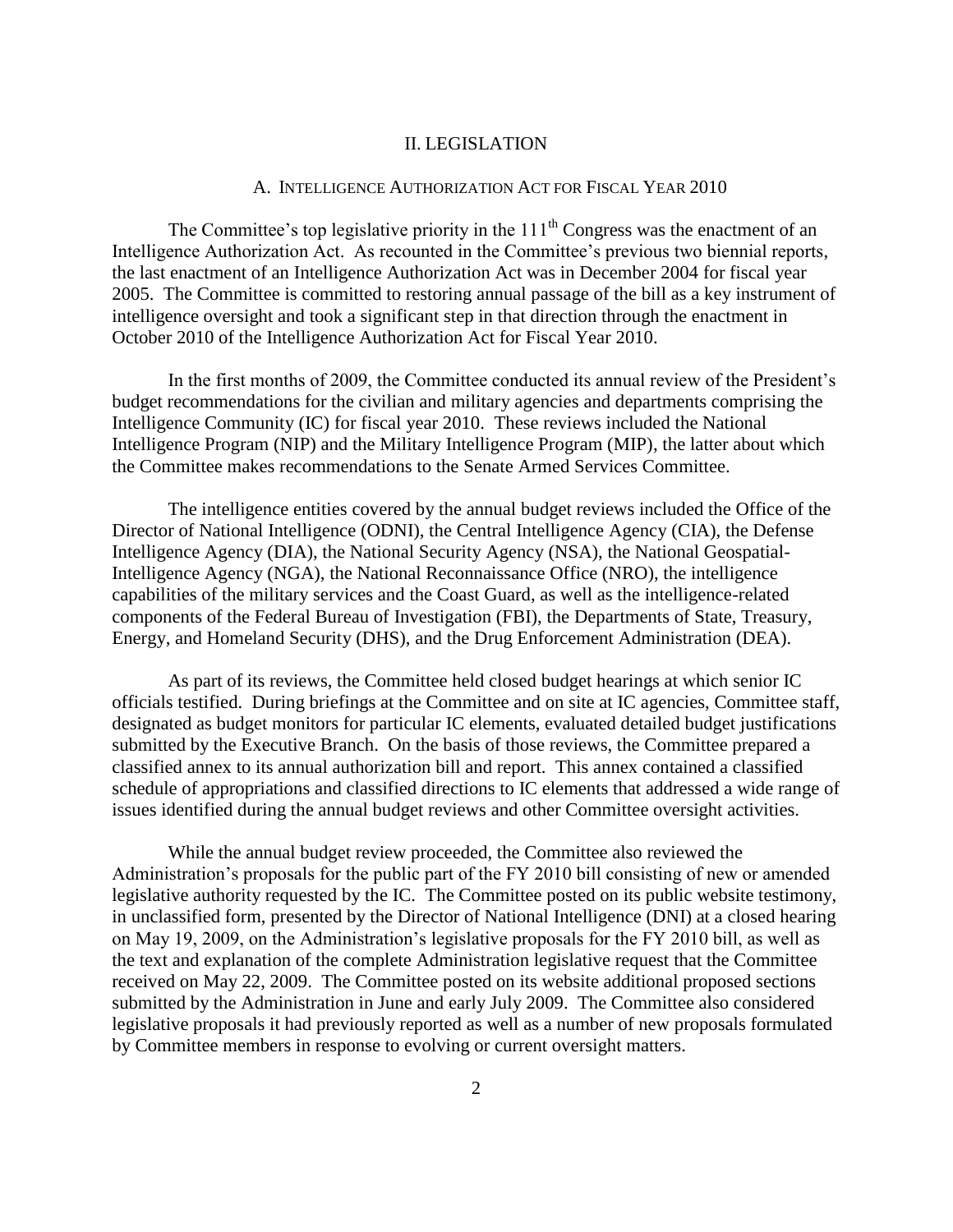On July 22, 2009, the Committee reported S. 1494, its proposed Intelligence Authorization Act for Fiscal Year 2010, accompanied by S. Rep. No. 111-55 (2009), by a vote of 15-0. The report explained the provisions of the bill and also provided comments, including directions to the IC, which could be stated in an unclassified form. As customary, it was accompanied by the classified annex with classified budget recommendations and guidance on implementation of budget authority. With a managers' amendment to address concerns of other committees, the bill passed the Senate by unanimous consent on September 16, 2009. 155 Cong. Rec. S9447-9480 (daily ed.).

Following passage by the House on February 26, 2010, of H.R. 2701, the proposed FY 2010 authorization bill reported by the House Permanent Select Committee on Intelligence, the Director of the Office of Management and Budget (OMB) sent to the intelligence committees a letter setting forth the Administration's views on S. 1494 and H.R. 2701. The letter identified thirteen serious concerns, three of which were veto-threat items, including amendments on notification to the intelligence committees about sensitive intelligence matters and covert actions and provisions on the authority of the Government Accountability Office (GAO) to conduct audits, investigations, and evaluations of the IC. On March 15, 2010, the Department of Justice wrote to the committees stating its concerns about the constitutionality of various provisions in the two bills.

The intelligence committees undertook a three-month process of reconciling the House and Senate bills and addressing the Administration's concerns. On June 10, 2010, the OMB Director wrote to the committees that the Administration had reviewed the product of that effort and the President's senior advisers would recommend that he sign the resulting legislation.

On July 19, 2010, the Committee reported a new bill, S. 3611, which incorporated the agreement. It was accompanied by S. Rep. No. 111-223 (2010), which provided a section-bysection description of how S. 3611 reconciled S. 1494 and H.R. 2701. With a managers' amendment to resolve concerns of other Senate committees, the Senate passed S. 3611 by unanimous consent on August 5, 2010. 156 Cong. Rec. S6767-6799 (daily ed.).

Further work remained, however, before final action on the FY 2010 legislation. A renewed effort was made to craft language on improving notifications to Congress on sensitive intelligence activities and covert actions and also on GAO authority. After this effort produced amendments acceptable to the committees, the House and Senate leadership, and the Administration, the Senate acted on September 27, 2010, for a third time on the FY 2010 legislation by amending and passing H.R. 2701with this negotiated agreement. 156 Cong. Rec. S7558-7559 (daily ed.). House passage followed on September 29, 2010, and the President signed the FY 2010 bill, as Public Law 111-259, on October 7, 2010.

Because fiscal year 2010 was drawing to a close, the final negotiations on the bill removed the classified schedule of authorizations applicable to the ending fiscal year and the classified annex that described those budgetary authorization levels. The enacted bill accordingly focused on needed improvements in Intelligence Community authorities and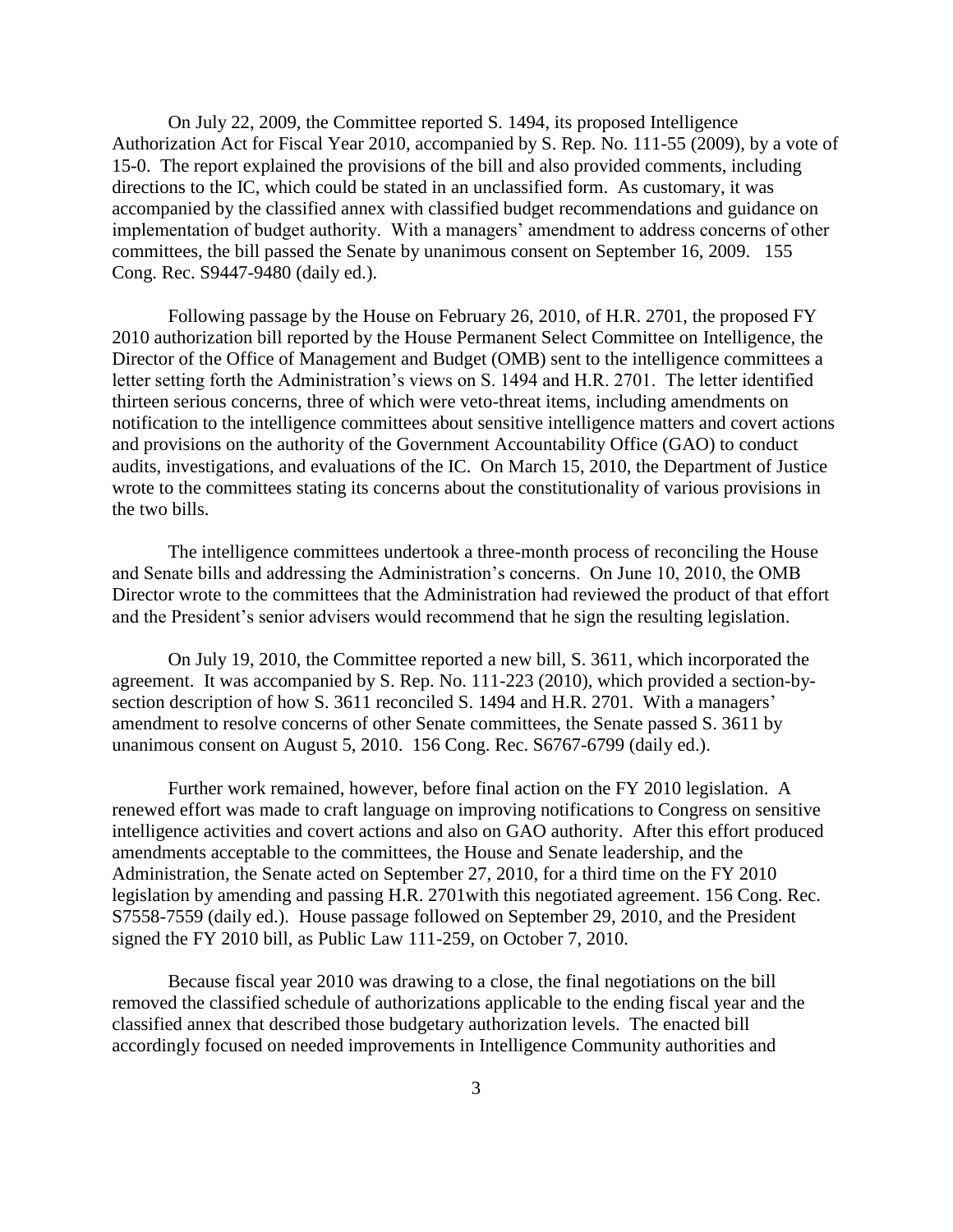oversight mechanisms. Chairman Feinstein, Vice Chairman Bond, and House Intelligence Committee Chairman Reyes, however, wrote to the President on October 19, 2010, concerning the provisions in the classified annex that were reviewed and accepted by the Administration and the Intelligence Community during negotiations over the legislation, and the fact that these would be the subject of further discussion in the future.

The provisions of the Intelligence Authorization Act for Fiscal Year 2010 are explained more fully in S. Rep. No. 111-223, the report that accompanied S. 3611, and in the floor remarks on Senate passage of H.R. 2701, in which Chairman Feinstein and Vice Chairman Bond explained the several subsequent changes that cleared the way for final action, 156 Cong. Rec. S7498-7500 and S7558-7559 (daily ed., Sept. 27, 2010). The provisions include:

- Modifications, in Title V of the National Security Act of 1947, to the requirements and the process by which, the President, DNI, and heads of all U.S. departments, agencies, and entities keep the intelligence committees fully and currently informed of all intelligence activities and covert actions. This includes the responsibility to furnish to the committees any information, requested by them, about the legal basis for intelligence activities or covert actions that is within the custody or control of the departments, agencies, or entities of the United States which are involved in those activities or covert actions. The amendments also address "Gang of Eight" notifications to the Senate and House leadership, and leadership of the two intelligence committees, about covert actions. They require that when a finding or notification is limited to the Gang of Eight, the statement of reasons for doing so shall be in writing and all members of the intelligence committees shall be provided with a general description regarding the finding or notification consistent with the reasons for not yet fully informing all such members. Any such determination would have to be reviewed every 180 days.
- Acquisition reforms, including vulnerability assessments of major systems, establishment of requirements for a business enterprise architecture to enhance IC business system modernization, and measures developed from the Nunn-McCurdy Act on defense overruns to curb excessive cost growth of major intelligence systems.
- Establishment of a strong and independent Inspector General (IG) for the Intelligence Community, appointed by the President with the advice and consent of the Senate, to review programs of the Intelligence Community and the relationships among the elements of it, and to report to the DNI and Congress. Of particular importance, the statutory IG for the Intelligence Community will have the authority to address issues that run across the jurisdiction of individual IC elements and that cannot be fully addressed by Inspectors General for individual IC elements whose jurisdictions are bounded by the elements in which they serve.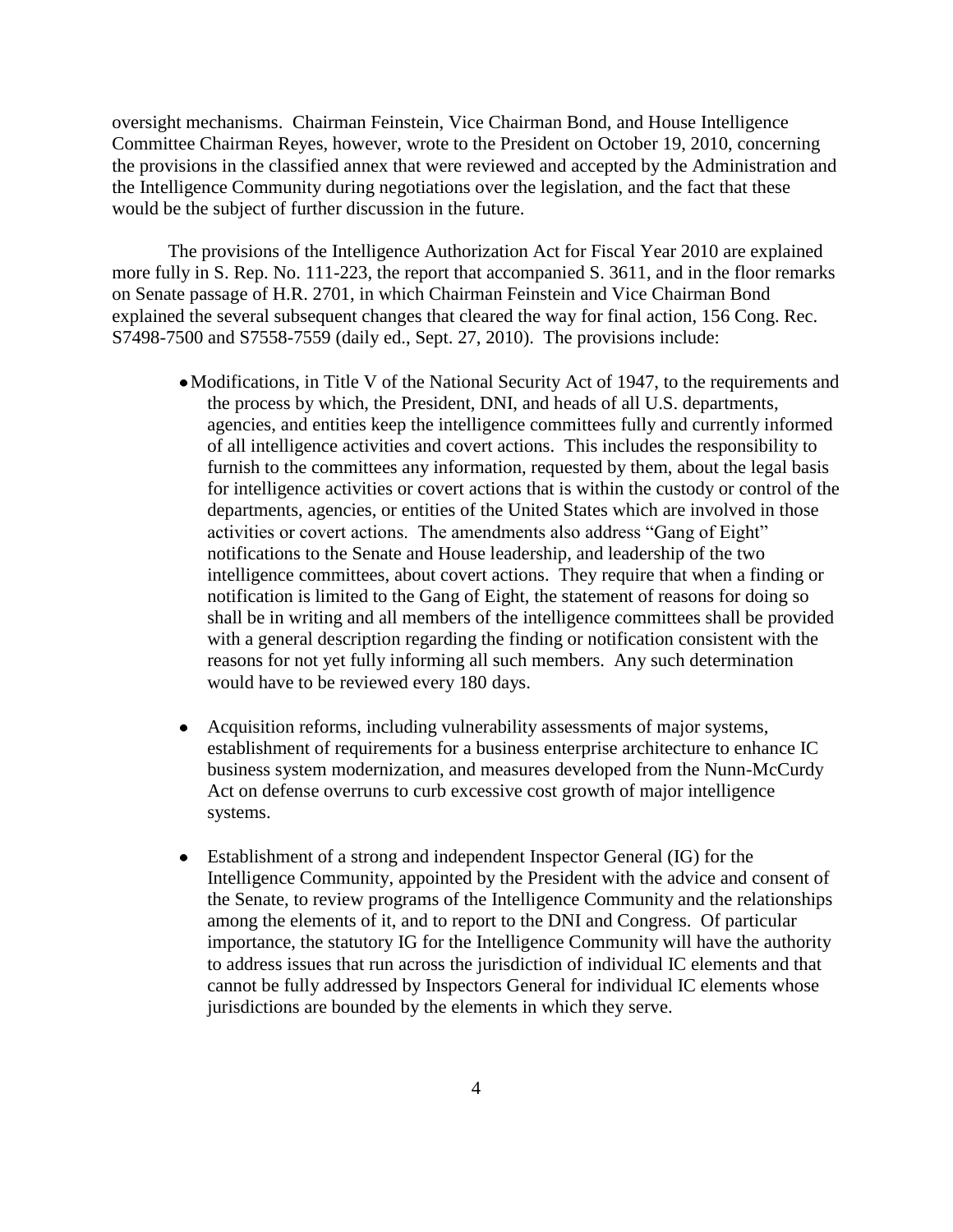The Act also strengthens existing IGs that serve elements of the Intelligence Community. It provides for the availability to the CIA IG of authorities made available to other IGs pursuant to the Inspector General Reform Act of 2008, including the authority to appoint a Counsel to the Inspector General who shall report to the CIA IG. For the IGs at the NSA, NRO, NGA, and DIA, the Act provides for their statutory recognition and the availability to them of the authorities and protections applicable to other administratively appointed IGs under the Inspector General Act of 1978, such as measures to protect independence, provide for access to information, and ensure regular reporting to Congress.

- Measures to improve personnel management. These include measures designed to improve oversight of IC personnel planning and account for the number and use of the IC's burgeoned number of contractors. To enable the IC to meet advanced technical needs, the Act provides for enhanced pay authority for critical positions such as those requiring special scientific abilities. It provides for improvements in IC education programs, including language programs, and personnel management flexibilities that will foster the participation of IC employees in language training programs. Although omitted from the final text in light of the end of the fiscal year, the Committee throughout the consideration of the FY 2010 bill supported measures to facilitate the replacement of contractors with regular IC employees, and will take up this issue again in the  $112<sup>th</sup>$  Congress.
- Measures to improve information sharing by authorizing interagency funding to quickly address deficiencies or needs that arise in intelligence information access or sharing capabilities. The Act also facilitates information sharing with the National Counterterrorism Center (NCTC) by extending exemptions from Freedom of Information Act (FOIA) search requirements to operational files that have been provided to the ODNI, of which NCTC is a part.
- An increase in the maximum penalties for the disclosure of the identity of undercover intelligence officers and agents.
- A preliminary framework for congressional and Executive Branch oversight of federal cybersecurity activities to ensure the government's national cybersecurity mission is carried out in a manner consistent with legal authorities and individual privacy rights.
- A requirement for a comprehensive report by the Director of National Intelligence, in coordination with the Attorney General and the Secretary of Defense, on the policies and procedures of the U.S. Government concerning participation by elements of the Intelligence Community in the interrogation of individuals suspected of international terrorism, including the legal basis for these policies and procedures.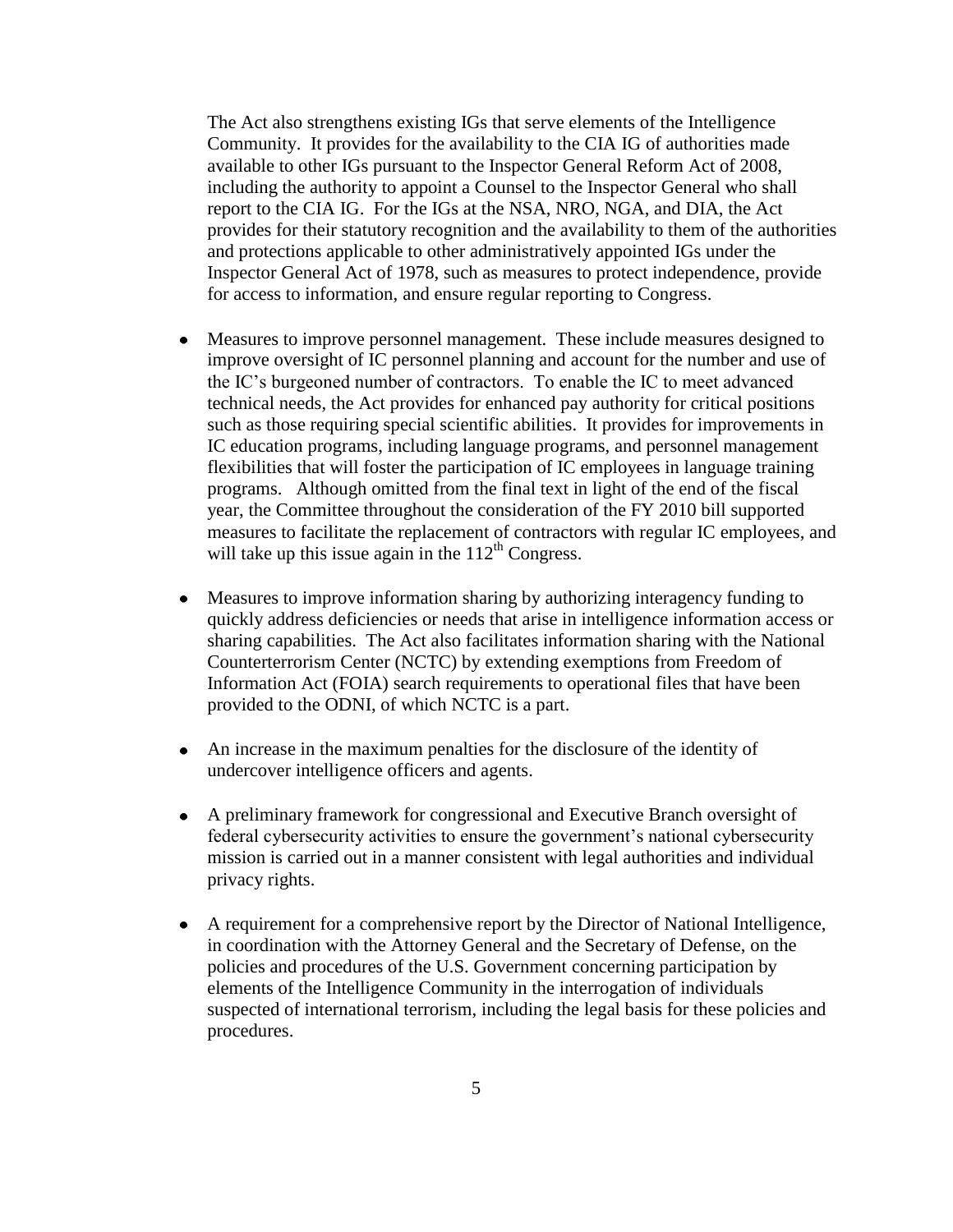- A requirement for the DNI to make publicly available an unclassified summary of intelligence relating to recidivism of detainees held at the Naval Detention Facility at Guantanamo Bay, Cuba, and an assessment of the likelihood that such detainees will engage in terrorism or communicate with persons in terrorist organizations.
- A requirement for a report and strategic plan on the intelligence collection efforts of the United States to assess the threat from biological weapons and to protect the biodefense knowledge and infrastructure of the United States. This section of the Act also requires a strategic plan for closing important intelligence gaps related to biological weapons.
- A requirement that the DNI, in consultation with the Comptroller General (as the head of the GAO), issue a written directive governing access by the Comptroller General to information in the possession of an element of the Intelligence Community, and to provide that directive to the Congress together with any comments no later than May 1, 2011. Unless accelerated by the DNI for reasons of national security, the directive or any amendment to it shall take effect 60 days after submission to the Congress. The directive shall be consistent with both the provisions of Title 31 of the United States Code on the authorities of the Comptroller General and those of the National Security Act.

B. INTELLIGENCE AUTHORIZATION ACT FOR FISCAL YEAR 2011

In the first months of 2010, even while consideration of the Fiscal Year 2010 bill continued, the Committee reviewed the President's Fiscal Year 2011 requests for funding levels and legislative proposals.

As previously, the Committee's budget monitors evaluated the budget requests submitted by the Executive Branch. Committee staff held briefings at the Committee and onsite at agencies, and the Committee conducted closed budget hearings. The Committee received the Administration's proposed FY 2011 bill on May 27, 2010, and conducted a closed hearing on the Administration's legislative request on June 22, 2010. The Committee subsequently posted on its website both the full legislative request and an unclassified version of the testimony offered by Robert Litt, the ODNI General Counsel.

Committee staff prepared budget and bill material for consideration early in the  $112<sup>th</sup>$ Congress in the event the Committee determined to proceed with a fiscal year 2011 intelligence authorization bill.

# C. EXTENSIONS OF EXPIRING FISA AUTHORITIES

As the  $111<sup>th</sup>$  Congress began, three provisions of the Foreign Intelligence Surveillance Act (FISA)—commonly known as the roving wiretaps, lone wolf, and business records sections of the Act—were scheduled to expire on December 31, 2009. On March 31, 2009, Chairman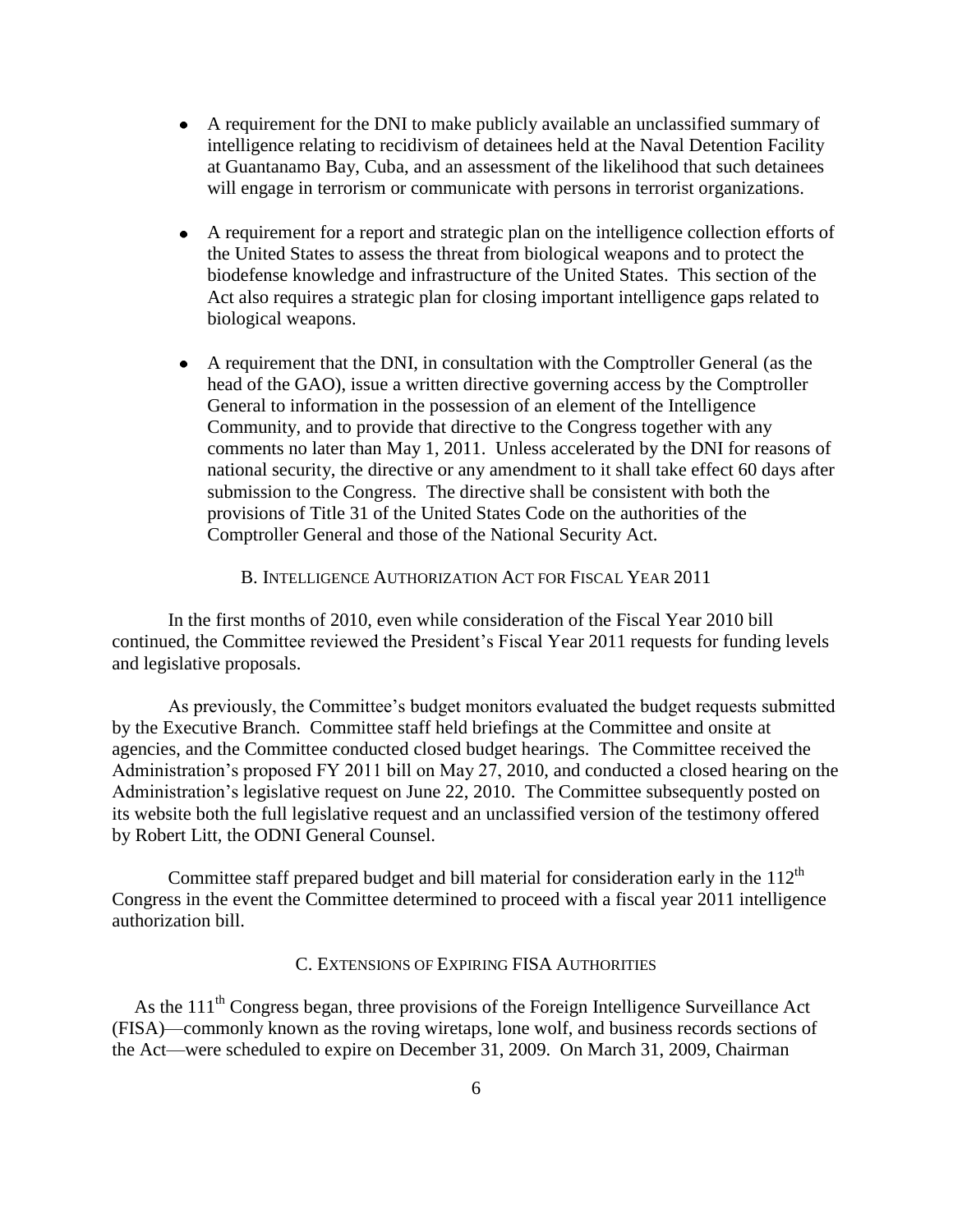Feinstein and Vice Chairman Bond wrote to the Attorney General and the Director of National Intelligence to request their recommendations on whether the provisions should be extended, modified, or allowed to expire. On September 14, 2009, the Department of Justice, in a response to the Committee for itself and the DNI, recommended that the expiring provisions be reauthorized.

With regard to roving wiretaps, under which roving surveillance is authorized by court orders for targets who take actions to thwart FISA surveillance, the Justice Department stated that the authority "has proven an important intelligence-gathering tool in a small but significant subset of FISA electronic surveillance orders." For lone wolf authority, pursuant to which a non-U.S. person who engages in international terrorism may be the subject of FISA collection even though connection to a specific international terrorist group has not been determined, the Department noted that, as of the September 2009 letter, it had not been necessary to use that authority. Nevertheless, the Department requested reauthorization of the authority on the grounds that it could foresee circumstances in which a known terrorism target had broken from his terrorist group. Concerning business records, the Department urged reauthorization because it believed that "[t]he absence of such an authority could force the FBI to sacrifice key intelligence opportunities."

Section 1004 of H.R. 3326, the Department of Defense Appropriations Act, 2010, enacted December 19, 2009, extended the three expiring provisions to February 28, 2010.

In February 2010, as the new sunset approached, the Attorney General, the DNI, and the intelligence committees took steps to enable members of both Houses to understand more fully the intelligence collection made possible by the expiring authority. The Attorney General and the DNI provided to the committees a classified paper and asked for their assistance in making it available, in a secure setting, directly and personally to any interested Member. On February 23, 2010, Chairman Feinstein and Vice Chairman Bond wrote to each Member of the Senate inviting the Member to read the classified paper in the Committee's offices and conveying the offer of the Attorney General and DNI to have their personnel available to meet with any Member who had questions. The House Intelligence Committee extended a similar invitation to Members of the House. 156 Cong. Rec. H838 (daily ed., Feb. 25, 2010).

On February 27, 2010, Congress extended the roving, lone wolf, and business records provisions once again, this time for one year to February 28, 2011 in Public Law 111-141.

#### D. ADMINISTRATION VIEWS ON BILLS RELATED TO THE INTELLIGENCE COMMUNITY

Rule 12.2 of the Committee's Rules of Procedure provides that "Unless otherwise" ordered by them, measures referred to the Committee shall be referred by the Chairman and Vice Chairman to the appropriate department or agency of the Government for reports thereon." Pursuant to this rule, during the 111<sup>th</sup> Congress the Chairman and Vice Chairman made three referrals for comments. Additionally, the Chairman and Vice Chairman made one referral to the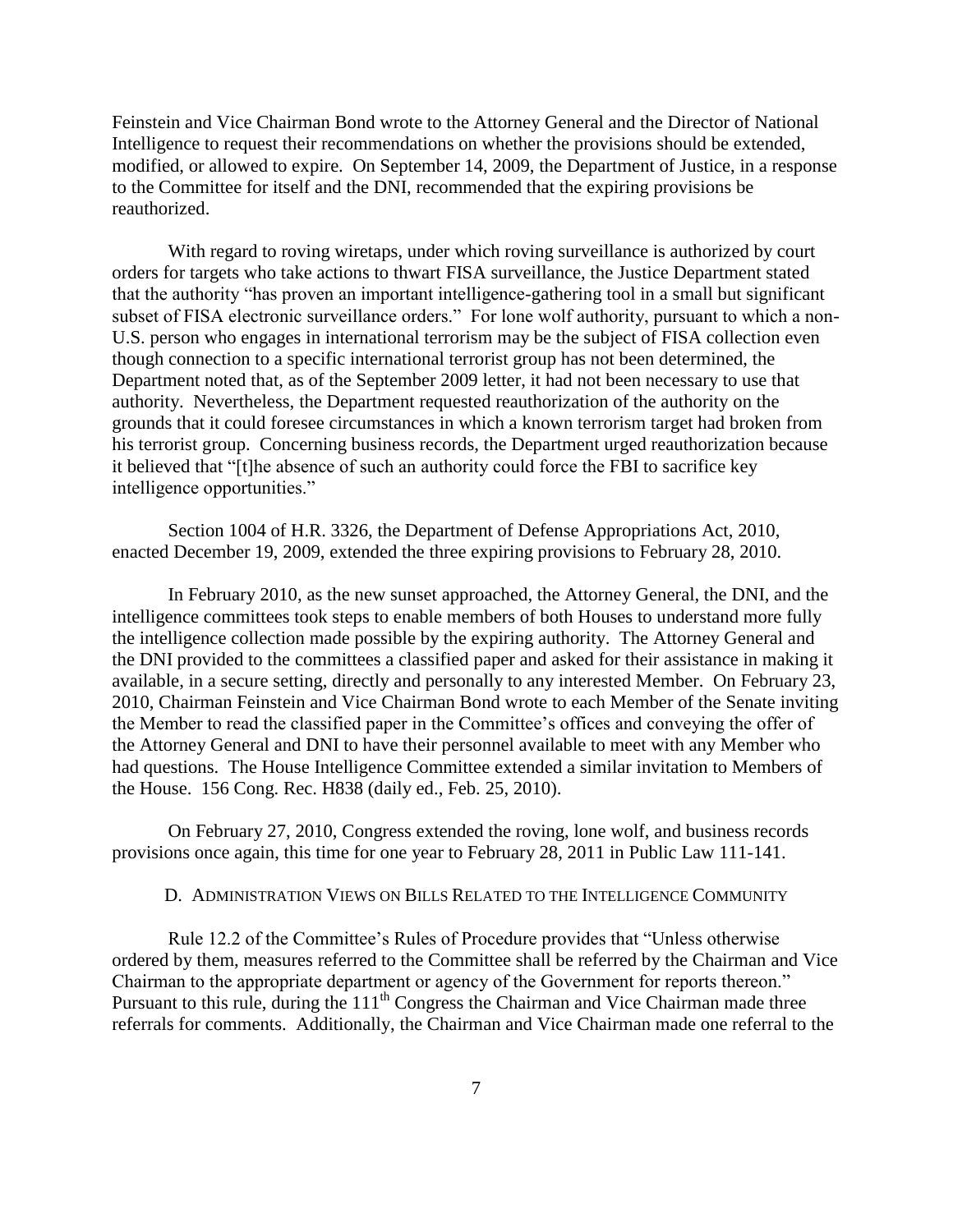Director of National Intelligence for comment on the effect legislation not referred to the Committee but being considered by the Senate would have on the Intelligence Community.

## *1. Detention and Interrogation, S. 147 and S. 248*

 On March 3, 2009, the Chairman and Vice Chairman referred to the Director of National Intelligence for comment two bills on detention and interrogation: S. 147, introduced by the Chairman and co-sponsored by Senators Rockefeller, Wyden, and Whitehouse, and S. 248, introduced by the Vice Chairman. Both of these bills were referred to the Committee.

S. 147, entitled the "Lawful Interrogation and Detention Act," would bar any person in the custody or under the control of an IC element from being subjected to a treatment or technique of interrogation not authorized by the Army Field Manual. It would require notice of an IC detention and access to such detainee, in a manner consistent with the practices of the U.S. Armed Forces, to the International Committee of the Red Cross. It would bar CIA interrogations by contractors, instead requiring that all CIA interrogations be conducted by Agency employees. It would also require the closing of the detention facility at the U.S. Naval Base at Guantanamo Bay, Cuba.

S. 248, entitled the "Limitations on Interrogation Techniques Act of 2009," would preclude the use of specific interrogation techniques, similar to those currently prohibited by the Army Field Manual.

On April 3, 2009, the DNI replied that "the President has directed thorough reviews of detention, interrogation, and transfer policies as well as a review of both the options for the disposition of individuals captured or apprehended in connection with armed conflicts and counterterrorism operations and those individuals currently detained at the Guantanamo Bay Naval Base."

Further, the DNI noted that the "President has ordered that individuals under the effective control of U.S. Government employees or their agents or detained in a U.S. Government owned, operated, or controlled facility must be treated humanely and shall not be subjected to torture or to outrages on personal dignity, including humiliating and degrading treatment" and "may only be interrogated in accordance with the Army Field Manual 2-22.3." The DNI also stated that ―(b)ecause these task forces are reviewing the very issues these legislative proposals address, we have forwarded these bills to the task forces for their consideration as part of their efforts. We anticipate that, once these reviews have been completed and the task forces have reported to the President, the Administration will be better able to assess these proposals."

As described earlier in this report, Congress included in Section 333 of the Intelligence Authorization Act for FY 2010 a requirement for a comprehensive report by the Director of National Intelligence on detention and interrogation activities.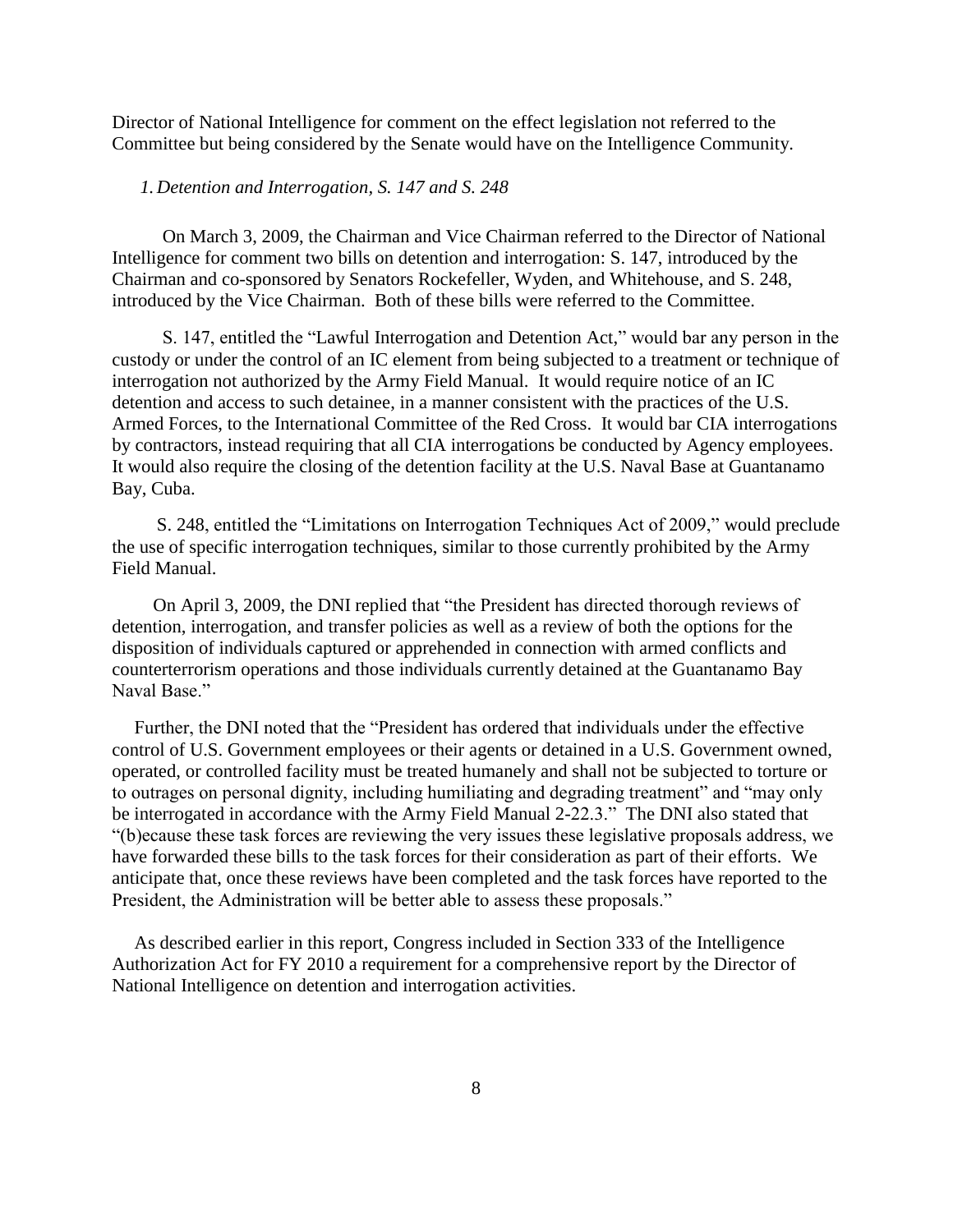# *2. Government Accountability Office Participation in Intelligence Community Audits and Evaluations, S. 385*

On March 12, 2009, the Chairman and Vice Chairman referred to the DNI for comment S. 385, a bill referred to the Committee, entitled the Intelligence Community Audit Act of 2009. S. 385, which had been introduced by Senator Akaka and co-sponsored by Senators Lautenberg, McCaskill, Sanders, Wyden, Carper, and Durbin, to "reaffirm" the authority of the Comptroller General to perform audits and evaluations of the financial transactions, programs, and activities of the Intelligence Community. It also would "reaffirm" the authority of the Comptroller General to obtain access to records for the purpose of those audits. It provided that those audits may be requested by any committee of jurisdiction and may include matters related to strategic planning, financial management, information technology, human capital, knowledge management, and information sharing conducted by management and administration elements of the Intelligence Community. The bill proposed a number of limitations on this authority including that the Comptroller General may conduct an audit or evaluation of intelligence sources or methods, or covert actions, only on the request of one of the congressional intelligence committees or the House or Senate majority or minority leader.

On April 20, 2009, the DNI responded to the Chairman and Vice Chairman. The DNI stated that, "I believe that oversight of the Intelligence Community by the intelligence committees plays a critical role in making sure we are fulfilling our responsibilities with regard to keeping our Nation safe while ensuring privacy and civil liberties protections. This oversight, precisely because it is conducted by the committees through a cadre of knowledgeable and experienced staff, is a valuable contribution to improving the quality of intelligence and the effective, efficient operation of the Intelligence Community." He continued that the "Intelligence Community has worked together with GAO on hundreds of their reviews ranging from personnel security clearance reform, to U.S.-Saudi Counter Terrorism and Terrorism Financing, to an examination of the Committee on Foreign Investment in the United States. We will continue working cooperatively with GAO on such reviews to improve federal government performance." However, the DNI concluded that "there is no clear necessity or benefit from expanding GAO's scope of authority to the Intelligence Community." The DNI was also concerned that S. 385 would "authorize the Comptroller General to carry on self-initiated work and other work beyond that directed by intelligence committees" which "would negatively impact the ability of the Intelligence Community to respond to requests from the intelligence committees in a timely manner, within available resources."

As described earlier in this report, section 348 of the Intelligence Authorization Act for FY 2010 provides for the issuance by the DNI, no later than May 1, 2011, and in consultation with the Comptroller General, of a directive governing access of the Comptroller General to information in the possession of an element of the Intelligence Community. The directive shall be consistent with both the National Security Act and the provisions of title 31 of the U.S. Code on the authorities of the Comptroller General. The directive shall be submitted to Congress together with any comments of the Comptroller General.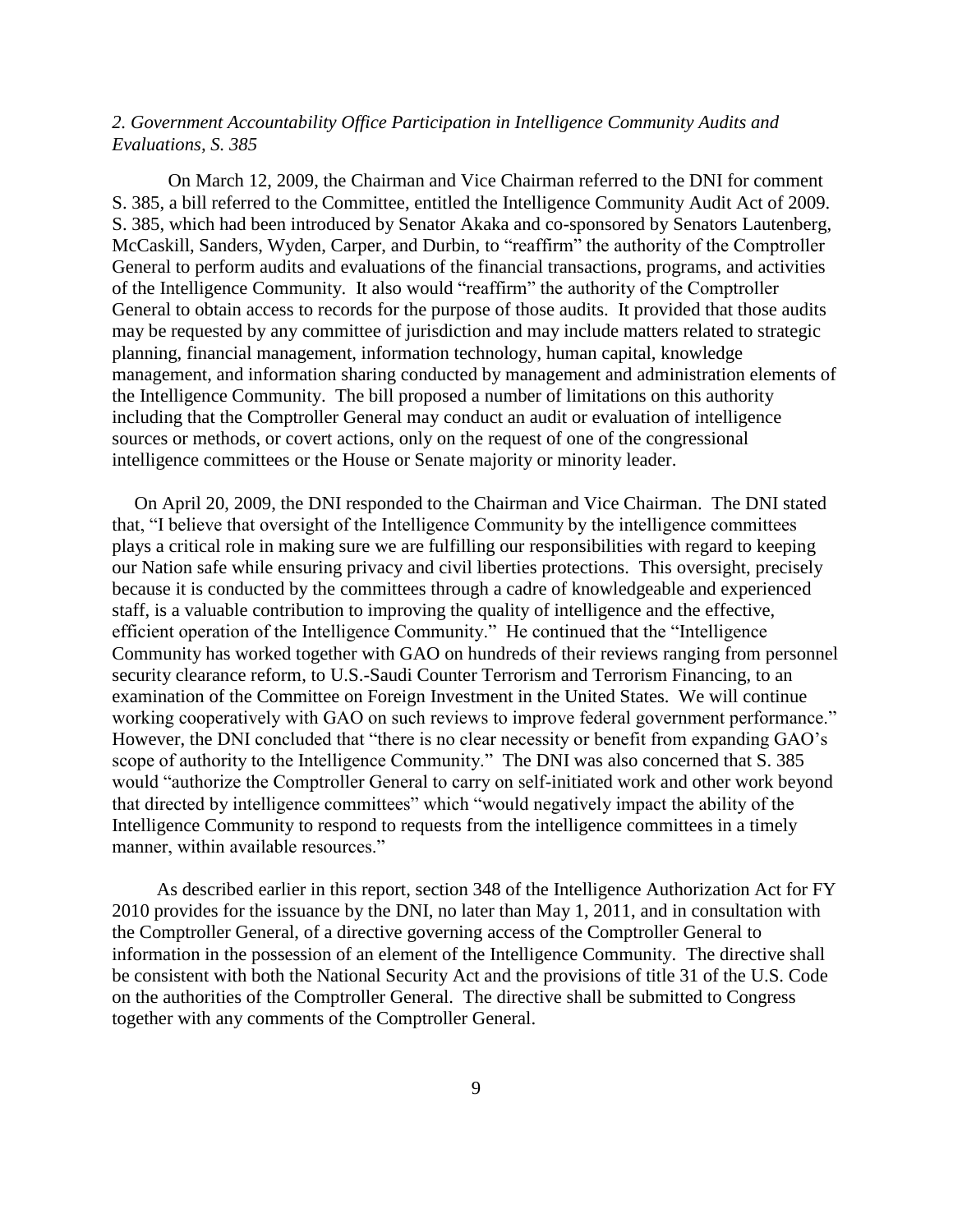## *3. Security Clearance Modernization and Reporting, S. 2834*

On February 9, 2010, the Chairman and Vice Chairman referred to the DNI for comment S. 2834, a bill referred to the Committee entitled the "Security Clearance Modernization and Reporting Act of 2009." This legislation, which had been introduced by Senator Akaka and cosponsored by Senator Voinovich, would mandate more detailed and more timely reporting on the security clearance process; require a comprehensive information technology needs assessment; and require the creation of a strategic plan that would outline reform goals, establish performance measures, create a more robust communications strategy, define clear roles and responsibilities for stakeholders, and examine funding needs.

On July 26, 2010, the DNI responded to the Chairman and Vice Chairman. The DNI noted that S. 2834 "does not recognize and build on the significant progress made to date, may limit the flexibility and development of the [Performance Accountability Council], and requires duplicative reporting." He noted that "the significant improvements in timeliness and streamlined policy and process successes gained to date are likely attributable to IRTPA's legislative foundation flexibly executed through a series of Executive Orders that updated, clarified and improved the reform effort over time." With regard to information technology, the DNI stated that "(l)egislating in this area may limit continued quality and technology improvement going forward." The DNI also noted that the February 2010 *Security and Suitability Process Reform Strategic Framework* document "presents the reform effort's mission, strategic goals, approach, key deliverables, performance measures, external factors, roles and responsibilities, and long term funding requirements."

Section 367 of the Intelligence Authorization Act for FY 2010 provides for a series of reports and audits on the U.S. Government's security clearance process and the measurement of improvement in the timeliness of that process.

#### *4. Weapons Acquisition, S. 454*

 On April 27, 2009, the Chairman and Vice Chairman referred S. 454, the "Weapons Systems Acquisition Reform Act of 2009," to the DNI for comment. The Senate Armed Services Committee had reported this legislation on April 2, 2009. Although the measure was not referred to the SSCI, the Chairman and Vice Chairman sought the DNI's views on whether, and if so how, this legislation would affect IC acquisition programs. S. 454 set additional restrictions and reporting requirements on Department of Defense major defense acquisition programs. Since many IC agencies reside within the Defense Department, the Committee was concerned that the legislation would place requirements on IC acquisition programs.

 On May 11, 2009, the DNI responded to this inquiry. He assessed that "S. 454 does not impact the acquisition programs funded by the [National Intelligence Program]." He noted that S. 454 is "specifically applicable to a 'major defense acquisition program' (MDAP)" and that Title 10, United States Code, Section 2430(a) "defines a MDAP to exclude a Department of Defense (DoD) acquisition program that is a "highly sensitive classified program" as determined by the SecDef." Under a March 25, 2008, Secretary of Defense and DNI Memorandum of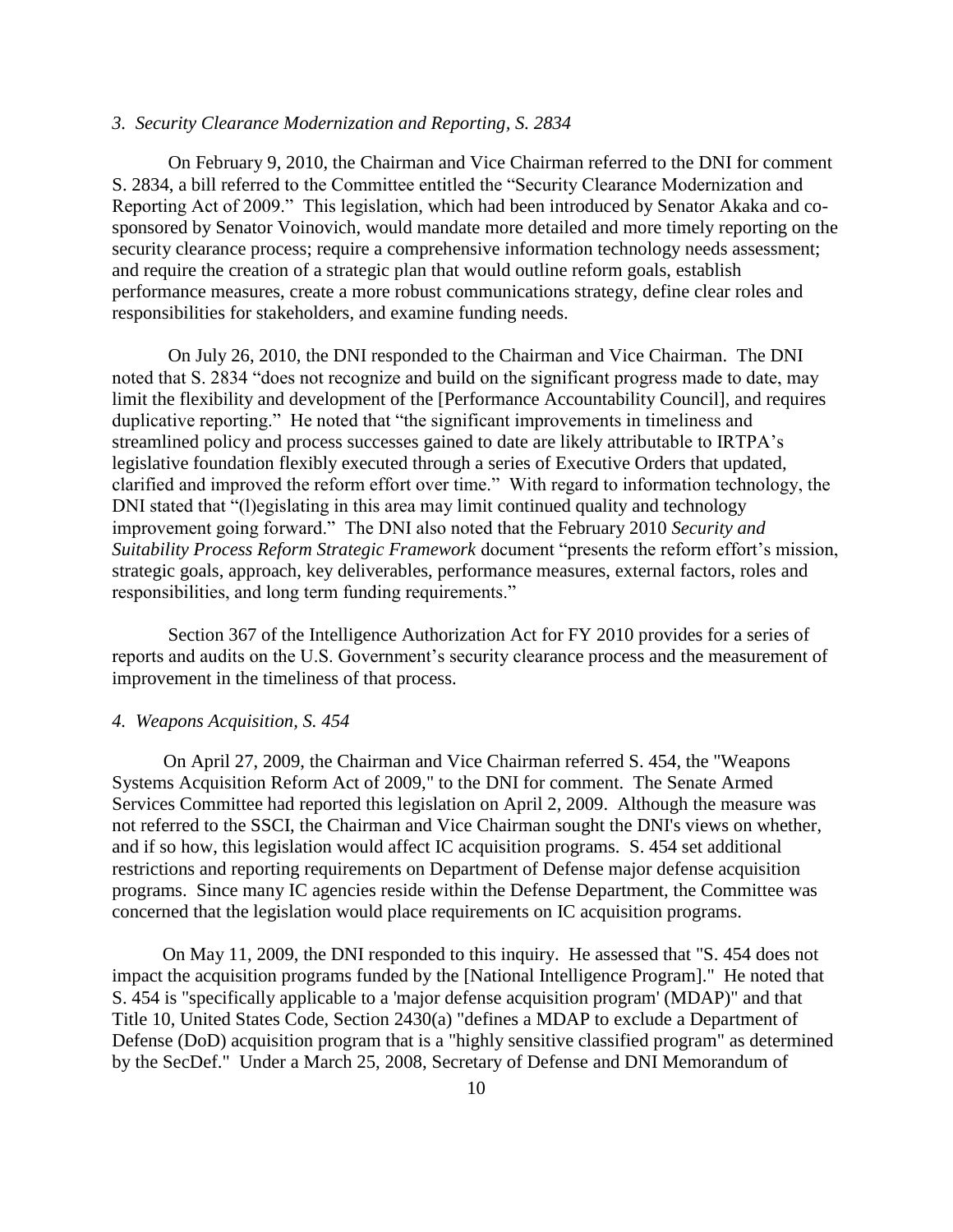Agreement, "fully and majority NIP-funded major system acquisitions" are considered to be "highly sensitive classified programs" and not susceptible to MDAP guidelines.

The Conference Report on S. 454 (Public Law No. 111-23) passed the Senate on May 20, 2009, and was signed into law by the President on May 22, 2009.

## E. COMMITTEE VIEWS ON THE NEW START TREATY

In mid-September 2010, shortly before the Senate Foreign Relations Committee reported a resolution of advice and consent with respect to the ratification of the New START Treaty, the Chairman and Vice Chairman submitted separate, classified, views letters on the Treaty to the Chairman and Ranking Member of the Senate Foreign Relations Committee. These letters contributed to the Senate Foreign Relations report and minority views on the treaty.

 The Committee's oversight activities in relation to this treaty began with the start of negotiations in 2009, well before the President submitted the treaty to the Senate for its advice and consent. In November 2009, the Chairman travelled to Geneva, Switzerland, to visit with the U.S. and Russian treaty negotiators and gain a first-hand view of the key issues being negotiated. Staff activities included IC briefings on Russian strategic forces and the capabilities of national technical means (NTM) of verification.

 The President submitted the treaty to the Senate on May 13, 2010, and the Intelligence Community completed a national intelligence estimate (NIE) on monitoring under the treaty in June 2010. With these events, the Committee's oversight activities intensified. Committee staff met with U.S. treaty negotiators and with IC officials to fully understand the treaty's details and its implications for U.S. monitoring capabilities. Staff also conducted a thorough review of the NIE. Members participated in several briefings given by Administration cabinet members.

 The Committee held a closed hearing on New START in July, centered on the NIE and the IC's ability to monitor the treaty's limits. Subsequently, the Committee submitted more than 70 questions for the record. Testimony at the hearing, answers to the questions for the record, and memoranda from prior briefings were key inputs to Member treaty views, published separately by the Chairman and Vice Chairman. Additionally, Committee staff briefed individual Members on treaty monitoring issues.

 On December 20, 2010, the Senate held a rare closed session in the Old Senate Chamber to review classified materials regarding the New START Treaty. During that session, both the Chairman and Vice Chairman presented classified information from the Intelligence Community on the New START Treaty and other issues regarding Russia.

On December 22, 2010, the Senate ratified the New START Treaty by a vote of 71 to 26.

 As the treaty has entered into force, the Committee will shift its oversight focus to the IC's efforts in monitoring under the treaty, as well as Russia's activities related to the treaty.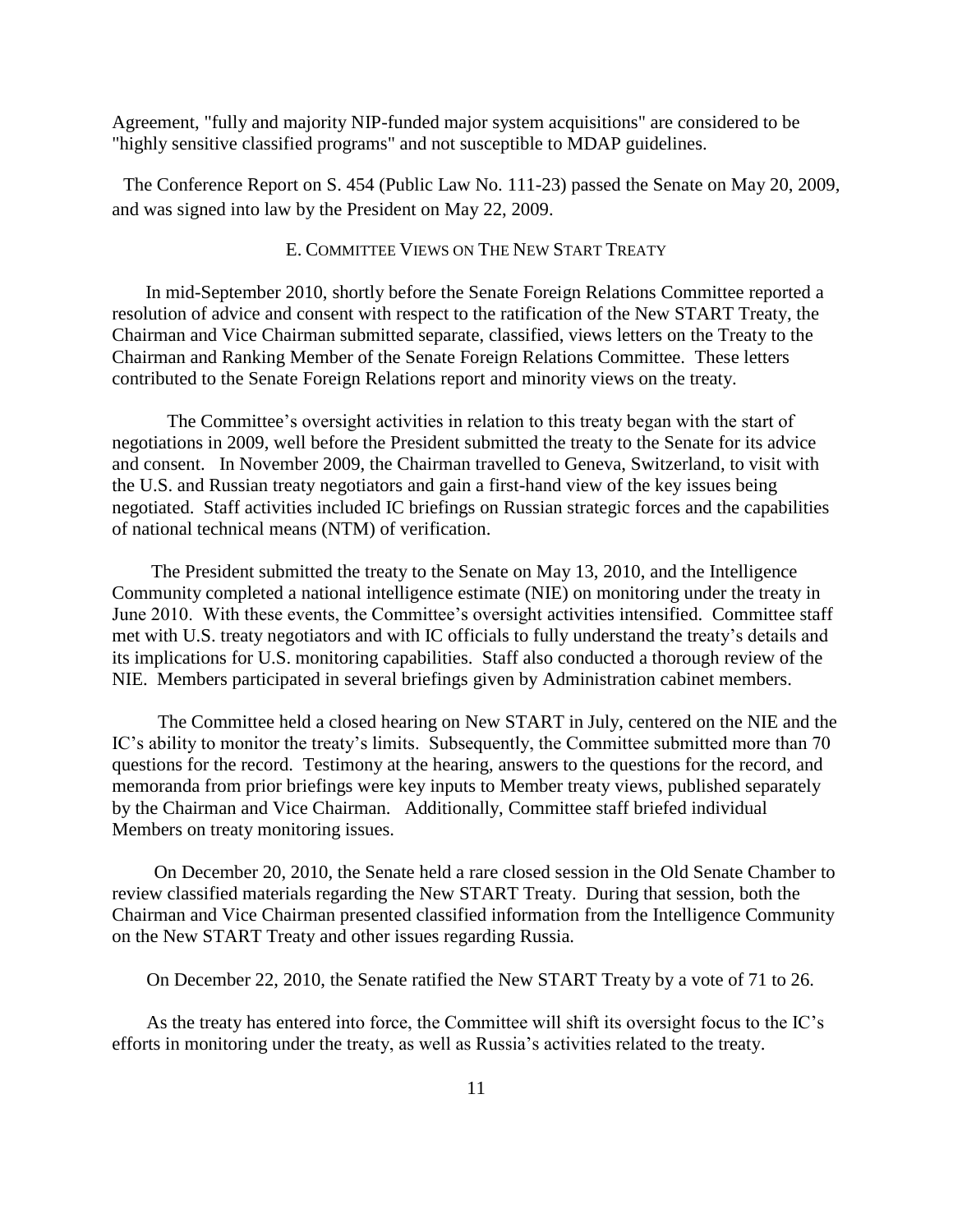# F. S. RES. 600, AUTHORIZING THE SELECT COMMITTEE ON INTELLIGENCE TO PROVIDE DOCUMENTS IN UNAUTHORIZED DISCLOSURE OF CLASSIFIED INFORMATION INVESTIGATION AND FOR PRESENT AND FORMER EMPLOYEES TO TESTIFY

On July 28, 2010, the Senate agreed to Senate Resolution 600, which had been offered by Majority Leader Reid and Minority Leader McConnell. The preamble stated that the Department of Justice had requested the Select Committee on Intelligence to provide documents in a pending investigation into the unauthorized disclosure of classified national security information.

The resolution authorized the Chairman and Vice Chairman, acting jointly, to provide to the Justice Department copies of Committee documents in connection with that investigation and authorized former and current Committee employees to testify, except concerning matters for which a privilege should be asserted. Additionally, the resolution authorized the Senate Legal Counsel to represent the Committee and former or current employees from whom testimony may be required.

At the time the Senate acted on the resolution, no indictment had been filed and the underlying matter was under consideration by a grand jury in the United States District Court for the Eastern District of Virginia. Accordingly, neither the resolution nor the accompanying floor statement referred to any defendant or otherwise described the subject of the investigation.

On December 22, 2010, the grand jury handed down a sealed indictment in United States v. Jeffrey Alexander Sterling, No. 1:10CR485 (LMB), the case resulting from the investigation for which Senate Resolution 600 had authorized the production of documents and testimony. The indictment was unsealed on January 6, 2011. It charges a former CIA officer with the illegal disclosure of national security information and obstruction of justice. Among other matters, it alleges that the former officer sought to induce an author to disclose classified information to a national book publisher and then to the public, including foreign adversaries of the United States, through the publication of a book containing information about a classified program and a human asset.

## G. RELEASE OF DECLASSIFIED NARRATIVE DESCRIBING THE DEPARTMENT OF JUSTICE'S OFFICE OF LEGAL COUNSEL'S OPINIONS ON THE CIA'S DETENTION AND INTERROGATION PROGRAM

 On April 22, 2009, the Committee posted on its website a declassified narrative describing the Department of Justice's Office of Legal Counsel (OLC) opinions on the CIA's detention and interrogation program. As the preface to the narrative indicates, the purpose of the document was to provide to the public an initial narrative of the history of the opinions from 2002 to 2007 on the legality of the CIA's detention and interrogation program. The effort involved meetings and exchanges of drafts among committee counsel and representatives of the Department of Justice, CIA, the ODNI, and Counsel to the President.

 Although this process produced a draft narrative, declassification was not authorized until April 2009. The narrative is posted on the committee's website under publications for the 111<sup>th</sup> Congress.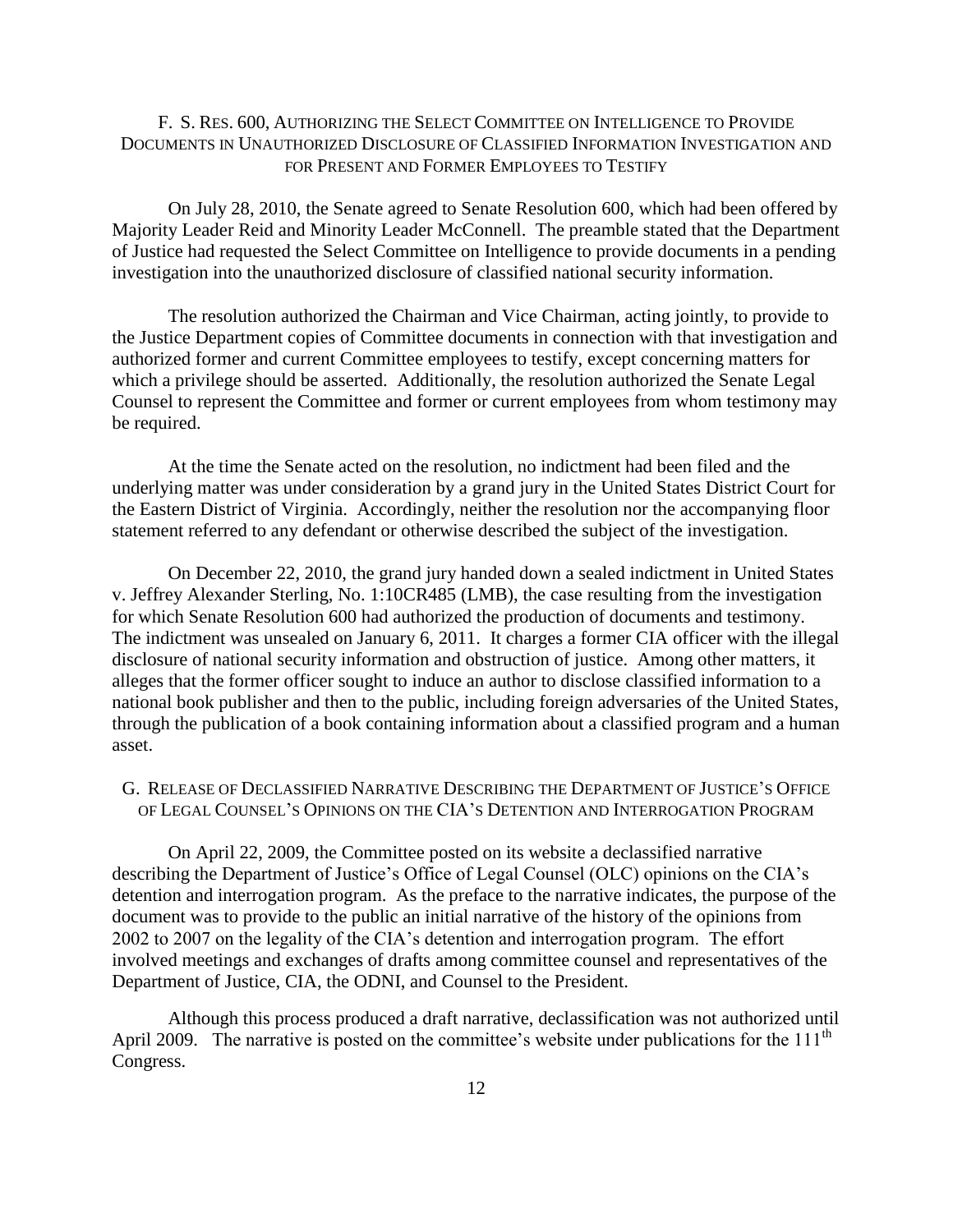## III. OVERSIGHT ACTIVITIES

#### A. ANNUAL WORLDWIDE THREAT HEARINGS

Since 1994, the Committee has held a hearing to review the Intelligence Community's assessment of the current and projected national security threats to the United States. These Worldwide Threat hearings cover national security concerns in all geographic regions and transnational threats—such as counterterrorism and counterproliferation—that transcend borders. These hearings fulfill an important role in educating both the Congress and the American public about the threats facing the country, the ability of the Intelligence Community to provide information and analysis about those threats, and, in the case of some agencies, the capabilities within their organizations to counter such threats.

 On February 12, 2009, the Committee held an open hearing on the current and projected threats to the United States. Testifying before the Committee was Dennis C. Blair, the recently confirmed Director of National Intelligence. His unclassified prepared statement for the record is available in the Hearings section of the Committee's website and the record of the hearing has been printed as S. Hrg. 111-62.

Director Blair stated "The primary near-term security concern of the United States is the global economic crisis and its geopolitical implications." He assessed that the "crisis presents" many challenges for the United States" and that the effect of the crisis "already has increased questioning of U.S. stewardship of the global economy and the international financial structure." In regard to violent extremism, Director Blair noted, "(o)ver the last year and a half, al-Qaeda has faced significant public criticism from prominent religious leaders and fellow extremists primarily regarding the use of brutal and indiscriminate tactics—particularly those employed by al Qaeda in Iraq (AQI) and al-Qaeda in the Lands of Islamic Maghreb (AQIM) that have resulted in the deaths of Muslim civilians" and that a broad array of Muslim nations are "having success in stemming the rise of extremism and attractiveness of terrorist groups." The DNI also noted the concern over homegrown extremism and the potential rise of such terrorist cells within the U.S. His statement further commented on the "arc of instability" from the Middle East and South Asia; how the rise of India and China would enable them to "become the long-term power center of the world;" the impressive stability of democracy in Latin America despite the "challenge that populist, often autocratic regimes still pose in the region;" and the "growing cyber and organized crime threat."

On February 2, 2010, in the second session of the  $111<sup>th</sup>$  Congress, the Committee held an open hearing on the current and projected threats to the United States. DNI Blair presented a consolidated statement on behalf of the Intelligence Community and was joined by Leon Panetta, Director of the CIA; Lieutenant General Ronald L. Burgess, Jr., Director of the DIA; Robert S. Mueller, Director of the FBI; and John Dinger, Acting Assistant Secretary of State for Intelligence and Research. Director Blair's unclassified statement for the record is available in the Hearings section of the Committee's website and the record of the hearing has been printed as S. Hrg. 111-557.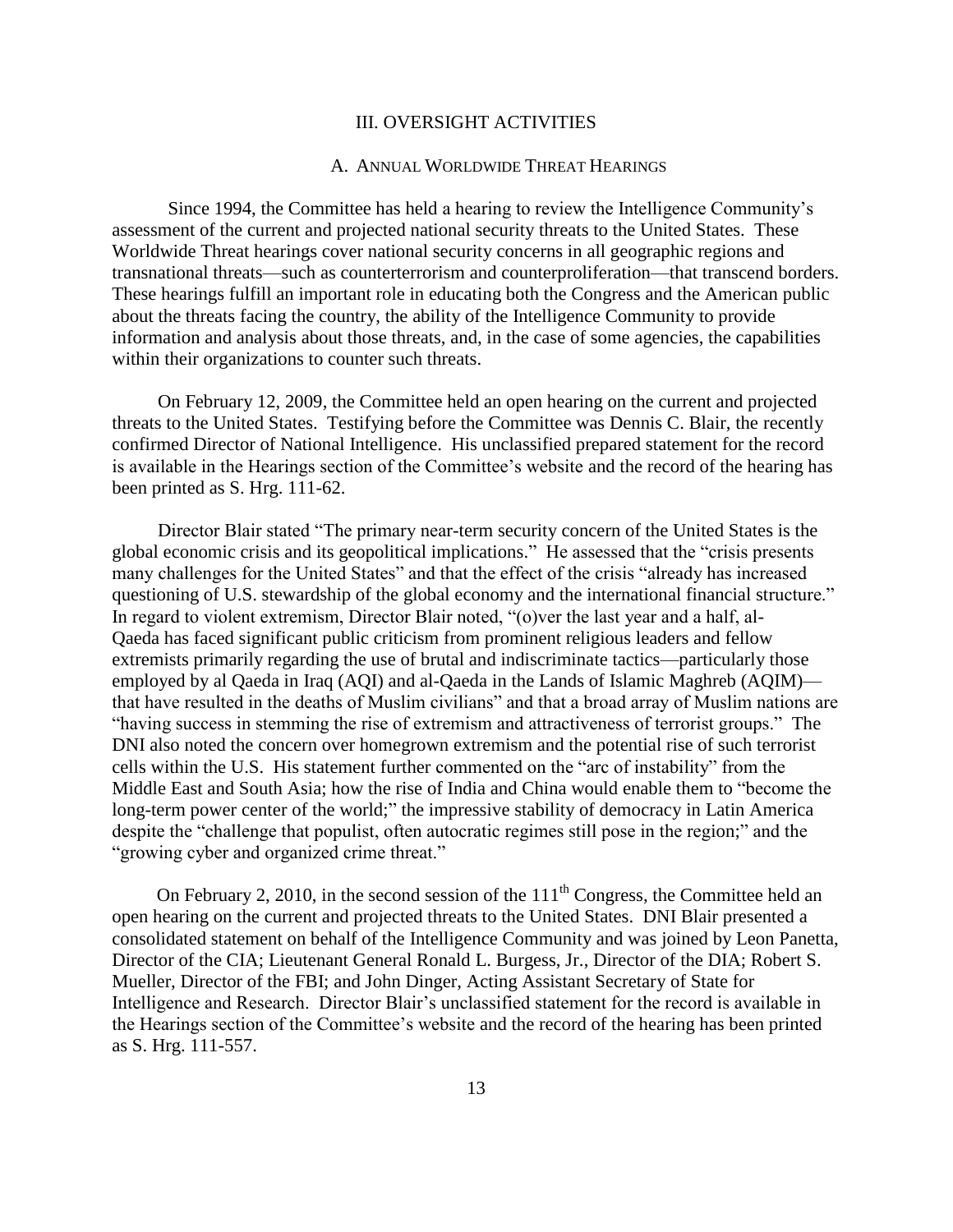Director Blair focused his initial discussion on the threat from cyber attacks and intrusions. He stated that the "national security of the United States, our economic prosperity, and the daily functioning of our government are dependent on a dynamic public and private information infrastructure, which includes telecommunications, computer networks and systems, and the information residing within" and assessed that this "critical infrastructure is severely threatened." He noted that "neither the U.S. Government nor the private sector can fully control or protect the country's information infrastructure," but suggested that government and the private sector could mitigate the threat by working together. Director Blair also noted the continuing concerns over the consequences of the global recession; the growing proliferation threat from chemical, biological, and nuclear weapons; strategic health challenges and threats; and possible increased instability in particular geographic regions.

#### B. CYBERSECURITY TASK FORCE

On July 1, 2010, the Committee's Cybersecurity Task Force submitted its classified Final Report to the full Committee. Senator Sheldon Whitehouse, Senator Olympia Snowe, and Senator Barbara Mikulski formed the Cybersecurity Task Force at the request of the Chairman and Vice Chairman to undertake an intensive six-month survey of the cybersecurity landscape and help the full Committee map out an oversight agenda.

The Task Force launched on January 1, 2010, with five principal goals:

- 1.Elevate the profile of cybersecurity issues on the Committee's policy and oversight agenda;
- 2.Refine the Committee's policy and oversight responsibilities on cyber issues;
- 3.Expand the pool of Committee expertise on a technically challenging matter of vital importance to America's national and economic security;
- 4. Develop a concise set of policy recommendations on the DHS program known as EINSTEIN 3 that add value to existing policy debates and demonstrate the Committee's intention to assume a more prominent role in the development and oversight of cybersecurity policy; and
- 5.Enrich the context in which the Committee debates cybersecurity policy and oversight by providing a layered overview of cybersecurity threats and issues.

 In the six months that followed, the Task Force hosted more than three dozen meetings and consulted with leading experts from industry, academia, and government, including those in the Intelligence Community. The Task Force also performed an extensive review of classified and unclassified cybersecurity literature.

The Task Force's classified Final Report consisted of two parts: Part I focused on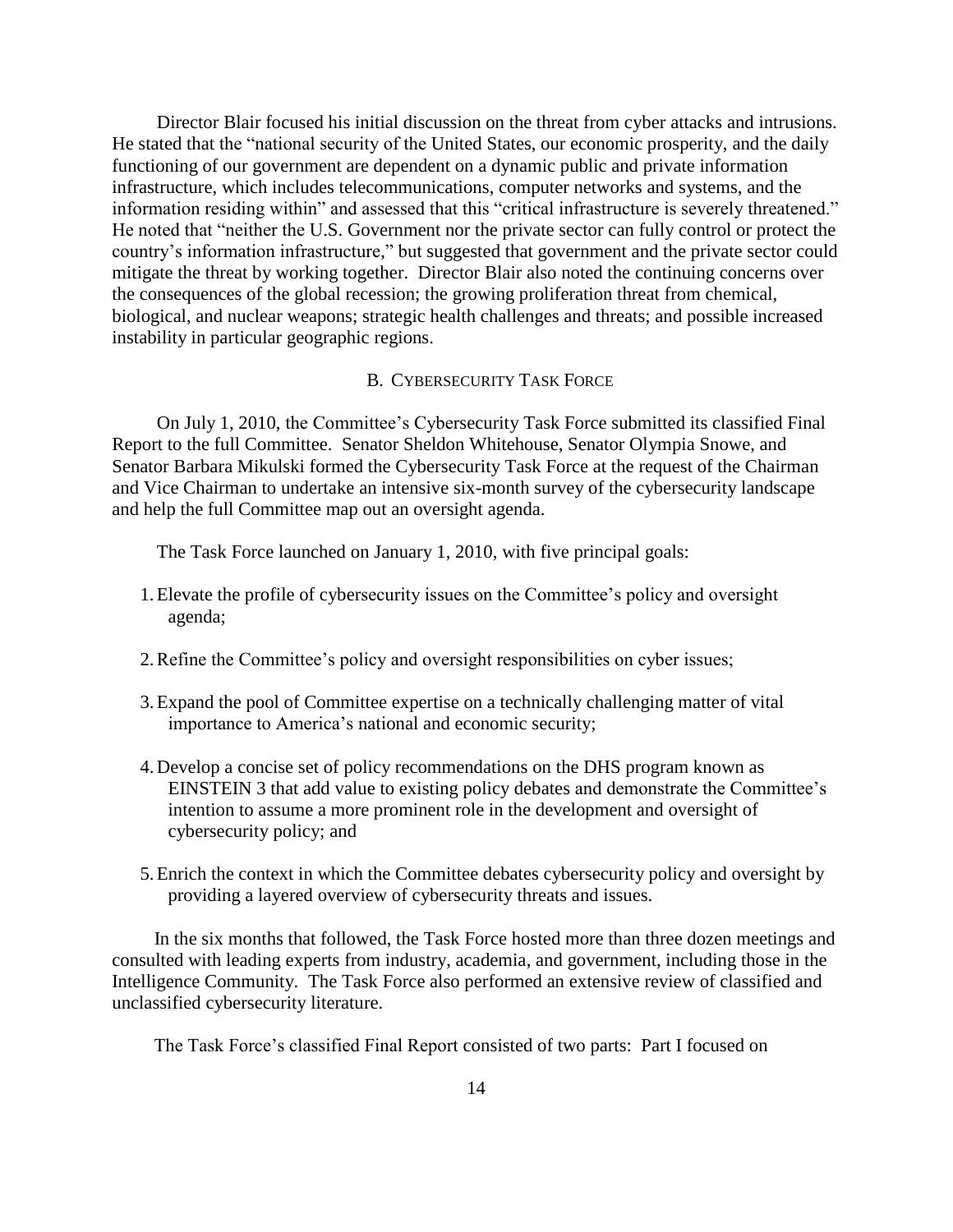understanding the cyber threat; identifying areas of consensus and dissent in cybersecurity policy; and analyzing key components of the federal government's cyber capabilities and workforce most relevant to the purview of the Intelligence Committee. The Task Force distilled what it learned into six preliminary observations about America's cybersecurity posture:

- 1.The threat is malicious, unrelenting, and evolving.
- 2.There is a surprisingly robust consensus on a set of general principles that should guide U.S. government cybersecurity efforts.
- 3.The consensus does not extend far beyond the need for an appropriate relationship between the federal government and the private sector.
- 4.International cooperation on cybersecurity is important but challenging in unique respects.
- 5.The federal government is making limited and incremental progress towards improving cybersecurity.
- 6.The overwhelming majority of cyber threats to federal and private sector information systems may be effectively mitigated by commercial off-the-shelf technology in the hands of informed users. Mitigating the remaining threats, however, will likely require proprietary technologies as well as the federal government's unique capabilities and authorities.

 The Final Report identified a number of oversight themes corresponding to these analytic observations.

 Part II examined EINSTEIN 3, an automated intrusion prevention system for protecting the civilian computer networks in the Executive Branch. The DHS operates EINSTEIN 3, and the NSA provides critical technical and personnel support. EINSTEIN 3 is managed by the United States Computer Emergency Readiness Team (US-CERT), the operational arm of DHS's National Cyber Security Division. During the 111<sup>th</sup> Congress, DHS did not deploy EINSTEIN 3, and the White House did not approve deployment. An exercise was underway, however, to test and demonstrate the system.

 Given the centrality of EINSTEIN 3 to current efforts to protect civilian Executive Branch networks and the unique nature of the technology, the Task Force identified several overarching themes that will require sustained oversight from the Committee in the  $112<sup>th</sup>$  Congress. These include evaluating the impact of EINSTEIN 3 on privacy and civil liberties, ensuring smooth governance and interagency relations concerning EINSTEIN 3, and regular assessments of the EINSTEIN 3 technology.

## C. COMMITTEE REVIEWS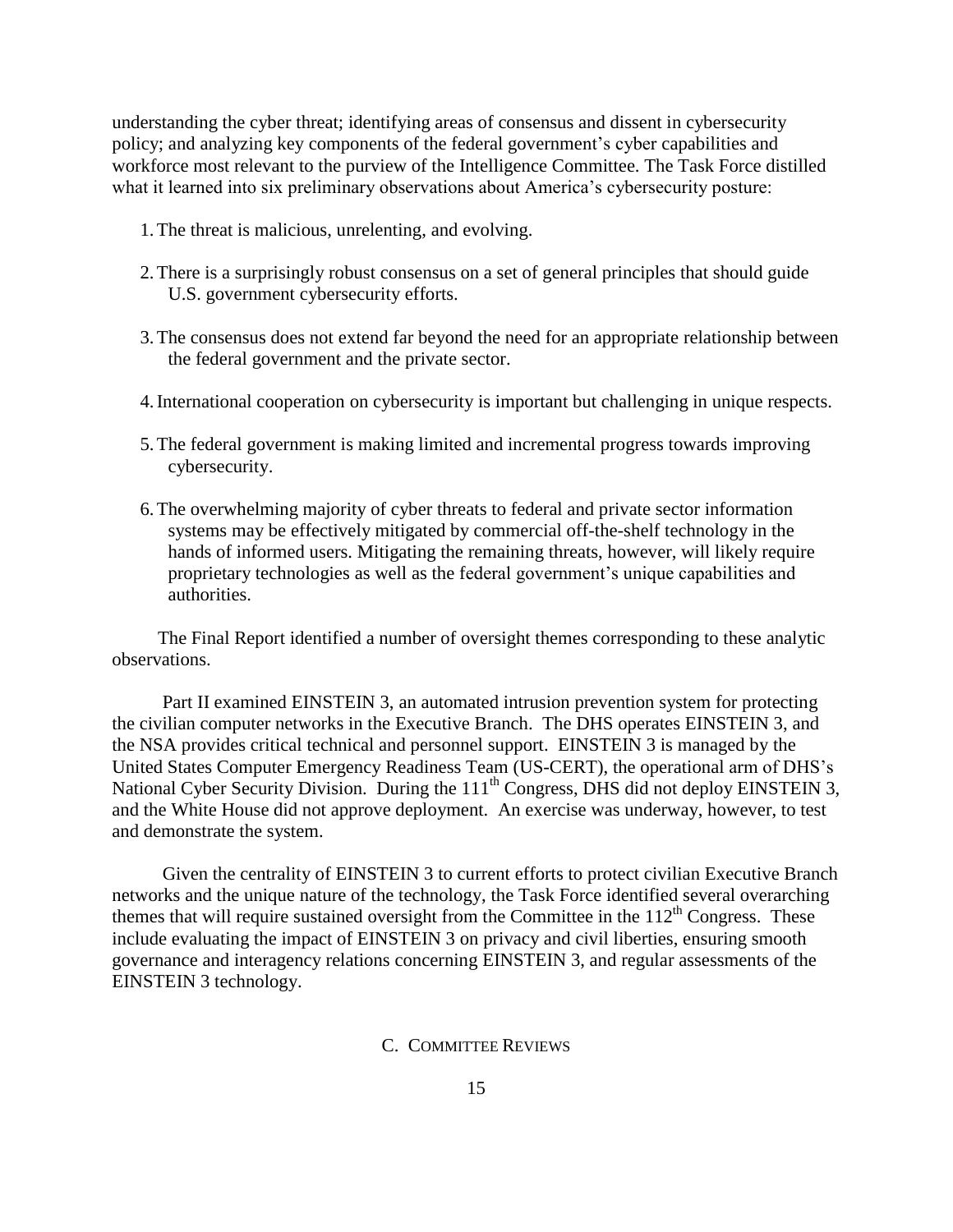## *1. Cybersecurity*

In addition to the Cybersecurity Task Force noted above, the Committee held numerous hearings and briefings on cybersecurity-related matters. Committee staff met regularly with Intelligence Community and other government officials, and with private sector entities involved in cybersecurity-related efforts. These hearings, briefings, and meetings were instrumental in keeping the Committee informed of the Intelligence Community's cybersecurity-related programs and initiatives. Also, the Committee's all-volunteer Technical Advisory Group, consisting of 18 distinguished, nationally recognized science and technology leaders, completed three 6-month studies of technology and policy aspects of cybersecurity, and reported findings and recommendations on priorities for Congress at a closed Committee hearing.

 The Committee also promoted timely and appropriate oversight of government cybersecurity activities by including related provisions in the Intelligence Authorization Act for FY 2010 (Public Law 111-259). Section 336 of this Act includes a number of provisions to enhance government cybersecurity efforts and ensure that Congress is fully informed about the Executive Branch's cybersecurity programs. For example, Section 336(a) requires a congressional notification within 30 days of the bill's enactment for each cybersecurity program in operation, as well as a notification of any new cybersecurity program not later than 30 days after the new program's commencement. The Committee notes that the report was not provided on a timely basis in the  $111<sup>th</sup>$  Congress and expects compliance early in 2011.

 As cybersecurity activities may, in the course of authorized operations, encounter U.S. citizen data, this Section formally requested documents detailing the legal foundations, privacy implications, concept of operations, and periodic audits of large government-managed cybersecurity programs including the DHS's EINSTEIN 2 and EINSTEIN 3 programs and the DoD's cybersecurity system.

 To keep Congress informed of the Executive Branch's internal reviews of these programs, Section 336(b) requires additional reports on any audits a department or agency has conducted on a cybersecurity program.

 Because the Committee recognizes that the United States cannot achieve its cybersecurity objectives without a "whole of government" approach to the problem in partnership with the private sector, Section 336(c) mandates a report on the status of the sharing of cyber threat information across the government and with the private sector. The Committee requested that the DNI and the Secretary of Homeland Security jointly assess how cyber threat intelligence information, including classified information, is shared with the U.S. critical infrastructure leadership, and combine the best threat information from the IC and the best vulnerability information from DHS to create a net assessment of the cyber risk to U.S. critical infrastructure.

At the same time, Section 336(d) gives the head of an IC element funded through the National Intelligence Program the authority to detail personnel to the FBI's National Cyber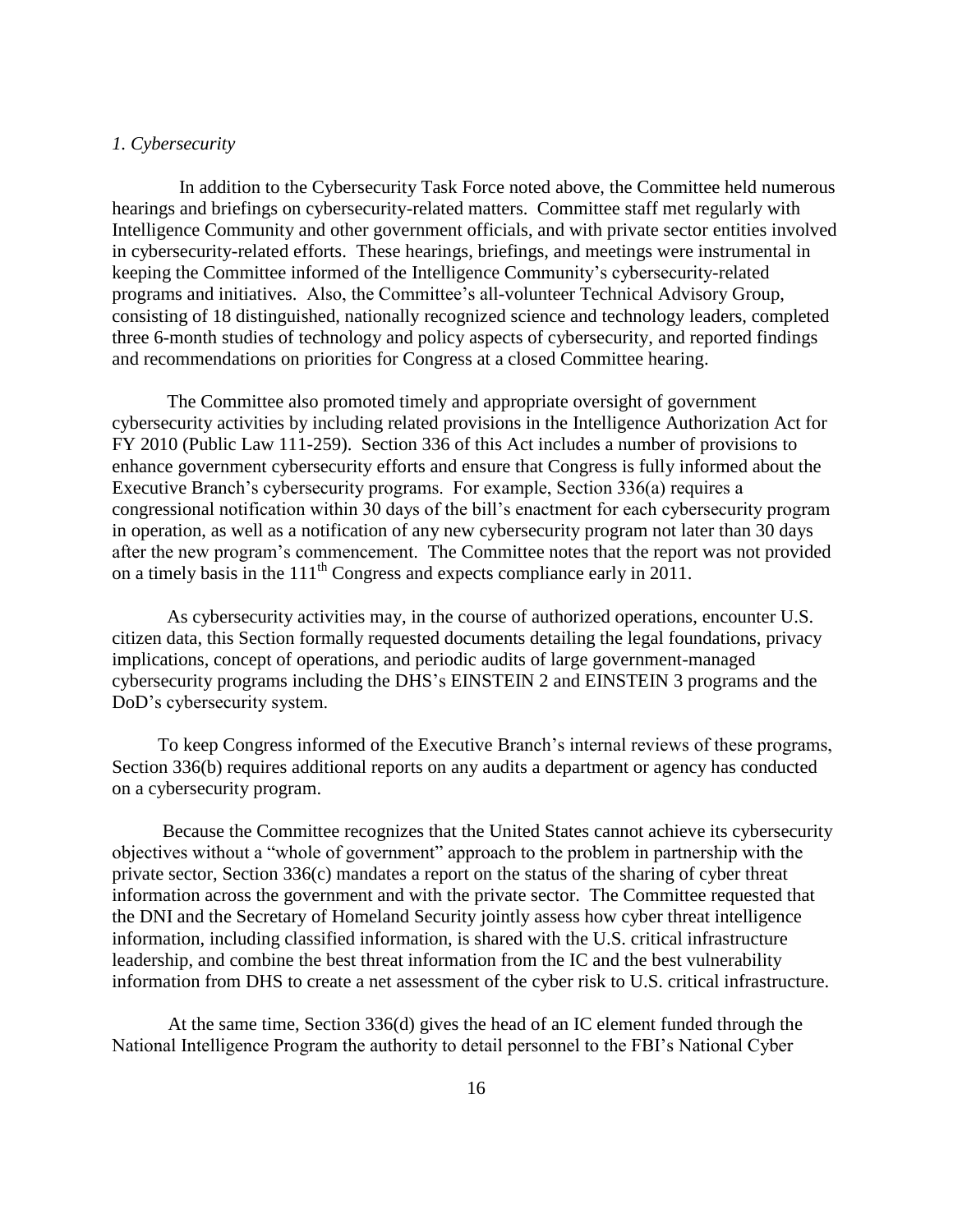Investigative Joint Task Force or to DHS. This enhanced authority will allow the Task Force and DHS to better leverage the IC's expertise and experience. In addition, Section 336(e) requires the DNI to submit to a plan to Congress for recruiting, retaining, and training a highlyqualified cybersecurity IC workforce to secure IC networks.

Finally, Section 336(f) requires the DNI to coordinate a report to Congress on guidelines or legislative recommendations to improve the cybersecurity capabilities of the IC and law enforcement agencies. The Committee believes this report will be instrumental as Congress considers whether to develop legislation or policy on a range of cybersecurity matters.

## *2. Study of the CIA's Detention and Interrogation Program*

 On March 5, 2009, as described in the joint release of Chairman Feinstein and Vice Chairman Bond, the Committee agreed "on a strong bipartisan basis to begin a study of the CIA's detention and interrogation program." The Committee announced that the purpose of the study was to review the program and to shape detention and interrogation policies in the future. Among other things, the review was to examine:

- How the CIA created, operated, and maintained its detention and interrogation program;
- Whether the CIA accurately described the detention and interrogation program to other parts of the U.S. government, including the Department of Justice's Office of Legal Counsel and the Senate Intelligence Committee;
- Whether the CIA implemented the program in compliance with official guidance, including covert action findings, Office of Legal Counsel opinions, and CIA policy; and
- An evaluation of intelligence information gained through the use of enhanced and standard interrogation techniques.

The Committee engaged in discussions with the CIA regarding the Committee's comprehensive request for documents related to the program and made arrangements with the CIA for the proper handling of this material. The Committee and the CIA also reached an agreement regarding the protection of sources and methods, as well as other sensitive matters. Pursuant to these arrangements, the CIA has made available to the Committee over 4 million pages of CIA records relating to its detention and interrogation program.

 Additionally, the Committee requested documents related to the CIA program from the Department of Defense, the Department of State, the Department of Justice, and the Federal Bureau of Investigation.

 On August 24, 2009, Attorney General Holder assigned a career prosecutor in the Department of Justice to conduct a preliminary review into whether federal laws were violated in connection with the CIA's interrogation of specific detainees at overseas locations. This investigation remains pending.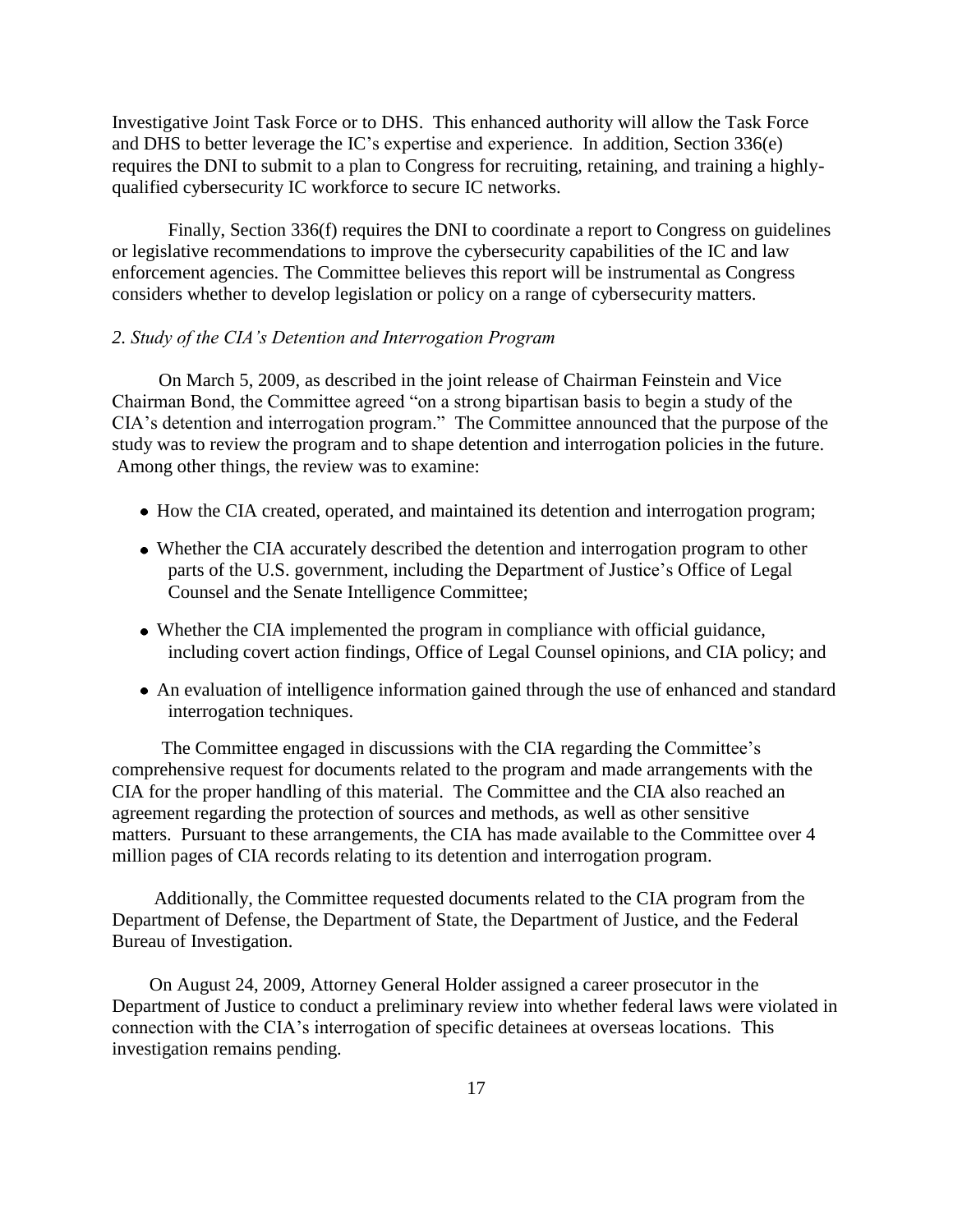On September 25, 2009, the Vice Chairman withdrew his staff from the study in response to the Attorney General's decision. The Vice Chairman noted his belief that the Attorney General's decision made it unlikely that CIA employees involved in the program would agree to be interviewed for the Committee's study. The Committee's resolution establishing the review has remained in force and, pursuant to the Chairman's direction, the review has continued toward the goal of presenting to the Committee, in the 112th Congress, the results of the review of the extensive documentary record that has been provided to the Committee.

## *3. High-Value Detainee Interrogation Group*

 On January 22, 2009, President Obama issued Executive Order 13491 on ensuring lawful interrogations. Section 3(b) directed that no individual in the custody or under the control of the U.S. Government shall be subjected to an interrogation technique not authorized by the Army Field Manual. It further provided that "Nothing in this section shall preclude the Federal Bureau of Investigation, or other Federal law enforcement agencies, from continuing to use authorized, non-coercive techniques of interrogation that are designed to elicit voluntary statements and do not involve the use of force, threats or promises."

Executive Order 13491 also established a Special Interagency Task Force on Interrogation and Transfer Policies whose mission included studying whether Army Field Manual practices, when employed by agencies outside of the military, provide an appropriate means of acquiring intelligence necessary to protect the Nation and, if necessary, recommending guidance for other departments or agencies. On August 24, 2009, Attorney General Holder announced that the Task Force had proposed the Administration establish a specialized interrogation group to bring together officials from law enforcement, the Intelligence Community, and the Defense Department. The Attorney General stated the Task Force had unanimously concluded "that the practices and techniques identified by the Army Field Manual or currently used by law enforcement provide adequate and effective means of conducting interrogations." The recommendations of the Task Force were approved by the President.

In the following months, the Committee expressed a strong interest, through staff briefings, statements of Members at hearings, and legislation, in being advised about the implementation of the Task Force recommendations. Part of the interest focused on the charter the Administration was preparing to govern the operations of the specialized interrogation group, which came to be known as the High-Value Detainee Interrogation Group (HIG). The Charter was finalized on April 19, 2010, and, as a result of legislation in the Senate, was provided to the Committee on May 18, 2010.

The HIG is as an interagency body administratively housed within the FBI and subject to policy direction from the National Security Council. The leadership of the HIG consists of a Director appointed by the Director of the FBI and two Deputy Directors, one drawn from the CIA and the other from the Defense Department. The Department of Justice, through an attorney at the National Security Division, provides legal counsel to the HIG.

The HIG's primary responsibility is to deploy expert Mobile Interrogation Teams to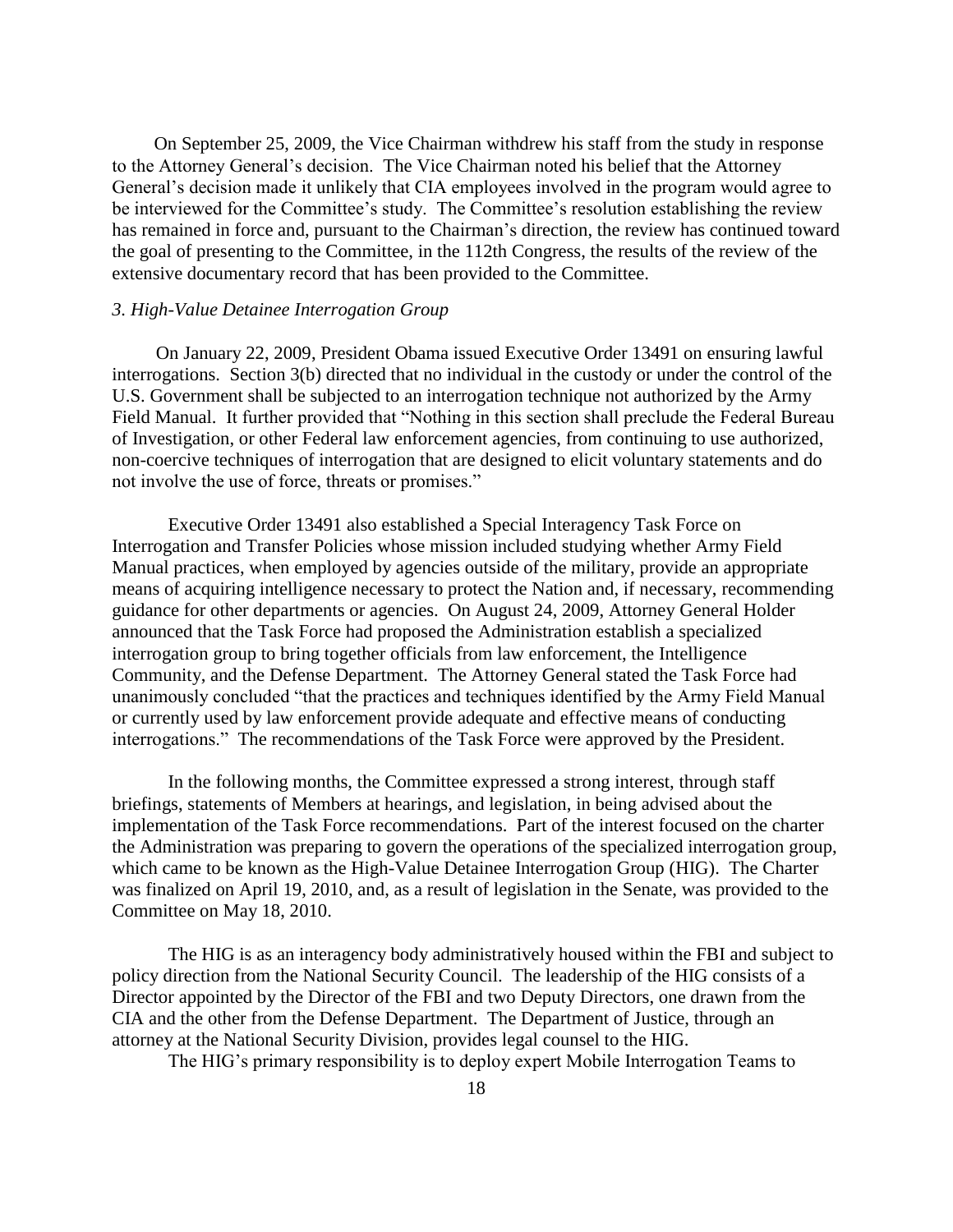conduct and support the interrogation of High-Value Detainees who have been identified as having access to information with the greatest potential of preventing terrorist attacks against the United States. These mobile teams are directed to use only those techniques authorized by the Army Field Manual; this limitation does not preclude the use of authorized, non-coercive interrogation techniques that are designed to elicit voluntary statements and do not involve the use of force, threats, or promises, in accordance with the provisions of Executive Order 13491. The HIG also has responsibilities concerning improving the training of interrogators and sponsoring research on interrogation.

The Committee monitored the implementation of the HIG, including lessons learned from the initial work of the HIG. Section 333 of S. 3611, reported by the Committee on July 19, 2010, as part of the effort to enact the Intelligence Authorization Act for FY 2010, included a requirement that within 60 days of enactment the DNI shall submit to the appropriate committees an analysis and assessment of lessons learned from the operations and activities of the HIG since its establishment. As a result of an amendment in the Appropriations Committee offered by Senators Bond and Feinstein, as members of that committee, this requirement became law in section 308 of the Supplemental Appropriations Act, 2010, Pub. L. 111-212 (2010). The DNI submitted the classified lessons learned report to the Committee on October 4, 2010.

On December 16, 2010, the DNI submitted a report pursuant to the remaining requirements of section 333 of the Intelligence Authorization Act for FY 2010 (Public Law 111- 259). Section 333 directed the submission of a comprehensive report on the policies and procedures governing participation by IC elements, including the legal basis for their participation, in the interrogation of international terrorism suspects. This reporting requirement applied to the HIG as the interagency body established to carry out interrogations. The report submitted pursuant to section 333 contains both classified and unclassified portions concerning the HIG. The Committee has begun the process of seeking further elaboration from the DNI about the report.

## *4. Intelligence Issues regarding Detainees Held at U.S. Naval Station Guantanamo Bay*

During the  $110<sup>th</sup>$  Congress, the Committee was made aware of rising recidivism levels and, as a result, began to review the transfer of detainees from the Guantanamo Bay detention facility. During the 111<sup>th</sup> Congress, the Committee continued its oversight of Intelligence Community involvement with detainees held at U.S. Naval Station Guantanamo Bay, including the IC's role in detainee transfers. The Committee sought to review the Intelligence Community's threat assessments about the detainees, effectiveness and extent of measures being taken to monitor detainees and provide security by countries to which the detainees were transferred, and information about detainee recidivism. These efforts gained additional momentum following reports that two of the leaders of al-Qaeda in the Arabian Peninsula (AQAP), the group that claimed responsibility for the failed 2009 Christmas Day attack, were former Guantanamo detainees. The Chairman and Vice Chairman wrote to the President on January 5, 2010, asking that he halt the transfer of detainees to Yemen. The Administration has imposed a moratorium on such transfers, with the exception of a Yemeni detainee ordered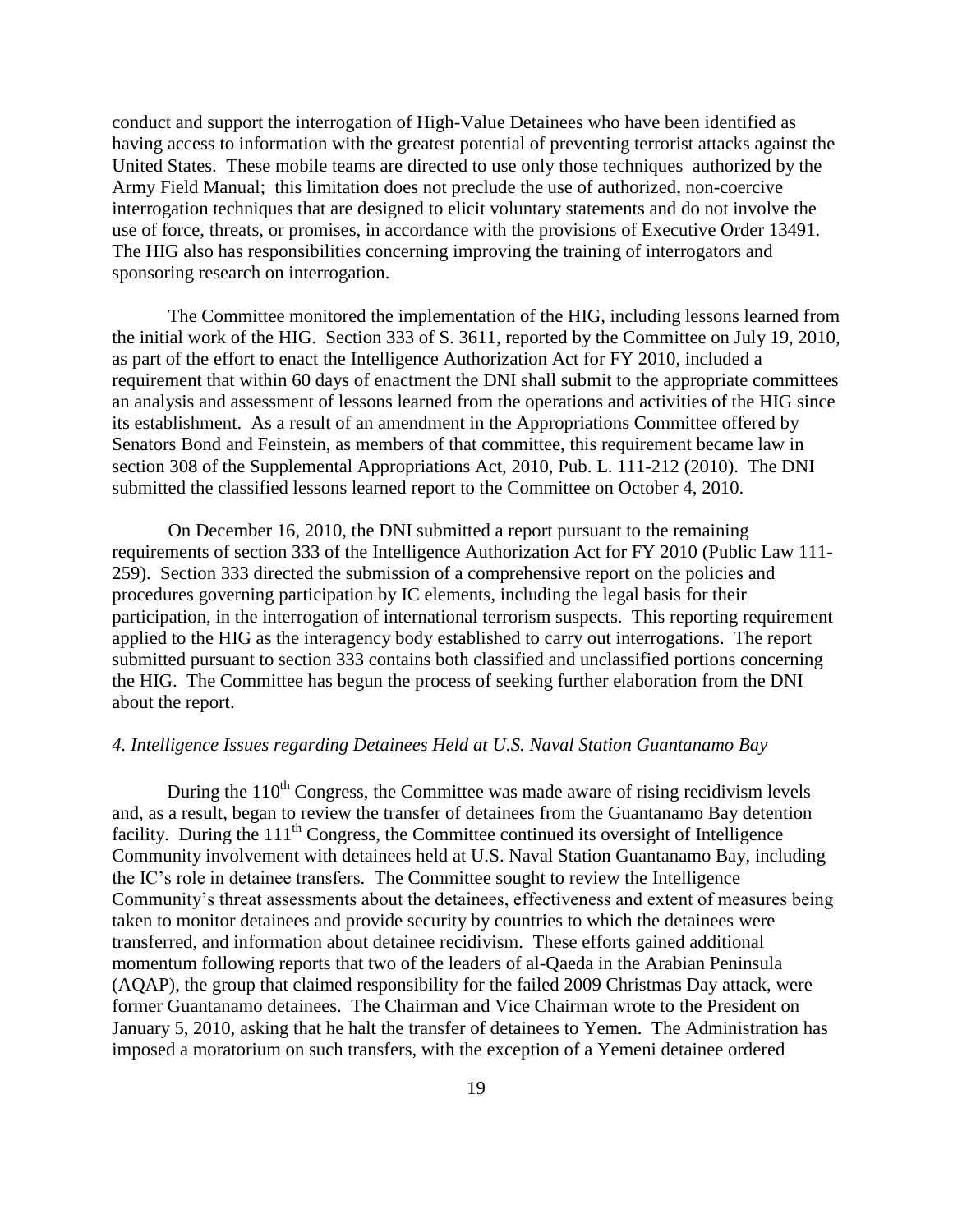released by a U.S. court.

Concerned about rising rates of recidivism, the Committee held Member briefings on the activities and recidivism of transferred Guantanamo detainees, and the processes used by, and decisions of, the Administration's Guantanamo Detainee Review Task Force. The Task Force briefing included representatives from the Departments of Justice, State, Defense, and Homeland Security and the Office of the Director of National Intelligence, and the Joint Chiefs of Staff. The Committee submitted numerous questions for the record and document requests following the Task Force briefing to provide additional information and context to witness testimony. The Committee also held staff level briefings with officials from the Detainee Review Task Force, the Central Intelligence Agency, and the Defense Intelligence Agency.

Committee staff also reviewed: (1) the implementation of monitoring and security requirements each country negotiated with the U.S. government; (2) the foreign government's perception of the thoroughness of detainee information provided by the United States; (3) how each country dealt with the challenges of resettling detainees; (4) the extent and content of interaction between the Intelligence Community and intelligence services of host countries; and (5) any conditions that may permit transferred detainees to re-engage in terrorist activity, including an ability to travel abroad. Staff also heard from U.S. government representatives about the status of the transferred detainees and efforts to monitor them

Legislation passed by the Committee and the Senate in S.1494, the Intelligence Authorization Act for Fiscal Year 2010, later modified and included in the Supplemental Appropriations Act, 2010, required the Administration to provide the congressional intelligence committees with the basis for detainee disposition decisions reached by the Guantanamo Detainee Review Task Force, including the written threat analyses prepared on each detainee, and access to the intelligence information that formed the basis of the threat analyses. The information provided to date has proven invaluable to the Committee's understanding of the potential threat posed by transferred detainees and those remaining at Guantanamo Bay. The Committee will continue to efforts to obtain requested information and review intelligence issues concerning the detention facility at Guantanamo Bay and Intelligence Community involvement with efforts to prosecute, transfer, or further hold those detained there.

#### *5. Oversight of Intelligence Community Counterterrorism Efforts*

The Committee during the  $111<sup>th</sup>$  Congress increased the scope and depth of its oversight of the Intelligence Community's role in U.S. counterterrorism efforts. The Committee has increased oversight by conducting numerous hearings and briefings with IC agency heads and staff as well as regularly scheduled staff meetings. The Committee has placed particular emphasis on its need to examine the underlying legal basis for the IC's activities as well as the short and long-term effects and consequences of IC activities. The Committee's efforts have resulted in additional and more detailed congressional notifications by IC agencies. The IC agencies have also provided more documentation and detail on current and future plans and operations.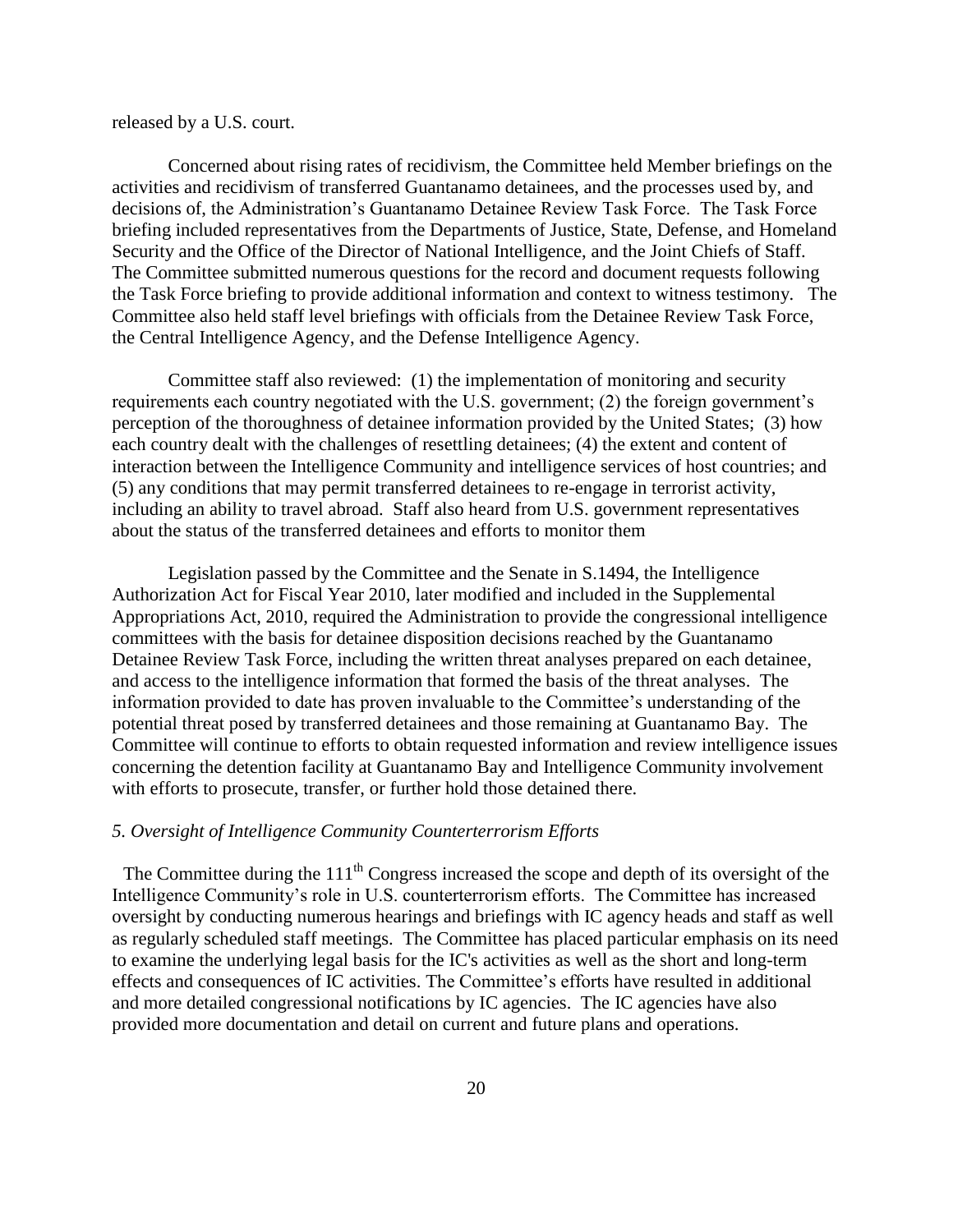#### *6. Mass Shooting at Fort Hood, Texas*

 On November 5, 2009, a mass shooting at Fort Hood, Texas killed thirteen people and wounded thirty-one. The alleged shooter, Army psychiatrist Major Nidal Malik Hasan, has been described by NCTC Director Michael Leiter as a "lone actor inspired by the global violent extremist movement who attacked without oversight or guidance from overseas-based al-Qaeda elements.‖ The Committee conducted two hearings on the Fort Hood shooting and whether the IC and other government agencies had information which could have prevented this tragedy, and engaged with the IC on ways to improve its investigative guidelines and collection, analysis, and sharing of threat information related to U.S. persons.

#### *7. Christmas Day 2009 Attack on Northwest Airlines Flight 253*

 On December 25, 2009, a 23-year-old Nigerian man, Umar Farouk Abdulmutallab, attempted to detonate a concealed explosive device on Northwest Airlines Flight 253 from Amsterdam to Detroit, Michigan, as the plane was descending into Detroit Metropolitan Wayne County Airport.

The Chairman and Vice Chairman announced on December 31, 2009, that the Committee would conduct hearings on the attempted Christmas Day terrorist attack and "collect all intelligence related to Umar Farouk Abdulmutallab held by various intelligence agencies in order to determine who had what, and how the information was handled. In addition, the Committee [would] review national security policies on sharing information and terrorist watchlisting.'' In the months that followed, the Committee gathered information through hearings, briefings, and document requests from the ODNI, NCTC, CIA, NSA, FBI, Department of State, and DHS (including agencies under its purview, such as the Transportation Security Administration (TSA), U.S. Customs and Border Protection (CBP), and the Office of Intelligence and Analysis  $(I&A)).$ 

The Committee held a closed hearing on the attack on January 21, 2010. Chairman Feinstein and Vice Chairman Bond issued a joint statement following the hearing that the Committee staff had prepared a draft report which had been delivered to the Committee members, and that the Committee would begin discussing, on a bipartisan basis, conclusions and recommendations to include in the report.

On March 16, 2010, the Committee unanimously approved a 55-page report and provided it to the Intelligence Community for a classification review. Once that classification review was completed, the Committee made corrective edits to the report based on IC recommendations, and prepared an unclassified Executive Summary. On May 18, 2010, the Committee unanimously approved that unclassified Executive Summary and released it to the public.

On May 18, 2010, the Committee also unanimously approved a motion to report to the Senate its "Report on the Attempted Terrorist Attack on Northwest Airlines Flight 253" which consists of: (1) the publicly released unclassified Executive Summary together with Additional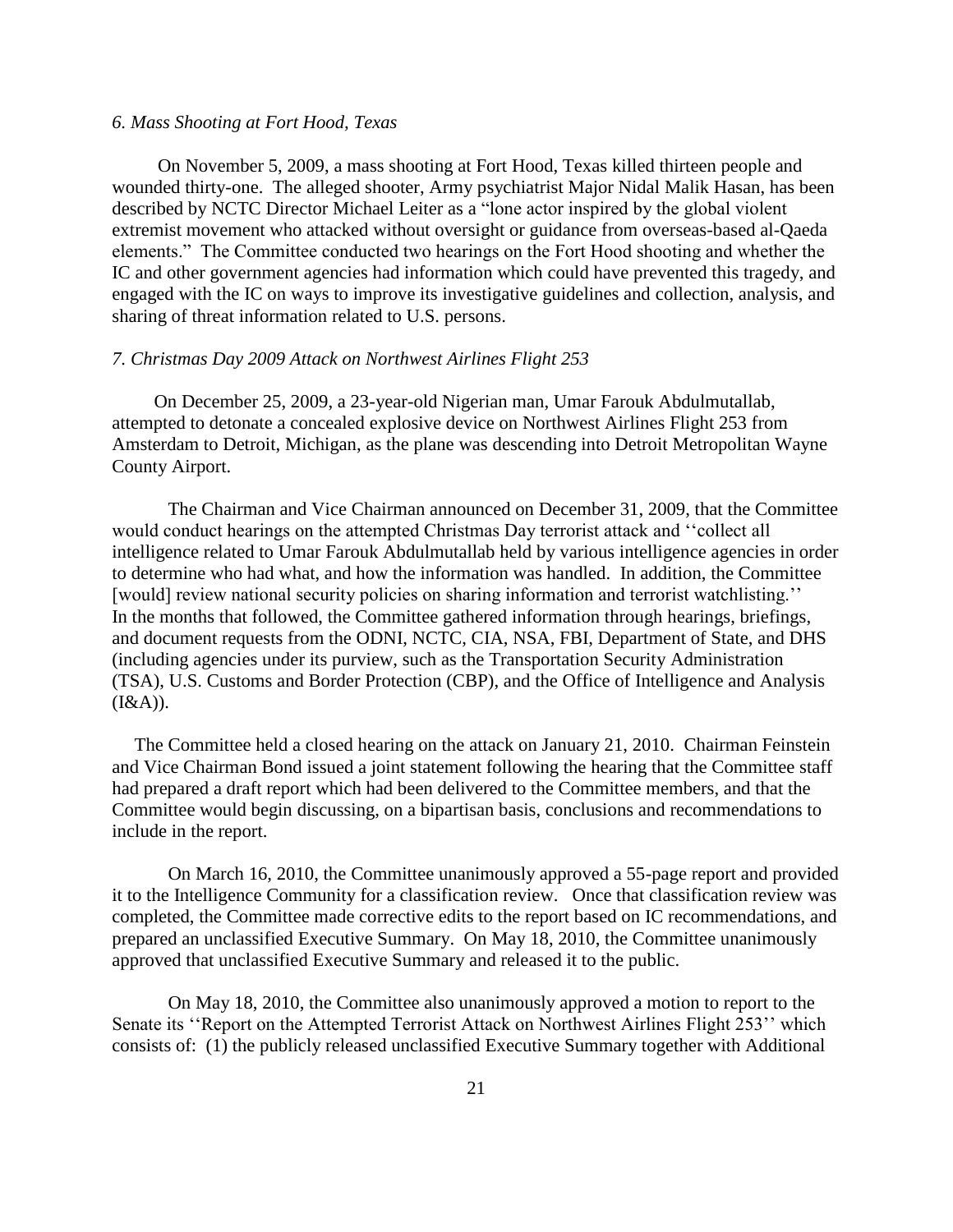Views of Senators Chambliss and Burr; and (2) the previously adopted classified portion of the report, which has been retained by the Committee and is available in its secure offices for reading by other Senators.

The Committee concluded that the IC failed to connect and appropriately analyze the information in its possession prior to December 25, 2009, that would have identified Abdulmutallab as a possible terrorist threat to the United States. The Committee believed the IC and other parts of the U.S. Government should have taken steps to prevent Abdulmutallab from boarding Northwest Flight 253 to Detroit. The SSCI report identified fourteen specific points of failure—a series of human errors, technical problems, systemic obstacles, analytical misjudgments, and competing priorities—which resulted in Abdulmutallab being able to travel to the United States on December 25, 2009. In the classified portion of the Committee's report, each point of failure includes a description, a Committee conclusion, Committee recommendations, and a discussion of the corrective actions already being taken by the IC at the time of the report's release.

The first two points of failure identified by the Committee relate to failures of the systems and procedures in place to prevent suspected terrorists from entering the United States. The remaining points discuss why the relevant intelligence was not connected and analyzed together. Doing so might have led analysts to link sufficient threat and biographical information on Abdulmutallab to place him on the relevant watch lists.

As the Committee's Report describes, the Committee found there were systemic failures across the IC that contributed to the failure to identify the threat posed by Abdulmutallab. Specifically, the NCTC was not organized adequately to fulfill its missions. Following 9/11, Congress created the NCTC and charged it with serving as "the primary organization in the United States Government for analyzing and integrating all intelligence possessed or acquired by the United States Government pertaining to terrorism and counterterrorism . . . .'' In practice, however, the Committee found that no one agency saw itself as responsible for tracking and identifying all terrorism threats. In addition, technology across the IC was not adequate to provide search enhancing tools for analysts who might have identified Abdulmutallab as a potential threat.

In addition to the review conducted by the Committee, the DNI created an Intelligence Community Review Panel chaired by John McLaughlin, former Deputy Director of the CIA. That panel's report endorsed three of the specific classified recommendations made by the SSCI report. In response to the Committee's findings and conclusions, the IC has implemented significant changes and reforms. The Committee continues to monitor those efforts and study what additional reforms may be required.

## *8. Najibullah Zazi and David Headley*

 In September 2009, Najibullah Zazi was arrested and charged with plans to attack the New York City subway system. He pled guilty in federal court in February 2010. Zazi's alleged two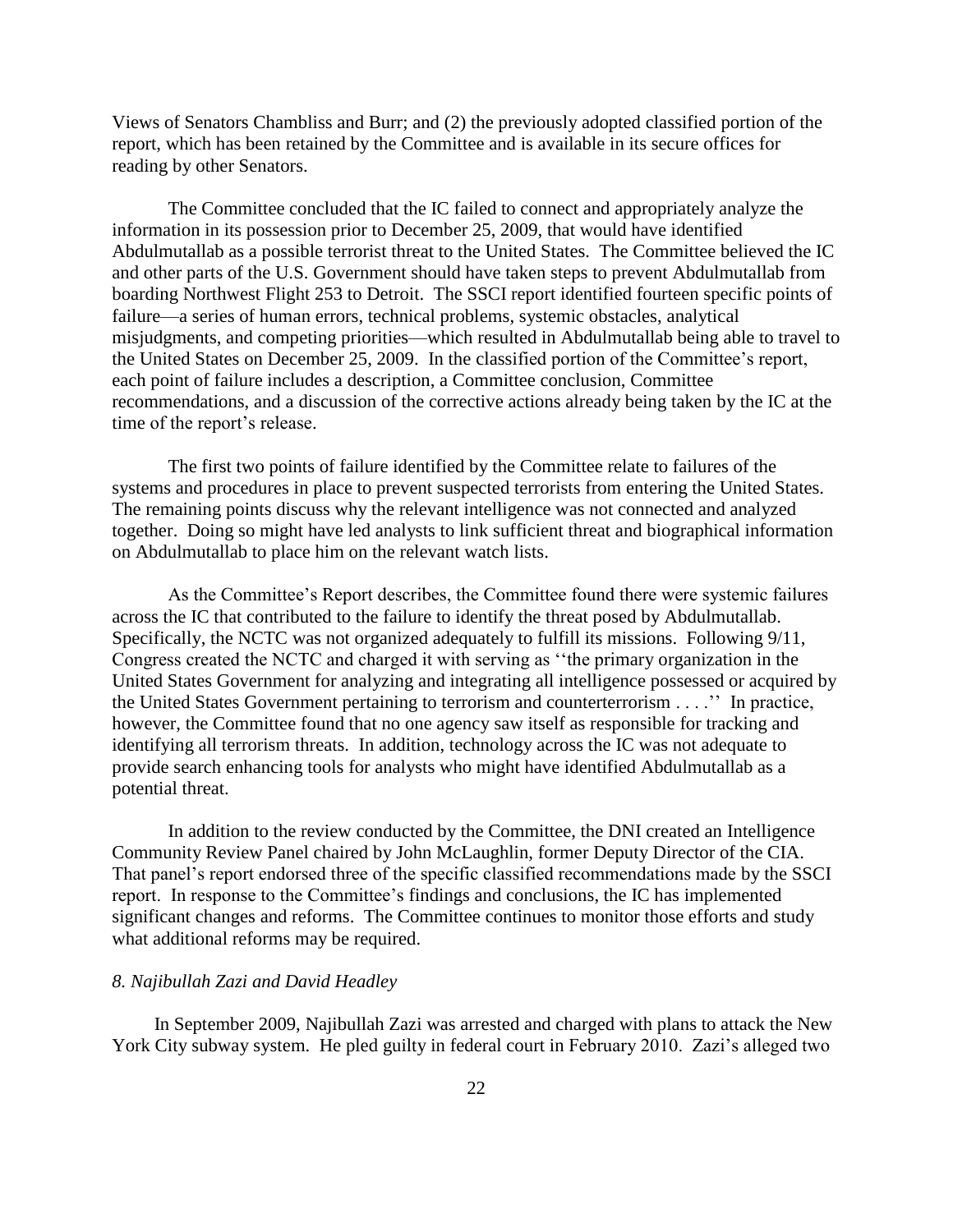New York-based associates were indicted in January 2010. The plot, which included the development of hydrogen peroxide-based homemade explosives, was the first known instance since 9/11 that al-Qaeda had successfully deployed a trained operative inside the United States.

 On October 27, 2009, the FBI arrested David Headley in Chicago on suspicion of planning terrorist attacks in Denmark. The FBI later also charged Headley with participating in the November 2008 terrorist attacks in Mumbai, India. In March 2010, Headley pled guilty in federal court to all charges. During this timeframe, the Committee held hearings and briefings on these cases and on IC support to these investigations.

## *9. Faisal Shahzad*

 In May 2010, Faisal Shahzad attempted to detonate a car bomb in Times Square, New York City, an attack for which Tehrik-e-Taliban in Pakistan (TTP) claimed responsibility. It was the first time the TTP had been known to expand its operational focus from attacks within South Asia to plotting attacks inside the United States. The Committee held a hearing and conducted staff briefings on this case to review Intelligence Community collection and analysis on Shahzad and his links to TTP.

#### *10. Khowst Attack*

 On December 30, 2009, the CIA suffered its most devastating losses in its efforts against al Qaeda and related terrorist organizations in an attack at Forward Operating Base Chapman in Khowst, Afghanistan. The attack was carried out by a foreign national who was believed to be working for the CIA and providing valuable information against the al Qaeda terrorist network. In light of his previous reporting, CIA officers decided to meet with him with the hope of forming a more productive relationship. However, the assailant used this opportunity to detonate an explosive vest, killing seven CIA employees and wounding six others.

 The CIA conducted an internal counterintelligence review and commissioned an independent external review led by former CIA official Charles Allen and retired Ambassador Thomas Pickering to determine what happened at Khowst, what lessons could be learned, and what steps should be taken to prevent such incidents in the future. In response to this attack, the Committee held hearings and staff briefings on the attack itself and the results of the two counterintelligence reviews. The Committee will continue to monitor and actively engage with the CIA to ensure the recommendations of the CIA internal review and the independent external review are implemented quickly and successfully.

#### *11. Afghanistan*

During the 111<sup>th</sup> Congress, the Committee spent considerable time and effort reviewing the IC's support to the Administration's commitment of additional resources to U.S. military operations in Afghanistan. Commonly known as the "surge," the increased U.S. military operations in Afghanistan required an accompanying increased commitment of significant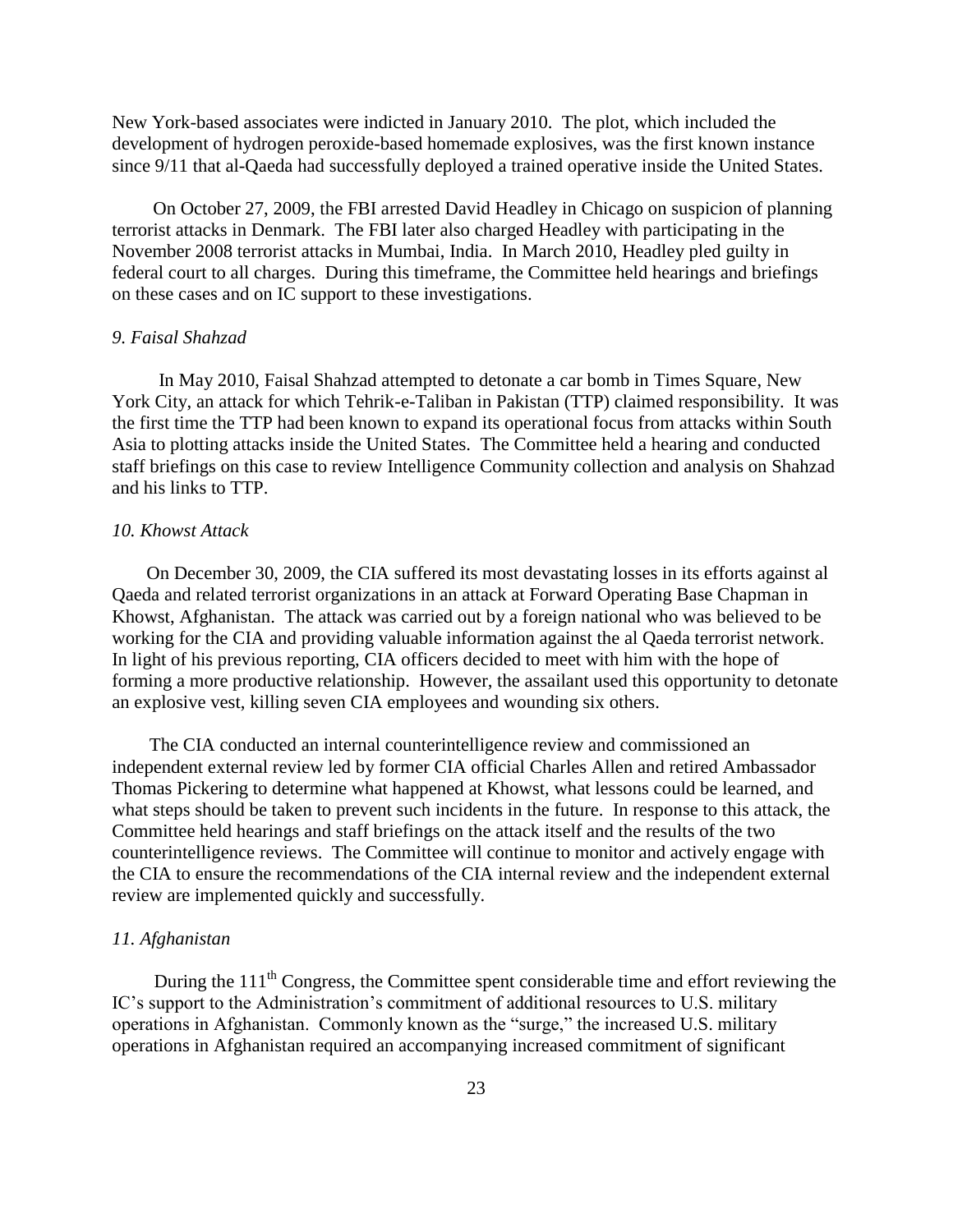intelligence resources. The Committee held numerous hearings to understand developments in Afghanistan and Pakistan, and whether and how the new policy initiatives in the region were affecting the situation in the region.

 The Committee's oversight of Afghanistan intelligence issues and IC support to the surge focused on the analysis of the situation in Afghanistan and Pakistan, and IC activities in the region, including intelligence collection and other operations.

 In the analysis area, the Committee reviewed the IC's assessment of the anticipated challenges to the surge strategy; its development of metrics to measure both intelligence support and progress on policy goals; its analysis on progress achieved compared to the goals of the strategy; its perspective on developments immediately following the controversial Afghan elections; and the two National Intelligence Estimates on Afghanistan and Pakistan, respectively, produced to inform policy makers conducting the December 2010 policy review of the Afghanistan-Pakistan strategy.

 The Committee also focused on IC goals and progress in supporting the Afghanistan strategy; the creation of a new office of the Associate Director for National Intelligence for Afghanistan and Pakistan (ADNI Af/Pak), who was responsible for coordinating IC efforts to support policy in the region; and how the various intelligence disciplines of collection, analysis, operations, and counter-intelligence were coordinated and reinforced in this region. In addition, the Committee reviewed the Administration's Fiscal Year 2010 and 2011 budget requests to support these efforts.

 The Committee held a number of other hearings and briefings on related activities by various elements of the Intelligence Community that included in-depth examination of the complex intelligence support to U.S. policy initiatives in the region.

#### *12. Threat Finance and Financial Intelligence*

 The Committee conducted a comprehensive survey of the elements of the Intelligence Community that collect and analyze intelligence pertaining to the financial activities of U.S. adversaries, such as the illicit banking and procurement transactions related to Iran's and North Korea's missile and nuclear development, and the illicit funding streams that fuel insurgent networks and terrorist organizations in Afghanistan and Pakistan. The Committee's work on these issues included identifying gaps in coverage; holding multiple meetings and briefings with Treasury's Office of Intelligence and Analysis and other relevant agencies and Departments; and developing a catalog of all financial intelligence-related finished intelligence analysis products. In addition, Committee staff worked with staff from the Senate Committees on Armed Services, Foreign Relations, Homeland Security and Government Affairs, Finance, and Banking to develop a coherent cross-Committee and interagency approach to these issues throughout the government.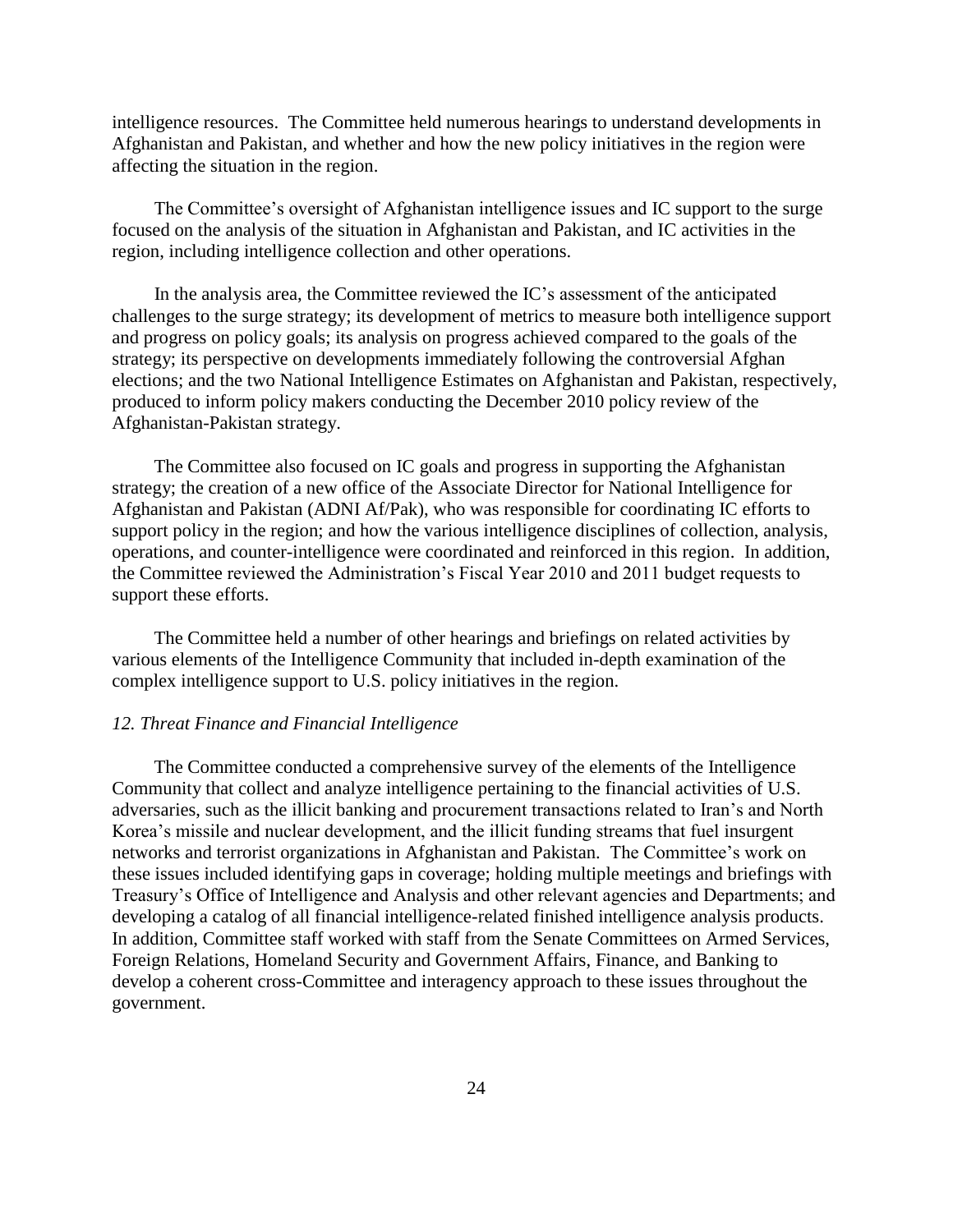Following the President's December 1, 2009, announcement of the new U.S. strategy for Afghanistan and Pakistan, the Chairman and Vice Chairman, along with Senators Rockefeller, Wyden, Bayh, Whitehouse, and Majority Leader Harry Reid, wrote to the DNI and the Assistant to the President for National Security Affairs to urge that they coordinate a comprehensive interagency campaign to identify, target, and attack the funding networks that sustain the Taliban and al-Qaeda. The Committee also held a hearing to review the efforts of the IC and other government agencies in this area. In response to the Committee's request, the DNI, on August 1, 2010, issued a report detailing the IC's strategy and implementation plan to improve collection and analysis against the financing networks of the Taliban and al Qaeda.

 On October 6, 2010, Chairman Feinstein and Vice Chairman Bond, along with Senators Rockefeller, Wyden, Bayh, Whitehouse, and Snowe, wrote to DNI Clapper to commend the Intelligence Community's work pertaining to threat finance and financial intelligence in Afghanistan and Pakistan, and suggested that Director Clapper seek to replicate this work with regard to other national security challenges outside of Afghanistan and Pakistan.

## *13. Oversight of the Office of the Director of National Intelligence*

The Committee continued its oversight of the Office of the Director of National Intelligence throughout the 111th Congress. The position of the Director of National Intelligence, as established by the Intelligence Reform and Terrorism Prevention Act of 2004, was given a variety of statutory authorities and responsibilities. The ODNI includes a management staff that assists the Director in coordinating the resources and activities of the various intelligence agencies. It also includes several functional organizations, including the National Counterterrorism Center, the National Counterproliferation Center, the National Counterintelligence Executive, and the National Intelligence Council.

During the 111<sup>th</sup> Congress, DNIs Blair and Clapper, as well as other officials within their office, appeared before the Committee for numerous briefings and hearings. These meetings were necessary both to monitor the progress of the ODNI and to assist in the oversight of the individual agencies of the Intelligence Community.

The ODNI submitted numerous reports and strategy documents to the Committee during 2009 and 2010. For example, the ODNI provided the National Intelligence Strategy, the National Intelligence Priorities Framework, progress reports on the implementation of the DNI's budget authorities, a report on Information Integration, annual reports on the functions of analytic integrity and standards, a report on the status of the IC language program, and reports on security and suitability process reform.

#### *14. Intelligence Community Directive 402*

The Committee also conducted oversight on Intelligence Community Directive (ICD) 402, which DNI Blair issued early in his tenure. On May 19, 2009, DNI Blair, completing a process that began under previous DNI Michael McConnell, issued ICD 402 to designate "DNI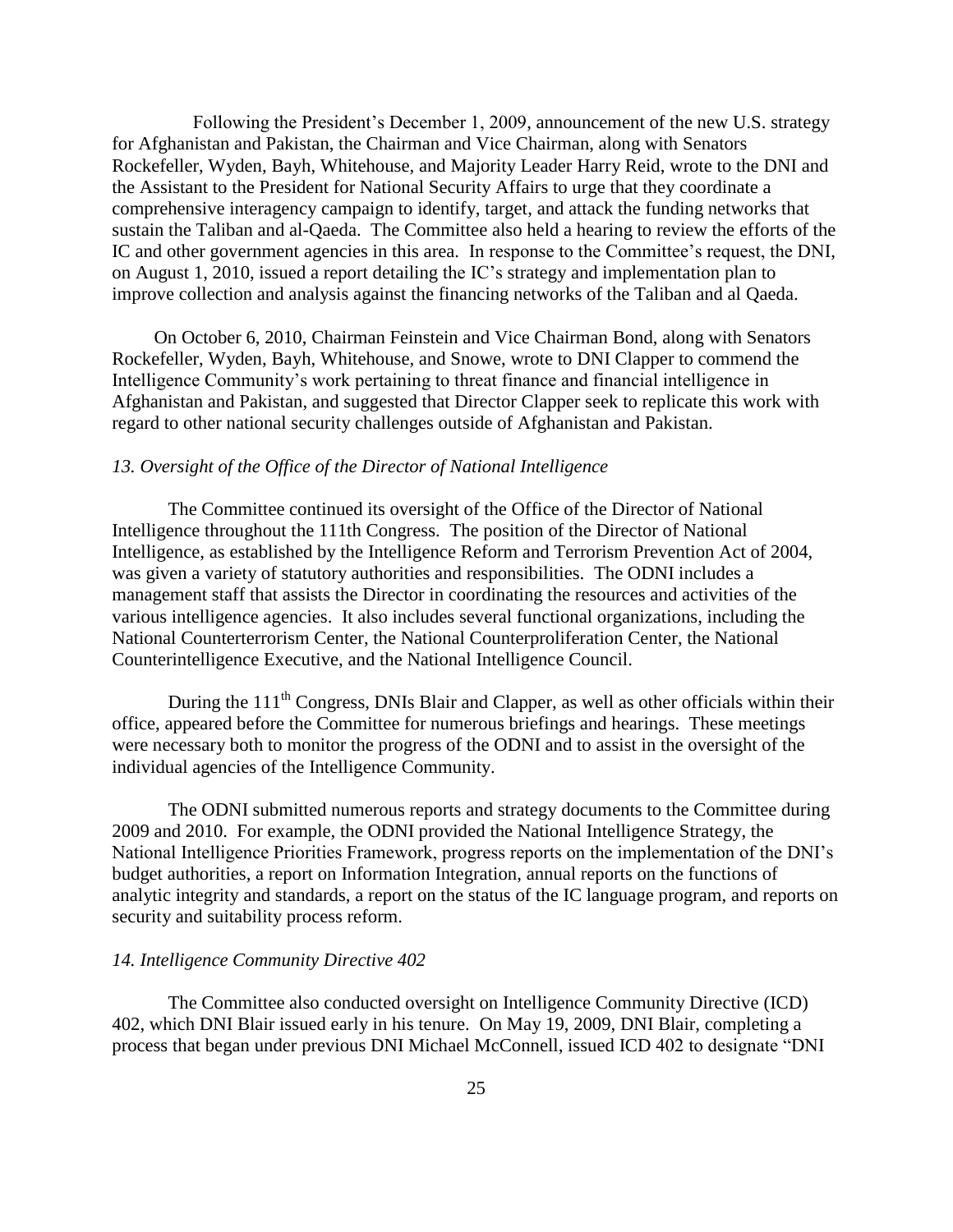representatives" to U.S. foreign partners and international organizations. In recognition of the historical overseas role of the CIA, ICD 402 provided that in "virtually all cases globally" the CIA Chief of Station would serve as the DNI representative to U.S. diplomatic missions. In "rare circumstances," according to the document, the DNI, in consultation with the Chiefs of Mission, the Director of the CIA, and other affected departments or agencies, could designate a DNI representative other than a CIA Chief of Station. The Committee wrote in S. Report 111- 55, which accompanied S. 1494, the Intelligence Authorization Act for Fiscal Year 2010, that ICD 402 was faithful to the National Security Act because the DNI is not only the head of the Intelligence Community in Washington, D.C., but is the Intelligence Community's head wherever it operates in the world. In November 2009, however, the National Security Council supported the CIA's position that CIA Chiefs of Station should be the DNI representatives in all cases.

#### *15. Information Sharing and Intelligence Community Directive 501*

 The Committee spent considerable time examining the progress of the Intelligence Community in implementing ICD 501—"Discovery and Dissemination or Retrieval of Information Within the Intelligence Community." The ICD directs that IC elements "shall treat information collected and analysis produced as national assets and, as such, shall act as stewards of information who have a predominant responsibility to provide."

 The Committee found that, while the DNI and IC agencies have made substantial progress at improving discoverability and sharing of information across the IC, much more needs to be done to fulfill the goals set forth in ICD 501. The Committee discovered that policies and practice regarding access to needed information differed from agency to agency. More than once, the Committee intervened to improve access to specific programs for specific IC managers and analysts. However, the Committee believed that the need for its involvement to improve information sharing was contrary to the spirit of ICD 501. The Committee will continue to oversee the implementation of ICD 501 to ensure information necessary for intelligence officials to perform their mission is made available in a systemic and routine fashion, with appropriate measures in place to protect sources and methods.

#### *16. Foreign Language Requirements and Capabilities*

 The Committee reviewed the IC's foreign language requirements and capabilities in order to discern the specific gaps, shortfalls, weaknesses, and national level issues that contribute to the IC's overall deficit in foreign language capability. This effort focused on a range of issues, including IC requirements for heritage speakers; security clearance processes; professional language training throughout the IC; foreign language professional retention and incentive programs; linguist utilization and language maintenance pay; and the use of foreign language contractors worldwide.

The Committee found that serious shortfalls persist for languages critical to intelligence agency missions in spite of multiple past and ongoing efforts to improve this capability. While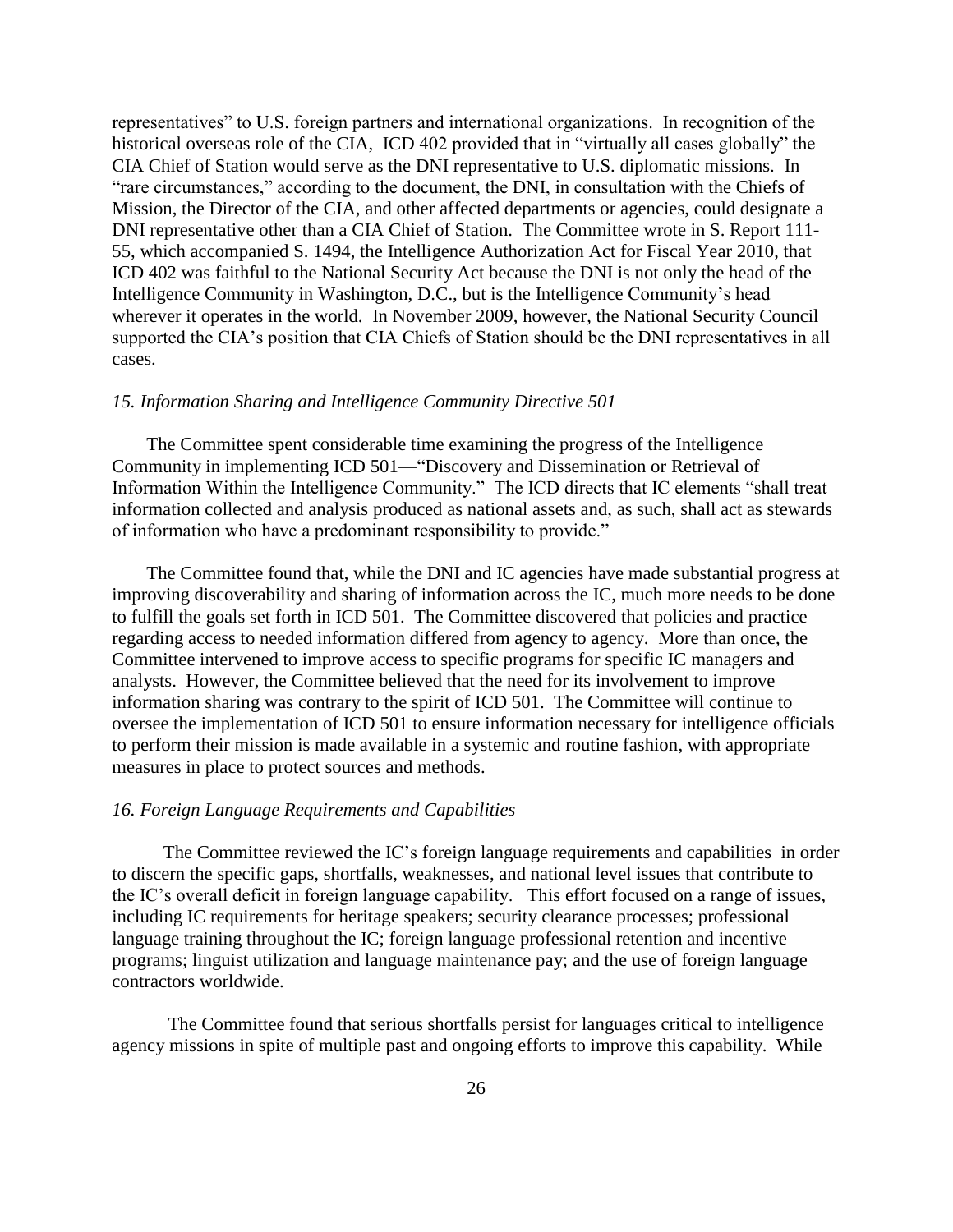IC agencies have attempted to correct their hiring patterns and increase their language training programs, many still rely heavily on contract linguists, interpreters, and translators for critical languages. Persistent shortfalls in critical languages coupled with the increasing volumes of information available through open source and other means have exacerbated the effects of a national deficit in foreign language capability on intelligence collection and analysis.

 By the end of the reporting period, the Committee staff had ascertained a number of systemic, community-wide and/or agency specific problems in the areas of billet structure and language training; contractor hiring and utilization; security clearance processes; linguist recruitment and hiring practices; and military linguist utilization. The Committee will continue to follow and address the foreign language deficit of the Intelligence Community.

## *17. Education and Training*

The Committee spent considerable time examining the progress and status of a wide range of educational, training, and scholarship programs within and associated with the Intelligence Community, including the IC Centers of Academic Excellence (CAE) in National Security Studies Program, the National Security Education Program (NSEP), Boren Scholars, and the National Intelligence University.

The IC CAE in National Security Studies Program was established during 2005 in response to the nation's increasing need for IC professionals who are educated and trained with the unique knowledge, skills, and capabilities to carry out America's national security objectives. The Committee is monitoring the program, particularly in schools whose programs were originally funded with program money but are now self-sustaining.

 In multiple meetings with academic scholarship and program managers, Committee staff explored the scope, scale, and resourcing of programs, and examined the historical and potential returns on investment experienced throughout the IC. The Committee sought to ensure that the IC is adequately resourced to educate, recruit, and train a broad spectrum of professionals capable of contributing to the national security of the United States, including through educational programs that lead to quantitative and qualitative increases in the national talent pool from which the IC recruits.

## *18. Analytic Transformation and Quality of Analysis*

The Committee maintained its focus on ongoing analytic transformation as well as the quality of analytic products disseminated to customers of the IC. The 2004 Intelligence Reform and Terrorism Prevention Act (IRTPA) mandated a number of reforms in the IC to improve the analytic standards of the community, address faulty intelligence analysis, and increase information sharing between analysts and agencies. The DNI implemented policies and procedures to encourage sound analytic methods and tradecraft throughout the IC elements, and the Committee continued to monitor the progress of agencies and analytic directorates at meeting those standards.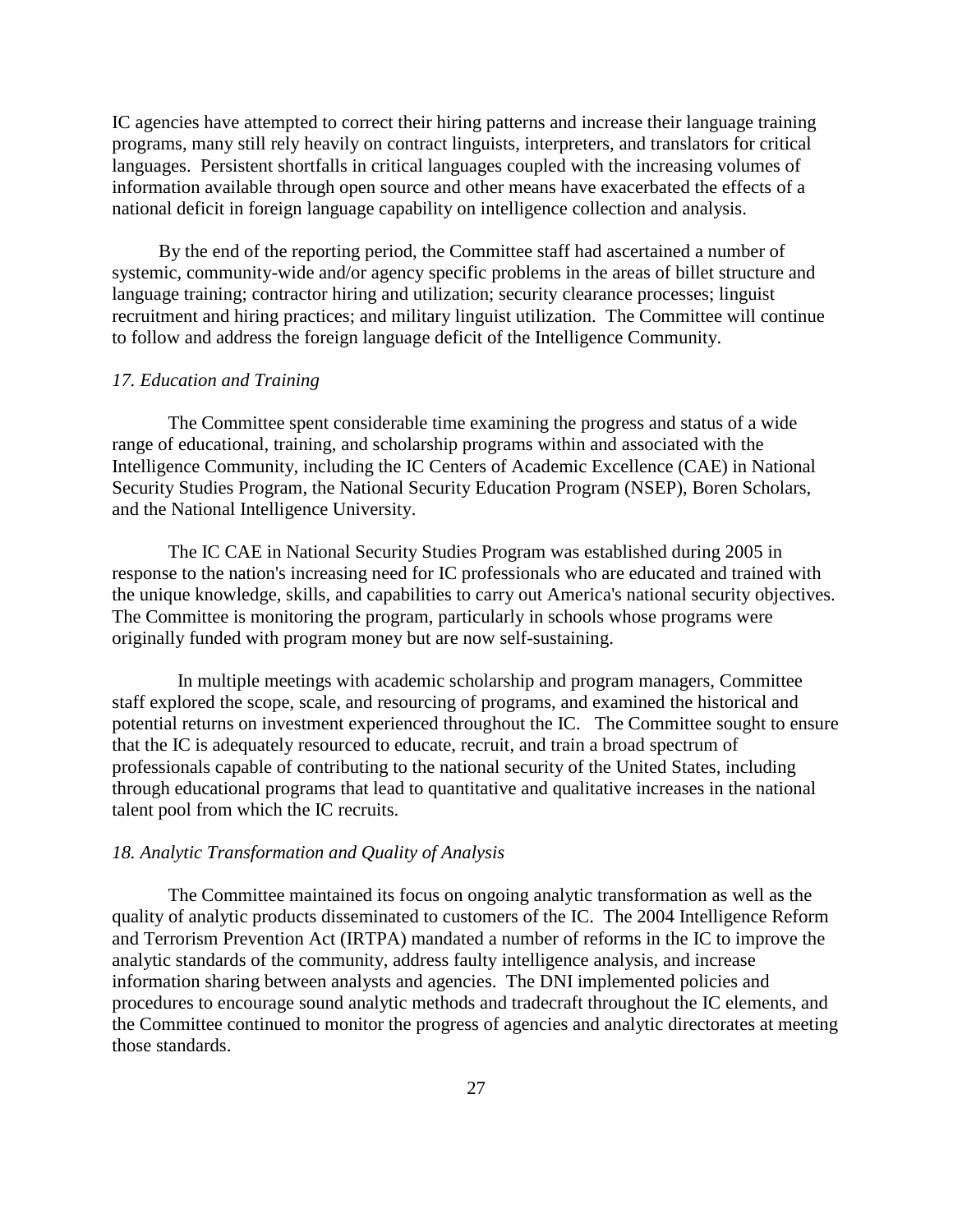The Committee conducted a full committee hearing with top analytic leaders of the IC on the state of intelligence analysis, as well as efforts to improve the quality of analytic tradecraft since the passage of IRTPA. The Committee remains keenly interested in significant issues relating to intelligence analysis, including: IC and individual agency efforts to create and follow community-wide standards of analytic tradecraft; analyst recruitment, training, utilization and retention; the balance between the IC's focus on reporting current threats versus long-term analysis; and the status of analytic collaboration and intelligence-sharing within and among intelligence agencies.

In addition to the hearing, the Committee received regular substantive briefings from analysts, held analysis oversight meetings with senior analysts and analytic chiefs, and conducted quality of analysis meetings with the IC's analytic ombudsman. These activities supported intelligence oversight in general, but specifically contributed to focusing the analytic community on a continuing pursuit of analytic quality.

A large part of the analytic transformation underway in the IC should be happening in the realm of information technology, the tools that analysts use to discover, retrieve, share, analyze, produce, and share intelligence. Unfortunately, individual agencies continue to develop analyst tools, technologies, and databases for their own analysts that may not be usable by all the IC agencies. The Committee continues to see stovepipes in the development and fielding of analytic technologies, although collaborative workspaces, common metadata, shared databases, and universal access to needed information should be the rule rather than the exception.

#### *19. Size and Apportionment of Analytic Workforce*

The Committee began to look more closely into the IC's analytic workforce, apportionment, and division of labor to determine if the specific analytic personnel requests of the IC agencies were justified. The Committee examined the analysis being produced, the analysts requested and required, and the National Intelligence Priorities that serve as the foundational basis for resource requests to determine what redundancies or gaps if any, were present. In multiple substantive briefings, the Committee reviewed the oversight of analytic accounts, discussing the number of analysts focused on specific issues, determining whether a particular agency was duplicating the efforts of another, or discovering whether analytic gaps were left unaddressed. The Committee continues to encourage IC agencies to align growth in analytic resources to meet specified priorities and missions, rather than allowing general growth across all analytic missions randomly.

#### *20. Forward Deployment of Analysts*

 During its consideration of the Fiscal Year 2010 Intelligence Authorization Act, the Committee noted the increasing numbers and locations where IC strategic level analysts are forward deployed to overseas locations. The Committee understands the value of providing periodic "quality of analysis"-type regional familiarization opportunities for analysts and recognizes that geographical proximity to customers is important for some analytic mission sets.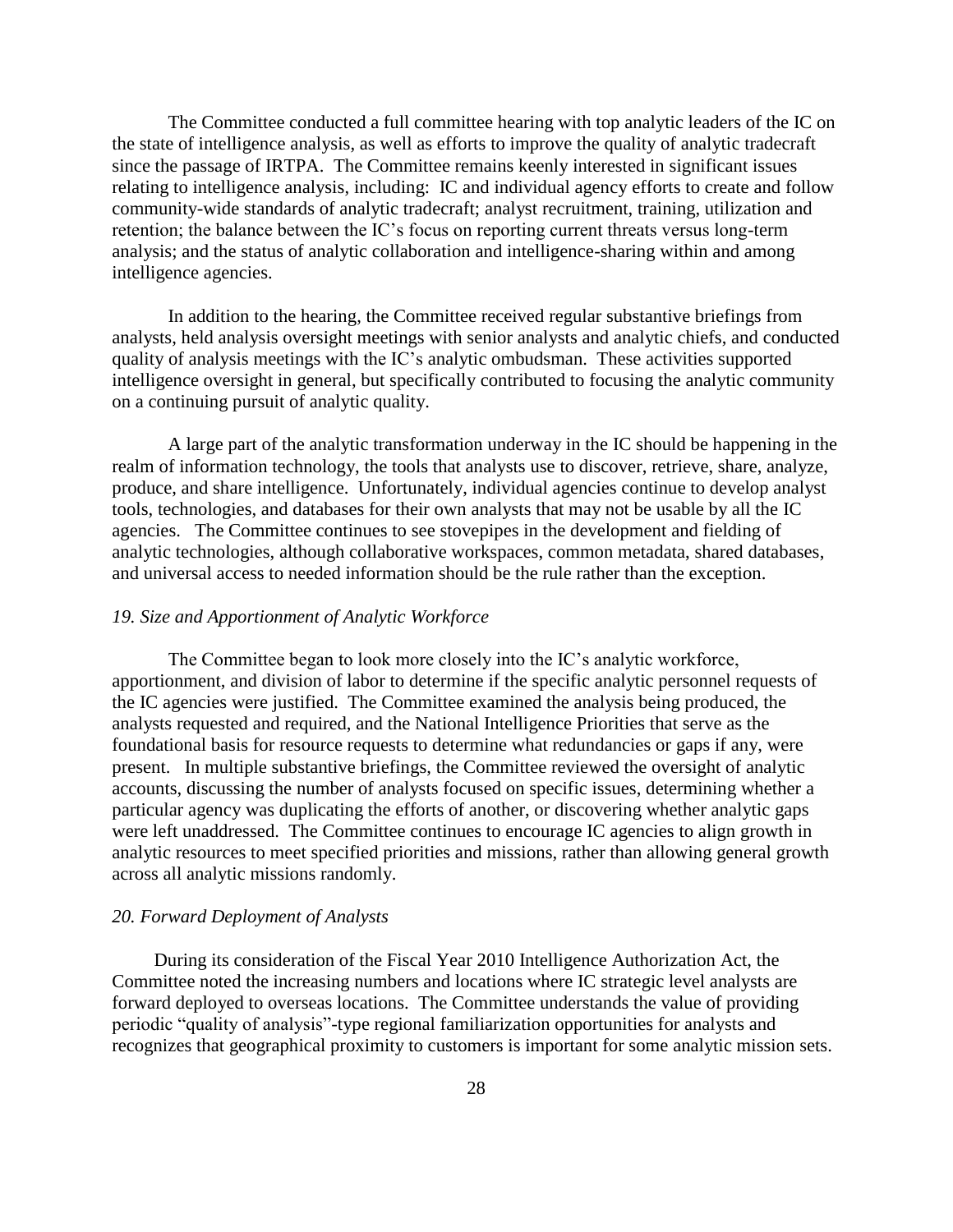At the same time, the Committee continues to examine the link between foundational intelligence strategy documents such as ICD 204 ("Roles and Responsibilities for the National Intelligence Priorities Framework"), National Intelligence Priorities Framework, and the actual deployment of analytic resources globally. The Committee remains concerned that the forward deployment of analysts in support of operational or tactical missions should not undercut the strategic priorities of the Intelligence Community.

### *21. Analytic Integrity and Standards*

Concerned that there appeared to be a wide disparity in analytic tradecraft standards followed across the IC, in some cases diverging from the standards mandated in IRTPA, the Committee undertook a study of Analytic Integrity and Standards (AIS) at the ODNI and in several agencies. This study explored the organization and functioning of AIS offices across the IC, the rigor with which analytic integrity and tradecraft review standards are being applied, actions being taken to improve AIS, and what further steps could be taken to increase and improve the analytic standards and policies of the IC.

 One of the reforms put in place with the passage of IRTPA was the creation, formalization, and enhancement of AIS organizations at the ODNI and within individual agencies. These AIS organizations were meant to improve both the conduct and outcomes of analysis. Every IC agency which produces analysis has created one or more offices with the specific responsibilities of training analysts in analytic methodologies, tradecraft, and standards, conducting in-depth post-production reviews of analytic products for adherence to tradecraft standards, and creation and dissemination of analytic "lessons learned" and "best practices."

 In the course of visiting AIS offices and officers throughout the IC, Committee staff found that while the IC has generally raised its level of emphasis on teaching, mentoring, monitoring, and enforcing analytic tradecraft standards, there are still specific areas requiring improvement. These areas as well as agency "best practices" have been identified and recommendations made to ODNI and agency staffs.

#### *22. Sherman Kent School for Intelligence Analysis*

 During the 111th Congress, the Committee continued to monitor the activities and programs of the CIA's Sherman Kent School for Intelligence Analysis. The Sherman Kent School provides CIA officers with an integrated, career-long program that combines specialized training in the craft of intelligence analysis with a substantive curriculum interwoven with the values, traditions, and history of the CIA.

The Committee's oversight included: examining the size and scope of programs; the numbers and specialties of analysts trained compared to the number and specialties of analysts requiring training; future growth of the school; strategic planning; and ties to the wider IC.

 The Committee found that the School provides excellent foundational and follow-on training for intelligence analysts. The Committee also identified resource shortfalls that, if corrected, could lead to a broader and more robust analytic capability in the wider IC.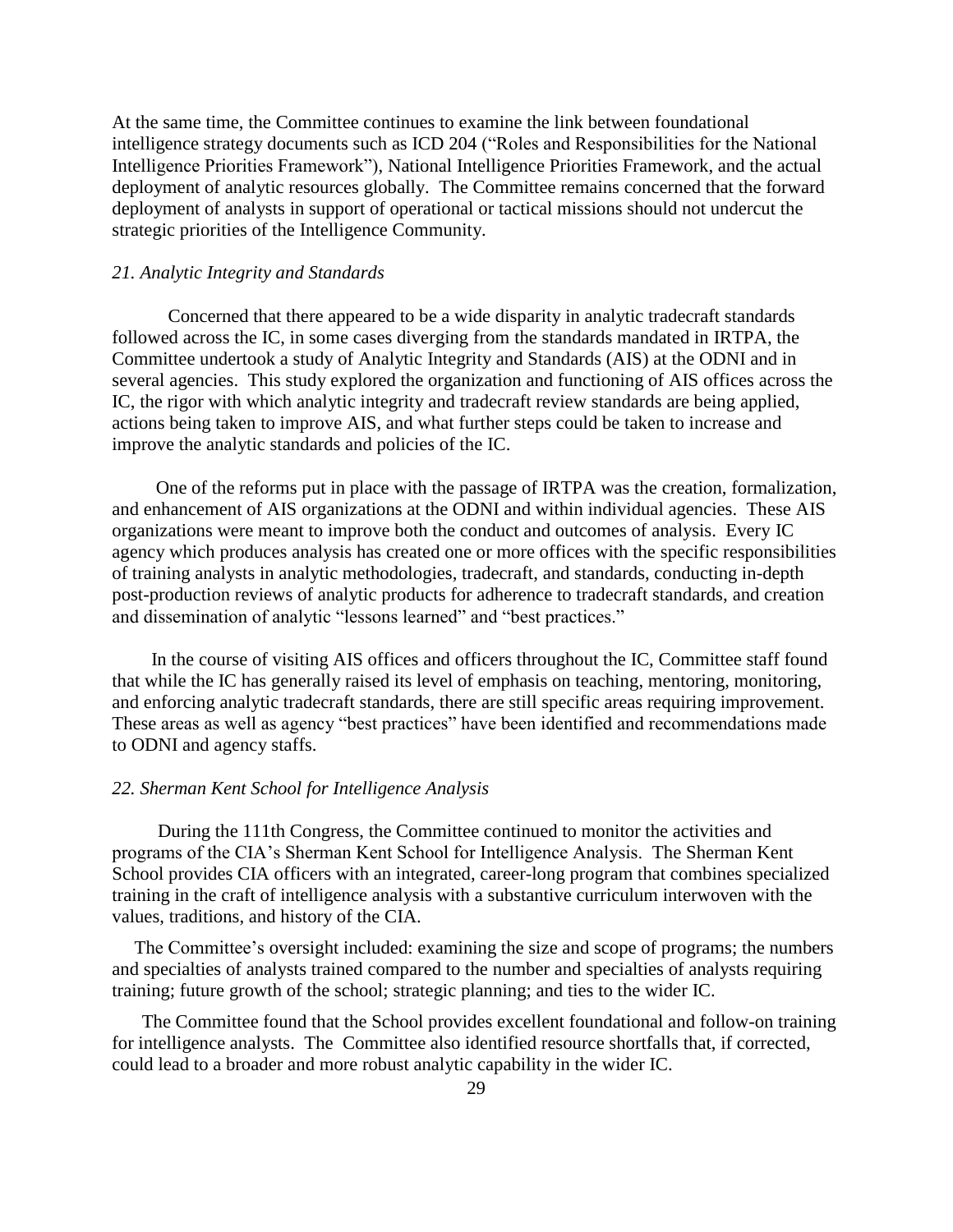#### 23. *Analyst-Collector Relationships*

 In late 2010, the Committee initiated a study into the technological, cultural, and policy issues that affect the relationships between intelligence analysts and various collection systems. The Committee believes that individual agencies' analysts currently use agency-specific systems to manage collection requirements, have little capability to task beyond their own agencies, and are often discouraged from direct contact with collection organizations, a situation that may create stovepipes and obstruct the flow of information.

 The Committee has developed a better understanding of the relationships between analysts and collectors/collection systems, and has developed new insights into the depth of planning and involvement of the ODNI in collection management. The Committee is establishing a baseline understanding of technical systems which support the flow of information between analysts and collectors.

 The Committee plans to explore these relationships in more depth by examining IC and individual agency policies regarding analyst communications with collectors in the field; IC and individual agency policies regarding collector communications with analysts and input into analytic assessments; the manner and specific technologies used to task collection within individual agencies and across the IC; the manner and specific technologies used to provide feedback to collectors within an agency and across the IC; and analyst interaction with collection managers.

#### *24. National Intelligence Estimate Production Process*

In 2010, the Committee initiated a research project that examined the procedural reforms put into place since 2004 in the production processes of National Intelligence Estimates (NIEs). NIEs are the most authoritative written means by which the DNI conveys to the President and other senior policymakers the judgments of the entire IC regarding national security issues. Committee staff interviewed National Intelligence Officers and their deputies, as well as analysts who had participated directly in the drafting of Estimates, Community Memoranda, and Terms of Reference. Intelligence Community officials expressed their belief that there is presently greater consistency and formality to the NIE production process than there was in the years prior to 2005, noted a variety of process improvements under consideration, and identified other areas that still require improvements.

This initial work has laid the foundation for further research in 2011 that will include interviews of policymakers, the principal customers of NIEs, and coordination with the ODNI's Director of Analytic Integrity and Standards, the office responsible for ensuring quality analysis. The Committee seeks to understand how well the reforms to the NIE process put into place since the creation of the DNI in 2004 have addressed the quality of analysis and satisfied the needs of policymakers.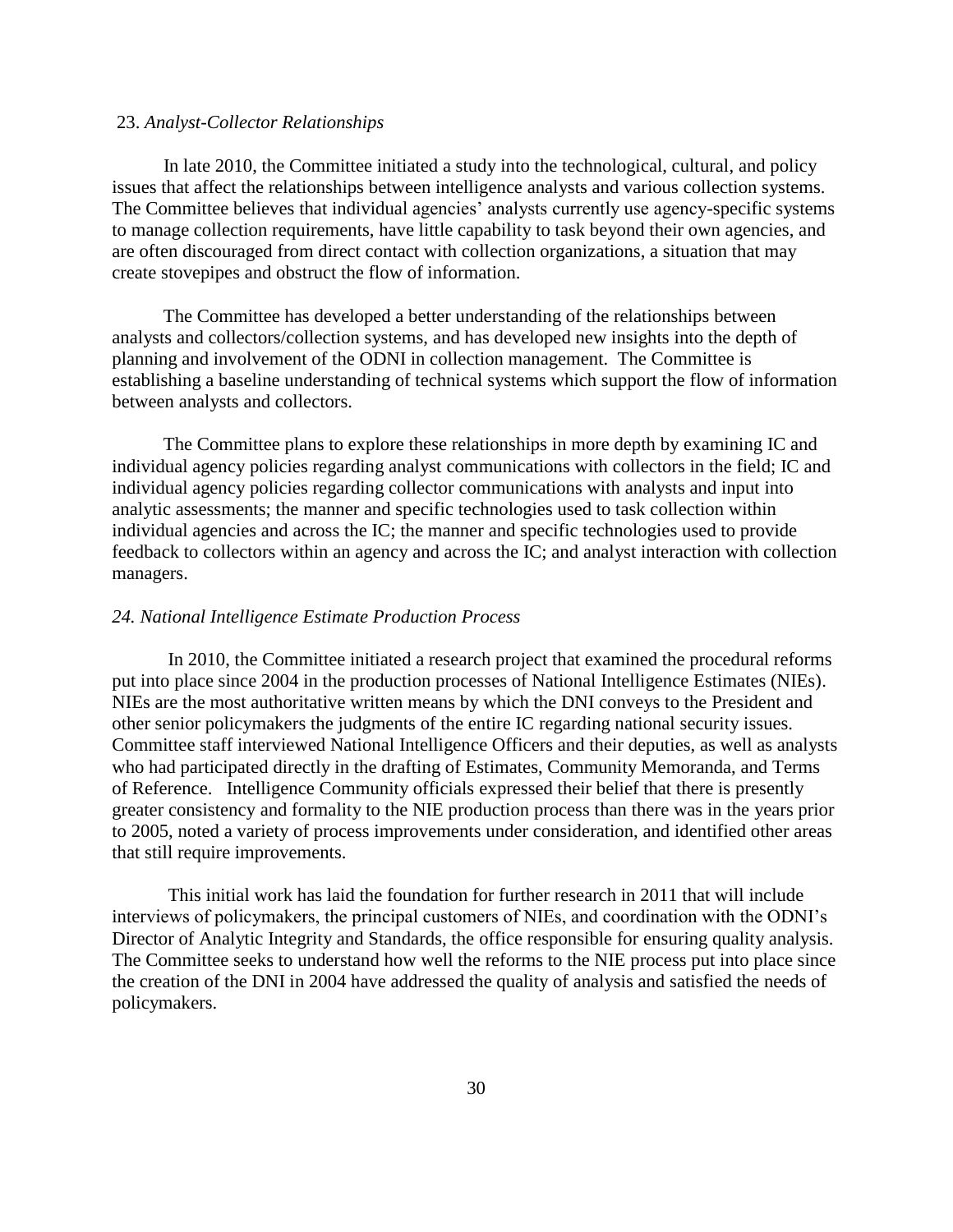## *25. Lessons Learned Programs*

During the  $111<sup>th</sup>$  Congress, the Committee began to review the individual intelligence agencies to determine the scope and depth of their commitment for self-examination, with an emphasis on increasing the use of lessons learned programs. The Committee believes such programs are essential to help intelligence agencies learn from their successes and mistakes, and to anticipate and be ready for new challenges. The Committee commended the CIA for establishing a Lessons Learned Program and fully supports its growth into the individual components of the CIA.

The Committee firmly believes that the IC should institutionalize the lessons learned process and develop policy supporting that effort. To that end, the Committee has encouraged the IC to increase the number and type of studies, to create web-based lesson-sharing environments, to modernize its oral history programs, and to support component-based lessons learned activities throughout the IC.

#### *26. Measures of Effectiveness*

The Committee continued to press the Intelligence Community during the  $111<sup>th</sup>$  Congress to establish quantitative measures of effectiveness to provide insight into how effectively a program is performing. The Committee believes well-designed measures of effectiveness that accurately reflect performance and cost issues can assist decision makers in making better informed and timelier decisions.

The Committee is pleased that the IC is developing more meaningful measures of effectiveness for its programs and will continue to monitor the agencies as they refine established measures and expand them to additional programs.

#### *27. National Collaboration Development Center*

During the  $111<sup>th</sup>$  Congress, the Committee reviewed and supported the creation of the National Collaboration Development Center (NCDC). The NCDC emphasizes the development of working relationships at the field level between U.S. officials charged with intelligence, national security, and homeland security missions. The Committee believes that participants in the NCDC learn to recognize information of national security value, and to evaluate and implement joint intelligence collection and operational opportunities as a result. The Committee strongly supports the NCDC mission of facilitating cooperation between U.S. agencies and will continue to monitor the development of the Center in the future.

#### *28. FBI Intelligence Transformation*

The Committee continued to examine efforts by the FBI to transform itself into a premier intelligence and national security organization. The Committee held hearings and briefings with FBI officials, conducted oversight visits to FBI field offices and Legal Attaches, met with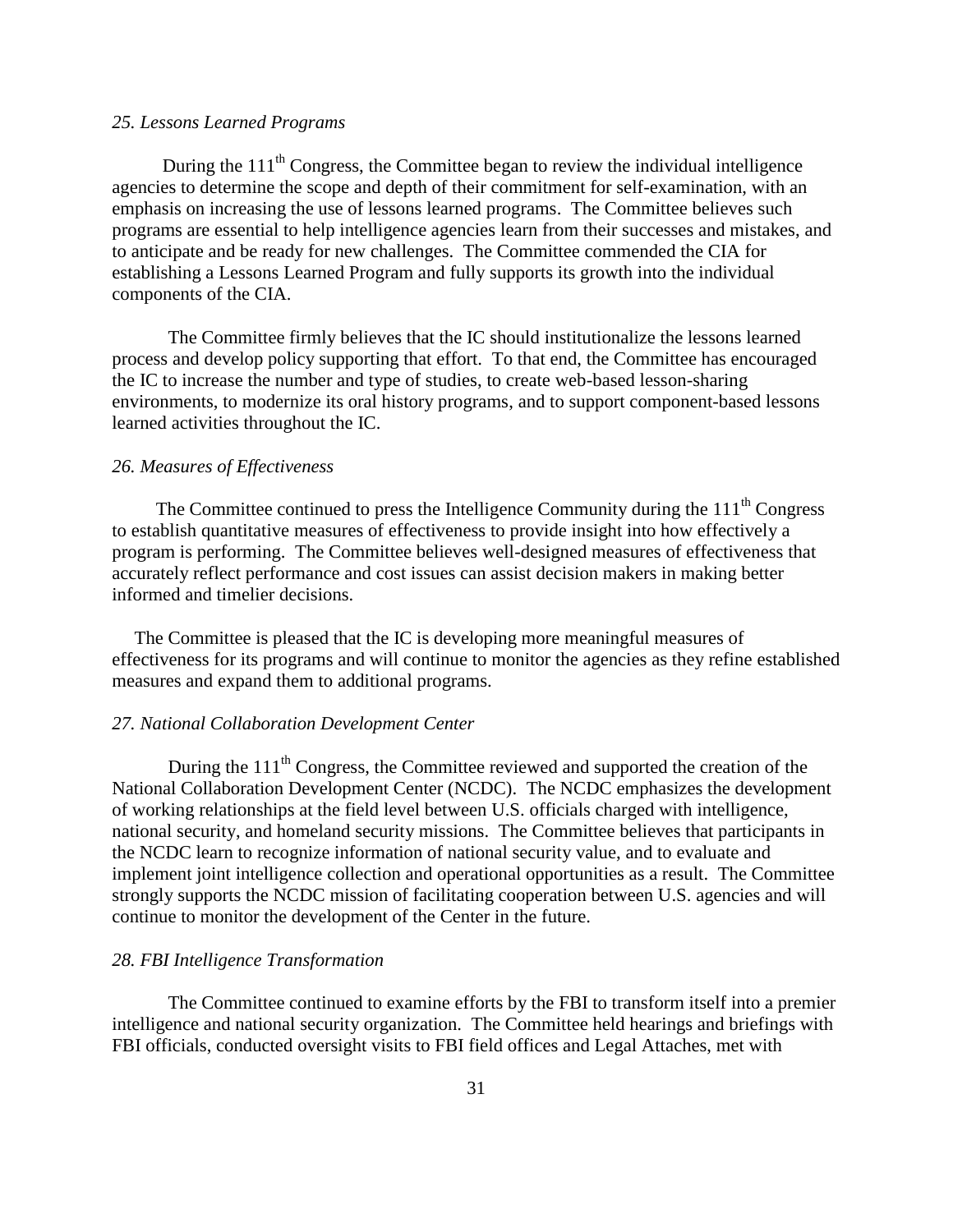representatives of FBI-employee associations, and consulted with current and former intelligence officials regarding the strengthening of FBI intelligence and national security functions.

The Committee successfully secured additional surveillance resources for threat mitigation and intelligence collection, and has worked with the FBI to ensure the Committee has an increasingly broad view of FBI national security operations and activities, including written analysis of international terrorism and counterintelligence matters. In addition, the Intelligence Authorization Act for Fiscal Year 2010 required the DNI, in coordination with the Director of the FBI, to establish performance metrics and timetables for FBI reform initiatives. The DNI is required to submit a report on FBI reform efforts to the congressional intelligence committees on a semi-annual basis for five years.

# *29. Implementation of the FISA Amendments Act of 2008 and Compliance with Foreign Intelligence Surveillance Court Orders*

During the  $111<sup>th</sup>$  Congress, the Committee held three closed hearings and numerous staff briefings to review issues related to implementation of the FISA Amendments Act of 2008 and compliance with the orders of the Foreign Intelligence Surveillance Court (FISC).

 In conducting its oversight, the Committee utilized reporting required under provisions in FISA and the USA PATRIOT Act Improvement and Reauthorization Act, including the annual and semi-annual reports from the Attorney General, the DNI, and relevant inspectors general. In particular, the Committee has benefited from being able to review decisions, orders, and opinions, as well as the related pleadings, applications, and memoranda of law, that include "significant construction or interpretation of any provision" of FISA that are required to be submitted to the oversight committees under 50 U.S.C. 1871(c). These documents were routinely the subject of subsequent briefings by officials of the Department of Justice and the Intelligence Community, in Committee spaces and at the relevant agencies.

 Prior to the extension of the expiring FISA provisions in February 2010, the Committee acted to bring to the attention of the entire membership of the Senate important information related to the nature and significance of the FISA collection authority subject to sunset. Chairman Feinstein and Vice Chairman Bond notified their colleagues that the Attorney General and the DNI had provided a classified paper on intelligence collection made possible under the Act and that the Committee was providing a secure setting where the classified paper could be reviewed by any Senator prior to the vote on passage of what became Public Law 111-141 to extend FISA sunsets.

 In addition, as part of its oversight activities, the Committee regularly reviewed the activities of the Office of Compliance of the National Security Agency. The Director of the National Security Agency in 2009 appointed a Director of Compliance, a position later established in law by Section 433 of the Intelligence Authorization Act for Fiscal Year 2010, to ensure compliance with FISC orders, as well as laws and regulations involving the privacy of U.S. persons, during the conduct of intelligence operations. The Committee believes that the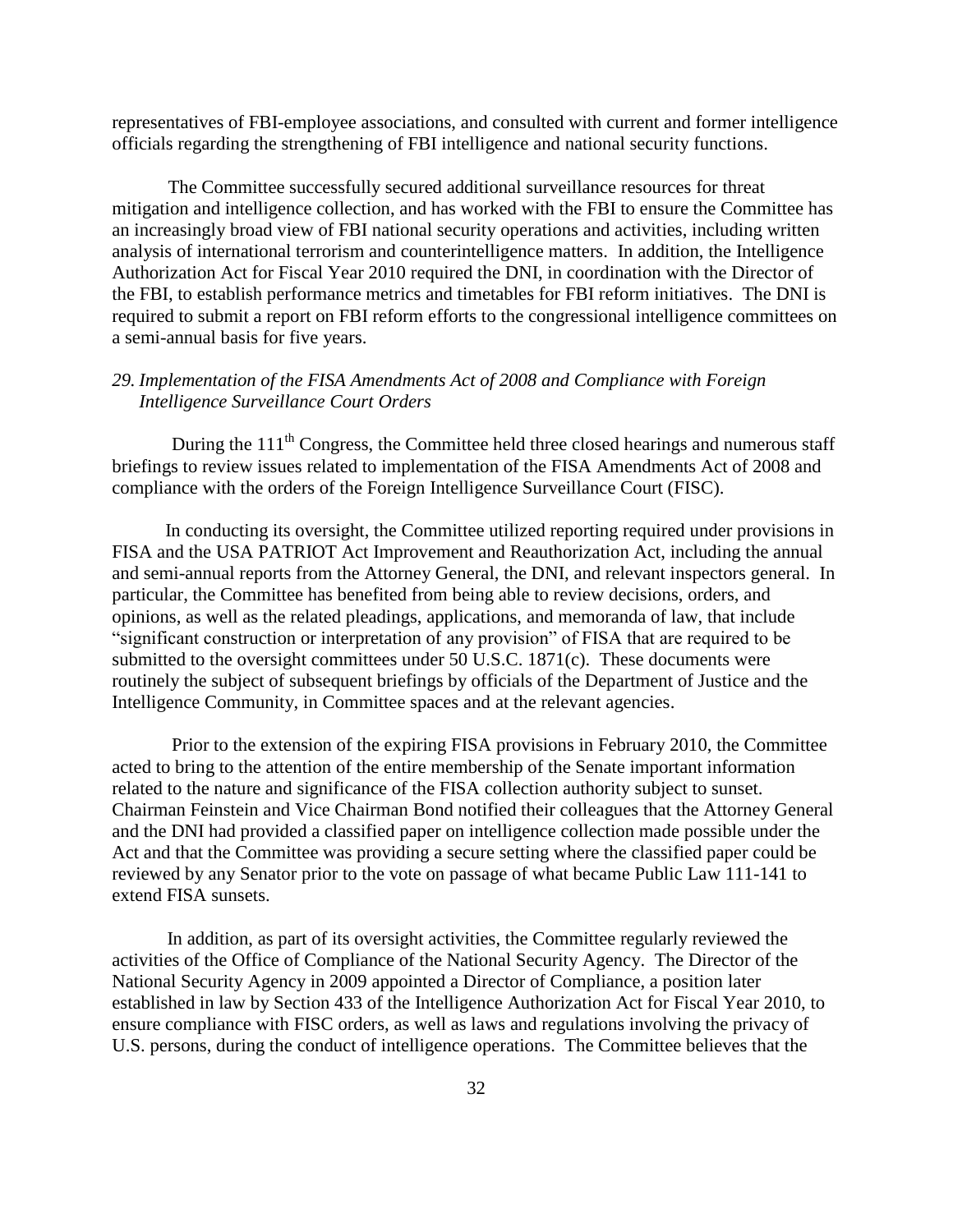Office of Compliance has brought rigor to NSA's efforts to ensure verifiable adherence to the laws, policies, and compliance standards under which the Agency is required to operate as it conducts its mission.

#### *30. Counterintelligence*

During the 111<sup>th</sup> Congress, the Intelligence Committee held oversight hearings and briefings on the state of counterintelligence (CI) in the Intelligence Community. Specifically, the Committee held an oversight hearing on the National Counterintelligence Executive's (NCIX) policies and efforts to unify CI practices across the Intelligence Community, as well as efforts by the FBI to combat the activities of foreign intelligence organizations in the United States. Additionally, the Committee was briefed by the FBI on their efforts to uncover and dismantle a ring of Russian spies operating in the United States. The Committee will continue to focus on how the Intelligence Community can enhance and unify counterintelligence efforts among the intelligence agencies in the  $112<sup>th</sup>$  Congress.

 Additionally, the Committee reviewed issues related to the NCIX's internal management, community acquisition practices, and ways to enhance the timely production of damage assessments by the NCIX. Committee staff met with DNI Blair's National Counterintelligence Review Group (NCIRG) in March 2009. The NCIRG, which was chaired by former FBI Director Louis Freeh, solicited the Committee's views and input on how to best elevate the Intelligence Community's counterintelligence policy, operations, and training in the coming years.

In September 2009, Robert M. Bryant was named the third National Counterintelligence Executive. Later, Douglas Thomas was selected to be the Deputy National Counterintelligence Executive. During the course of the  $111<sup>th</sup>$  Congress, Committee staff met repeatedly with these two officials and their staff to discuss pending counterintelligence issues, and will continue to do so in the next Congress.

#### *31. Unauthorized Disclosure of Classified Information*

 The Committee continued its vigorous oversight of the Intelligence Community's efforts to address unauthorized disclosures of classified information. In furtherance of this effort, the Committee held a hearing with Attorney General Holder, FBI Director Mueller, and former DNI Blair on how to best address the damaging nature of leaks of classified information. Additionally, the Committee conducted multiple oversight briefings with the Office of the Director of National Intelligence and the Department of Justice on their collective efforts to stem leaks of classified information. To keep the intelligence committees better informed of the IC's efforts, in September 2010, DNI Clapper agreed to provide the Committee with additional information on leaks of classified information.

 This agreement includes notifying the Committee of any serious and significant leak of classified information to the media, including if and when an IC element has reported and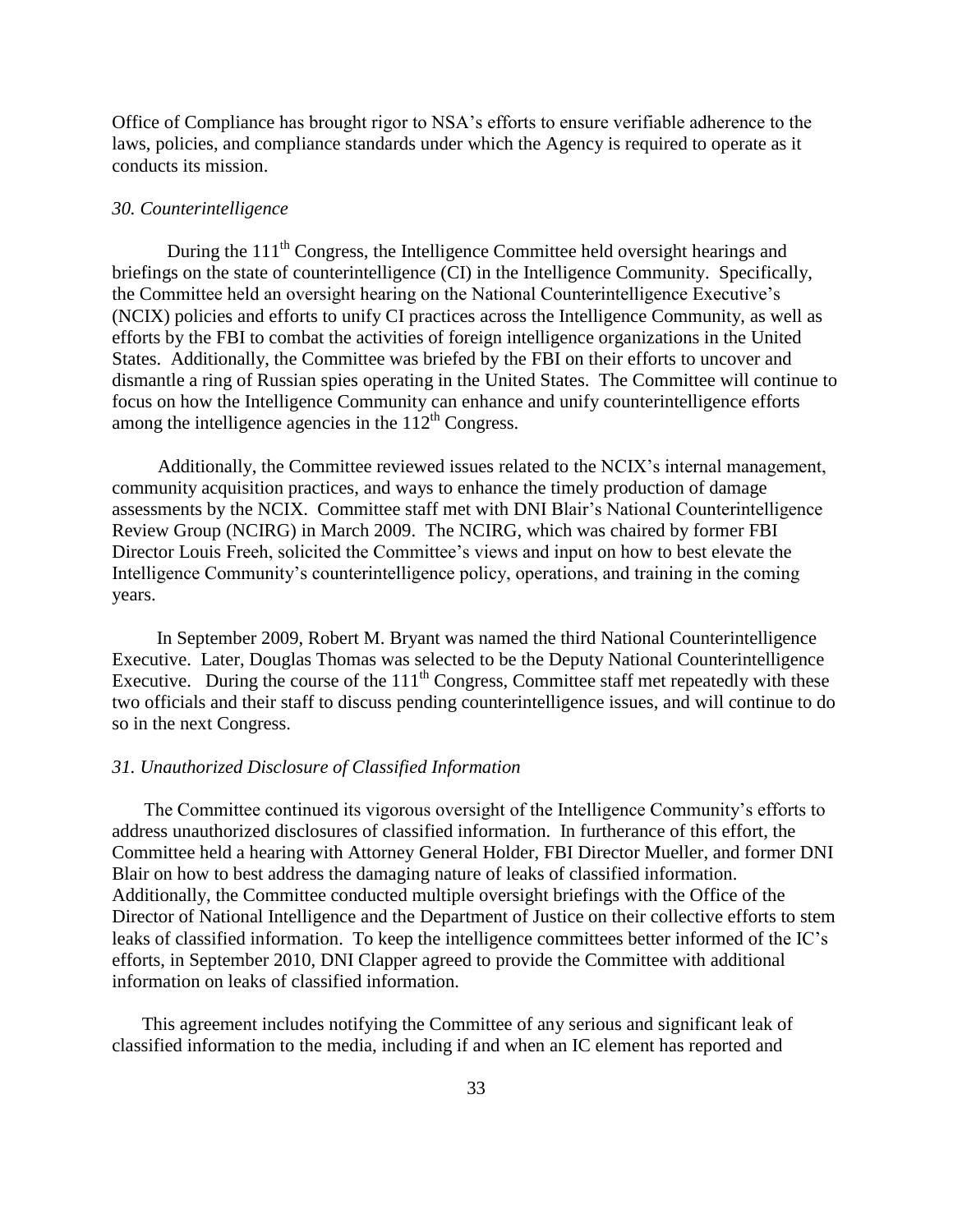referred the matter to the Department of Justice; notifying the Committee if administrative sanctions are imposed upon any IC employee for the unauthorized disclosure of classified material; and, finally, at the beginning of each calendar year, the Department of Justice will provide the Committee the number of leak matters reported to the Attorney General by the IC and the number of matters referred to the originating agencies for administrative action.

Additionally, the Committee's review of unauthorized disclosures identified a number of ways to combat future potential releases of classified information. These include consideration of enhanced resources for the auditing and monitoring of information technology systems handling classified information; strengthening laws prohibiting unauthorized disclosure of classified information; and ensuring proper implementation of the "need to know" principle with respect to the sharing of classified information.

The Committee also held a hearing on the Wikileaks organization and the principle of "need" to know.‖ Wikileaks is an international organization that has published improperly obtained classified material including approximately 77,000 tactical and situational reports relating to U.S. military activities in Afghanistan, some of which included sensitive intelligence information; nearly 400,000 US military cables on the Iraq War, which included intelligence assessments and operational information; and some 250,000 U.S. State Department cables, which highlight various aspects of the United States global diplomatic efforts and intelligence matters.

The Committee's review of Wikileaks and other unauthorized releases of classified information raised concerns about how the Intelligence Community is balancing the "need to know" with efforts to share information more broadly, and its ability to identify anomalous activities by its employees. The Committee in the  $112^{th}$  Congress will use information gained from oversight of these issues to determine whether additional statutory or policy changes are necessary to help protect information vital to U.S. national security.

#### *32. Covert Action*

 Under the National Security Act, the DNI shall keep the congressional intelligence committees fully and currently informed of all covert actions that are the responsibility of, are engaged in by, or are carried out for or on behalf of any department or agency of the United States, including significant failures. The National Security Act defines a covert action to be "an activity of the United States Government to influence political, economic, or military conditions abroad, where it is intended that the role of the U.S. Government will not be apparent or acknowledged publicly." The DNI is responsible for furnishing the committees with any information concerning covert actions that is in the possession of any U.S. Government entity and which is requested by either intelligence committee in order to carry out its responsibilities. The only qualification on this reporting responsibility is due regard for protection from unauthorized disclosure of classified information relating to sensitive intelligence sources and methods or other exceptionally sensitive matters.

Throughout the  $111<sup>th</sup>$  Congress, the Committee continued to conduct rigorous oversight of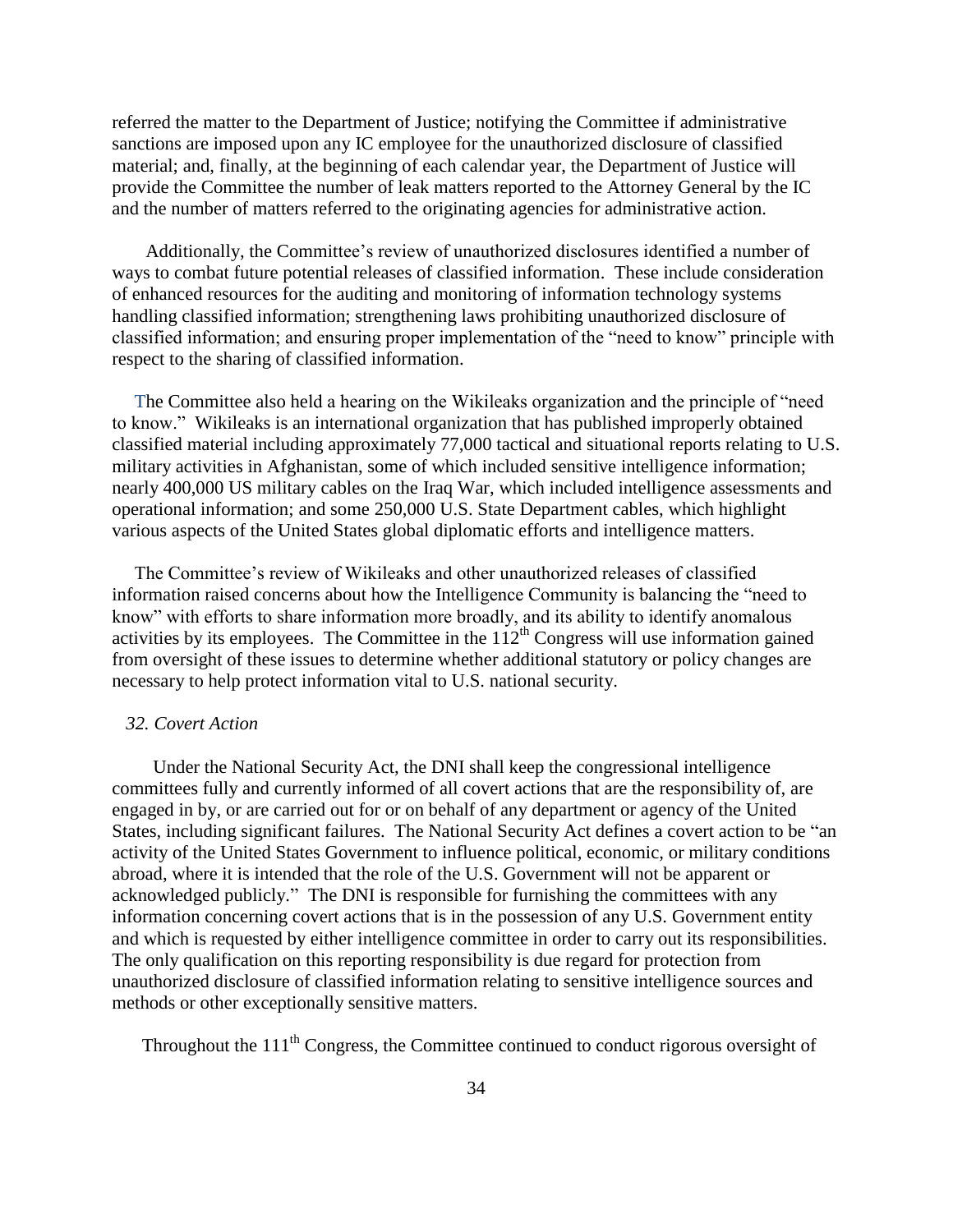covert action programs. In accordance with Committee rules, these reviews occur on a quarterly basis. Every quarter, the Committee receives a written report on each covert action that is being carried out under a presidential finding. Committee staff then devotes several sessions to review with Intelligence Community personnel the reports on each subject, and often pose follow up questions and receive further briefings or written answers. The Committee also holds quarterly hearings on covert action programs and often holds other hearings and briefings on these programs on a more frequent basis.

 The Committee reviewed covert action programs to ensure their means and objectives were consistent with United States foreign policy goals, and conducted in accordance with all applicable U.S. laws. The Committee pursues its oversight responsibilities for covert action with the understanding that these programs can be a significant factor in accomplishing foreign policy objectives.

 In 2009, the National Security Council led a review of all ongoing covert action programs. The Committee held closed hearings at which the results of this review were discussed.

At an open hearing in 2010, Senator Feinstein noted that "the CIA IG conducts a detailed review on each authorized covert action program every three years", and asked the new CIA IG nominee if he planned to continue this practice. The nominee, David Buckley, replied that ―while a routine, every-three-years audit will obviously get some coverage of each of the covert actions, I'm also open to reviewing a covert action twelve months later if that's what's required to make sure things stay on track." The Committee routinely receives the results of the reviews that Mr. Buckley mentioned, and often follows up by examining the issue in committee hearings or via staff inquiries.

#### *33. Counterproliferation*

 The Committee continues to conduct oversight on the IC's counterproliferation collection and analysis. The Committee staff also met regularly with the National Counterproliferation Center (NCPC) and components in the intelligence agencies which handle proliferation issues to receive updates. In particular, the Committee has strongly supported NCPC's work on performance budgeting, which has been an exemplar for performance budgeting in the IC.

#### *34. Research and Development*

 Recent studies sponsored by the Intelligence Community and the Committee concluded that the Intelligence Community must dramatically increase funding for research and development in order to develop new capabilities that will provide unique and actionable intelligence to U.S. decision-makers in the future. The Committee recommended in the report accompanying the Intelligence Authorization Act for Fiscal Year 2010 that the Intelligence Community should invest proportionately more on a broad portfolio of longer term research and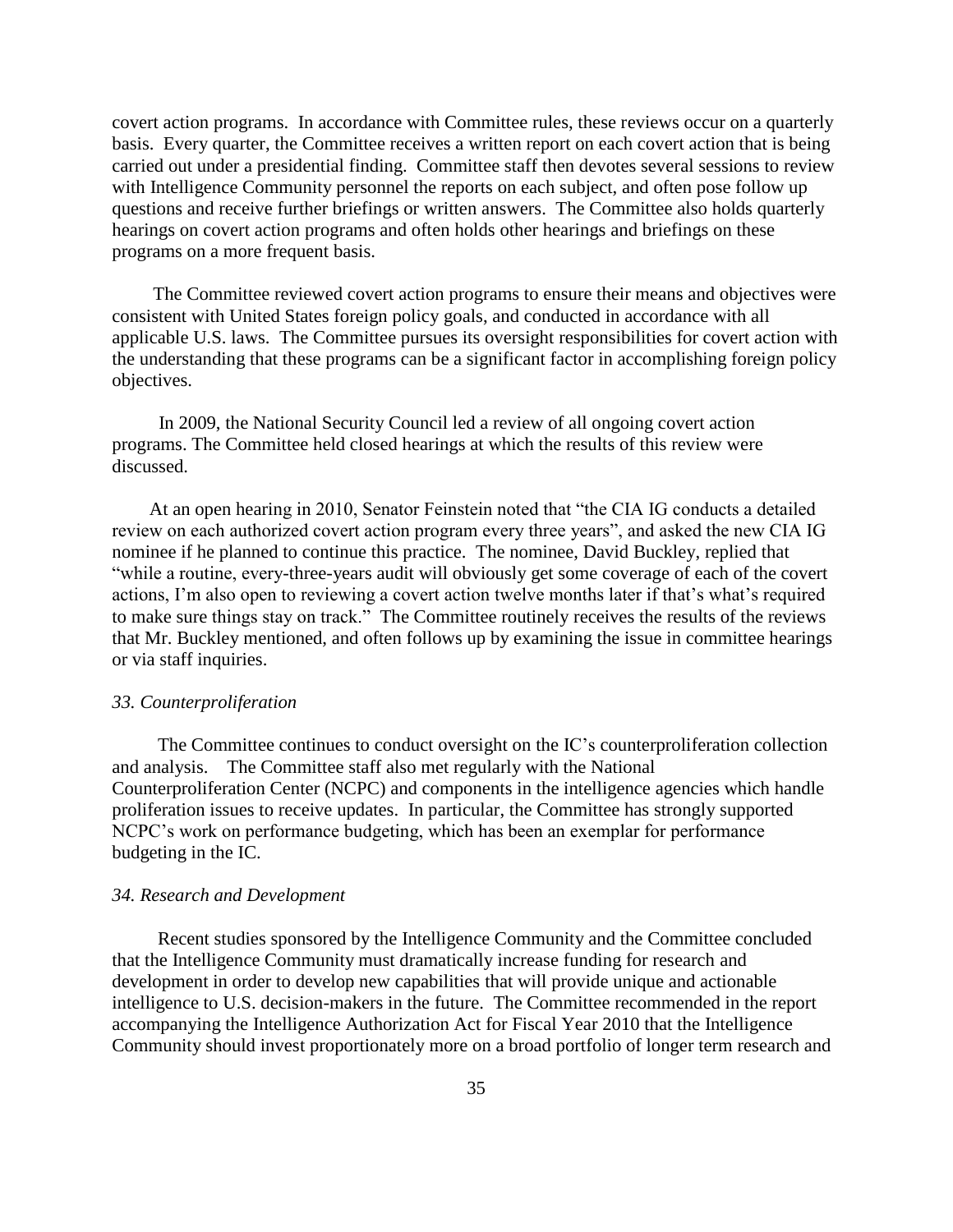development projects with the potential for high-impact effects on intelligence collection and analysis. To that end, the Committee strongly supported additional funding for the new Intelligence Advanced Research Projects Activity, a dedicated, community-wide research activity created to take great scientific risks with the hope of reaping great technological rewards for the Intelligence Community.

#### *35. Technical Advisory Group Reviews*

 The Committee's Technical Advisory Group (TAG) is comprised of distinguished experts in various scientific disciplines who volunteer their time to assist the SSCI in reviewing the technological needs and programs of the Intelligence Community.

 In 2009, the TAG conducted reviews of cybersecurity policy, operations, and research and development. The TAG's studies have supported the Committee's intelligence oversight activities and helped to inform the debate over appropriate U.S. policy for cybersecurity. The TAG studies also identified problems with the government's ability to attract and retain a skilled and trained cyber work force. To help address this problem, the Intelligence Authorization Act for Fiscal Year 2010 requires the DNI to submit a plan for recruiting, retaining, and training qualified personnel for cybersecurity work within the Intelligence Community.

 In 2010, the TAG conducted a year-long review of planned investment in electro-optical satellite collection systems. The TAG found flawed processes and results from the earliest stage of the requirements process, through the analysis of alternatives, and into the selection and design phases. The study group members judged the technical justification for the proposed system fell far short of the standard they expected from an investment of this magnitude. Moreover, the depth of engineering analysis, documentation, and clarity of Executive Branch presentations all fell short of contemporary common practices demanded of analogous systems in the scientific arena and in the private sector. The TAG recommended the IC pursue alternative satellite constellations than currently planned and more rigorous external engineering and technical peer review for all satellite acquisitions. The Committee continues to pursue these TAG recommendations to ensure the IC pursues the most cost-effective solution for its electrooptical satellite requirements.

#### *36. Commercial Imagery*

During the  $111<sup>th</sup>$  Congress, the Committee reviewed issues related to the acquisition, management, security, dissemination, and use of commercially acquired imagery and the government's role in supporting the domestic commercial satellite industry. The Secretary of Commerce, through the National Oceanic and Atmospheric Administration (NOAA), licenses and regulates the U.S. commercial remote sensing space industry, pursuant to the Land Remote Sensing Policy Act of 1992. At the same time, elements of the IC acquire and use domestic and foreign commercial imagery from a variety of sources, in the conduct of their intelligence missions. The Committee will continue to focus on how the IC acquires and manages the tasking, processing, exploitation, and dissemination (TPED) of commercial imagery as means of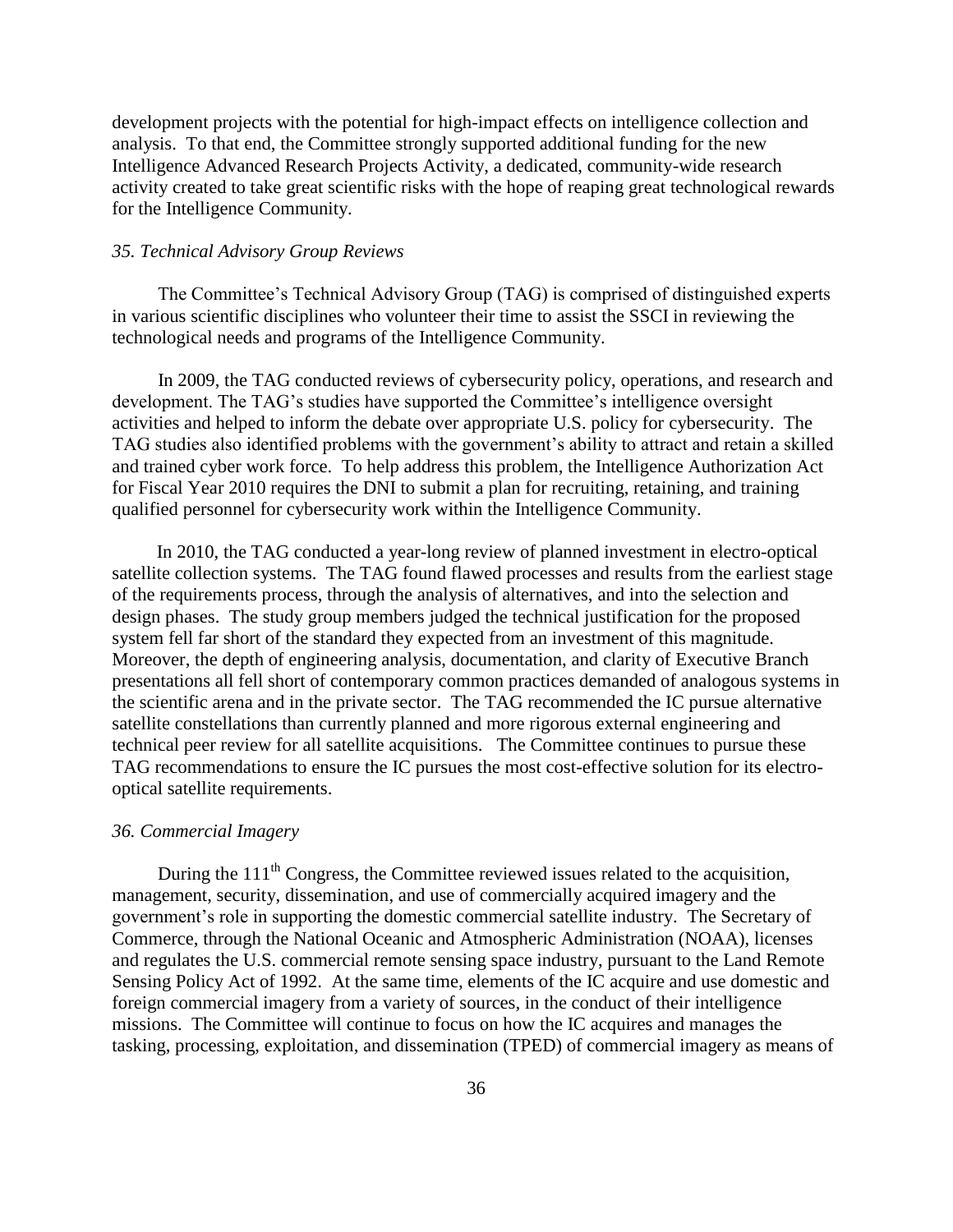fulfilling its intelligence collection requirements.

#### *37. Defense Attaché System*

The Committee continued its oversight of the Defense Attaché System (DAS), which is managed by the Defense Intelligence Agency (DIA). As a result of Committee actions, the Director of the DIA and the Director of National Intelligence agreed to begin routine notifications of the Congress when attaches are dismissed for other than health-related, family and compassionate reasons. The Committee staff also found that too many attaches are not sufficiently conversant in the languages, cultures, and traditions of the countries to which they are assigned. While the Committee staff found a preponderance of individual attaches exceptionally qualified and thoroughly productive, many others were ill-suited and underprepared. Additionally, the Committee sought to enhance the security and capability of the DAS information technology systems and programs. The Committee has worked with the DIA's Defense Counterintelligence and HUMINT Center (DCHC) and the DIA Chief Information Officer to identify resource requirements and specific locations for improving secure communications.

#### *38. Oversight of Department of Homeland Security Intelligence Activities*

The Committee continued its oversight of the development of the DHS Office of Intelligence and Analysis (I&A). The Committee continues to have concerns over I&A's personnel situation and related budget issues, as well as the quality of the analysis performed at I&A. Close to half of I&A's personnel during the  $111<sup>th</sup>$  Congress were contractors and approximately a third of its government positions have remained unfilled for years; nonetheless, I&A has continued to request additional positions in its budget submissions. As contractors on average cost significantly more than government employees, the Committee believes that I&A needs to improve its personnel recruitment and retention efforts, and hire for the unfilled positions before requesting additional personnel.

 Further, the Committee notes that I&A still needs to refine the scope and quality of its finished intelligence products. In particular, the strategic products produced by I&A often do not appear to meet the tactical and operational needs of the individual DHS components. The Committee will continue to review I&A's efforts to better meet the needs of its customers and acquire the appropriate personnel to perform its mission.

#### *39. Intelligence Community Facilities*

 The Committee continues to examine issues related to the design, construction, renovation, use, lease negotiation, and lease termination of facilities owned and leased by the IC. With the growth of the IC workforce following the 9/11 attacks, and the decrease in facilities caused in part by the Base Realignment and Closure recommendations of 2005, space suitable for IC agencies especially in the National Capitol Region is in increasingly short supply.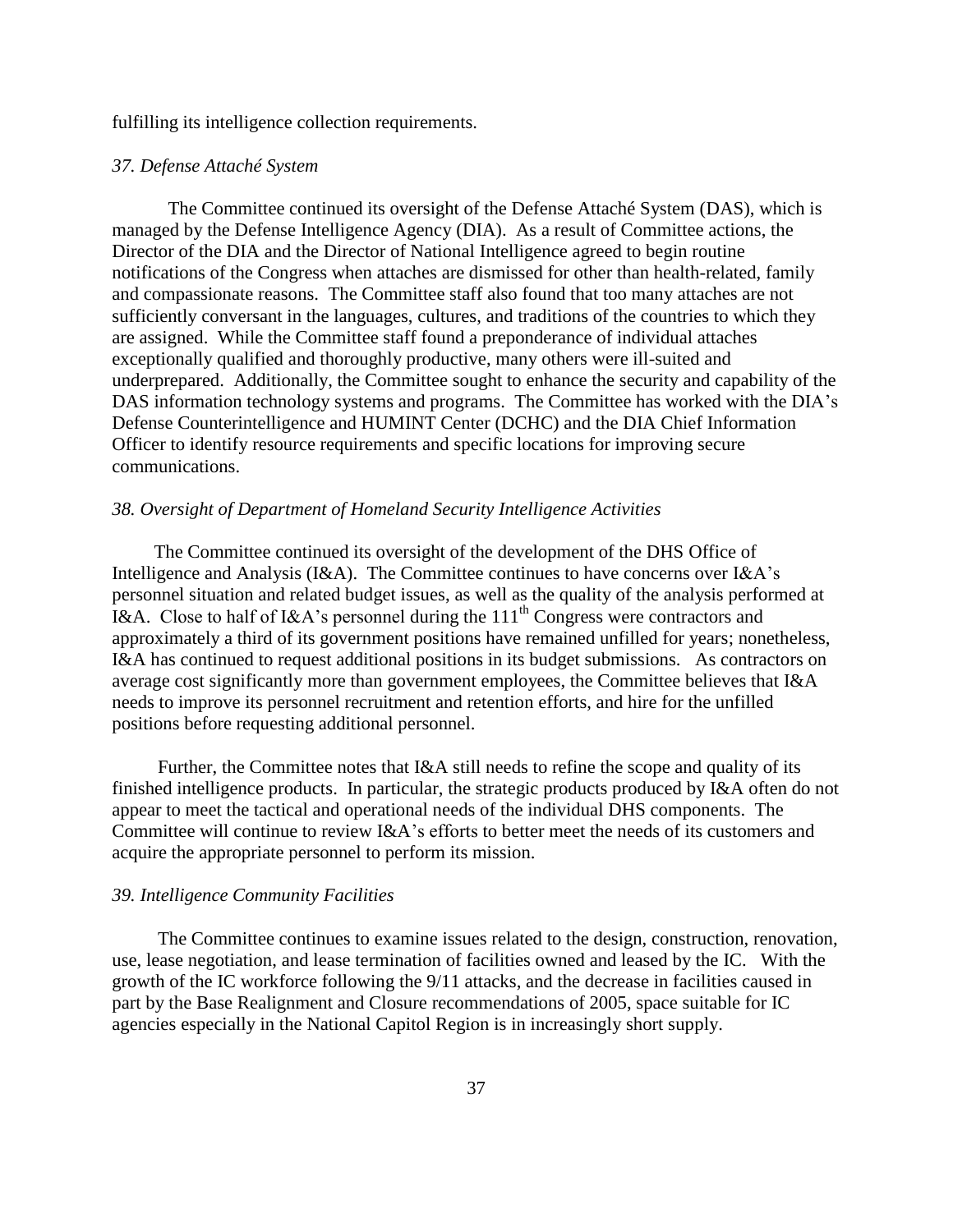To address these issues, the Committee met with numerous IC facilities managers, financial officers, and IT professionals to review the status of IC facilities. The Committee found that standards for sizes of individual and common area work spaces vary greatly from agency to agency and within agencies, costs per square foot vary widely for similar facilities in similar locations, and agency strategies for future space development and management have not been coordinated within their agencies and across the IC.

 The Committee will continue to review the IC's efforts to develop common facilities standards where applicable, to conduct strategic management of properties through their needed lifecycle, and to determine appropriate performance measures for adequate use of space across the IC.

#### *40. Diplomatic Telecommunications Service Program Office*

 The Committee continues to monitor the operation of the Diplomatic Telecommunications Service Program Office (DTS-PO) to ensure it is meeting the communication needs of all United States government agencies and departments operating from diplomatic and consular facilities abroad, including the needs of agencies with national security missions for secure, reliable and robust communication capabilities. During the 111<sup>th</sup> Congress, the Committee identified organizational changes that will strengthen DTS-PO including reorganizing that office, establishing a Diplomatic Telecommunications Service Governance Board, funding DTS-PO on a two-year fiscal schedule, and permitting DTS-PO to charge fees for its services. The Committee included provisions to implement these reforms in the Intelligence Authorization Act for Fiscal Year 2010.

## D. FINANCIAL ACCOUNTING, INSPECTORS GENERAL, AND AUDITS

The Committee's rules provide that within its staff there "shall be an element with the capability to perform audits of programs and activities undertaken by departments and agencies with intelligence functions. Such element shall be comprised of persons qualified by training and/or experience to carry out such functions in accordance with accepted auditing standards." The functions described in this rule were performed during the  $111<sup>th</sup>$  Congress by the Committee's Oversight Team. The Oversight Team also was responsible for the Committee's oversight of the IC's compliance with financial accounting standards and was the Committee element responsible for reviewing the work and performance of the various IGs whose work includes or covers the Intelligence Community.

#### *1. Compliance with Federal Financial Accounting Standards*

 The Committee has a long history of oversight and reform efforts in financial management. The Committee has emphasized the importance of achieving auditable financial statements, dating back to the Committee's Fiscal Year 2002 Intelligence Authorization bill. That bill called for the NRO, NSA, CIA, DIA, and what is now called the NGA to produce auditable financial statements by March 1, 2005. Since that time, the Committee has been continuously engaged in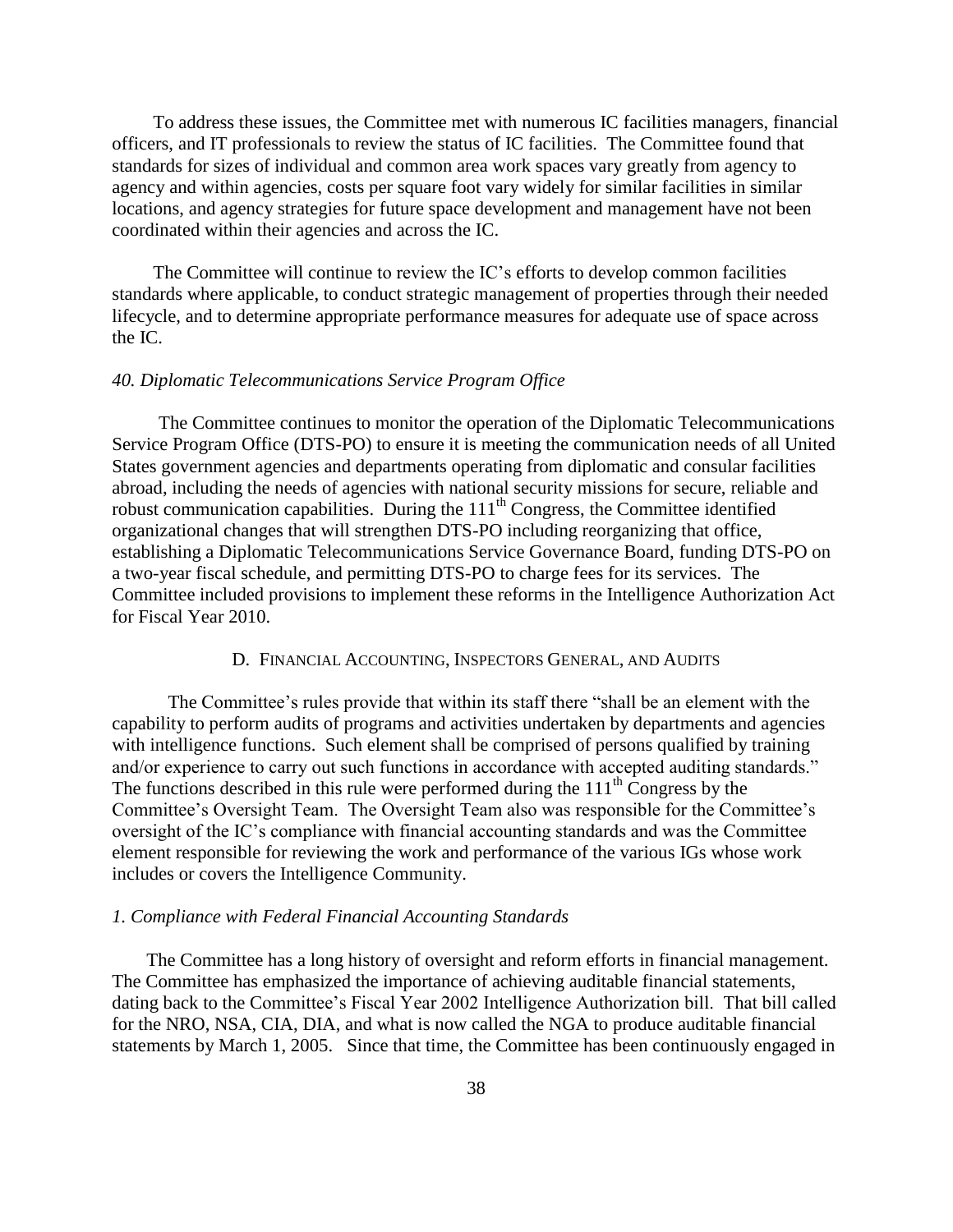a dialogue with the IC on financial auditability and on the modern business systems that are necessary to sustain auditability. The Committee has also played a central role in encouraging elements of the IC to ensure that they properly estimate costs and budget for the programs they are pursuing.

 To date, the NRO is the only one of the IC agencies required to produce auditable financial statements that has achieved what appears to be a sustainable opinion with no qualifications from its independent auditors. The Chairman and Vice Chairman officially congratulated the NRO in a December 2009 letter and urged the NRO to help lead other IC agencies toward auditability. The CIA has submitted its financial reports to an independent auditor but has received a disclaimer of opinion due to the inability of the auditor to gather certain relevant facts. The NSA, DIA, and NGA are still not even prepared to submit their financial reports to independent audit.

During the 111<sup>th</sup> Congress, Committee staff analyzed these agencies' annual financial reports and met with each of the agencies' Chief Financial Officers (CFOs) to discuss this analysis. Most of these annual financial reports showed some improvement in quality and forthrightness, but still reflected insufficient progress toward auditability. The NSA's annual financial report was the exception, in that it showed no apparent improvement. In particular, the Committee was concerned about the failed implementation of NSA's new financial system. An NSA Inspector General report found that this system was put into operation before it was adequately tested and that operators were not properly trained to use it. The NSA also made \$7 million in duplicative invoice payments, and the agency could not successfully reconcile its financial books at the end of fiscal year 2008. Further, a July 2008 Army Finance Command report, referenced by the NSA IG, found that the NSA's accounting system was in violation of public laws, Treasury Department financial manuals, and DoD regulations, and was inconsistent with the Federal Managers Financial Integrity Act. Accordingly, staff held meetings with the NSA's Inspector General in 2009, as well as with the NSA's Chief Financial Executive, to understand this problem, its implications, and prospects for improvement.

In March 2009, the Chairman and Vice Chairman sent a letter to the new DNI expressing their discontent with the state of financial accounting in the IC and urging him to "take strong" and decisive action to see that appropriate reforms and oversight controls are in place as soon as possible.‖ In particular, the letter expressed alarm at the breakdown in internal controls at the NSA following its attempts to implement its commercial, off-the-shelf accounting system. The letter lent the Committee's support to the DNI's fledgling Business Transformation Office (BTO), but cautioned that the BTO's work must not delay sorely-needed improvements to internal controls. These controls are critical to preventing millions of dollars of potential fraud, waste, and abuse, as well as providing reliable business information for sound decision-making. The Chairman and Vice Chairman requested several specific actions to promote progress and ensure careful oversight. These included:

Briefing the Committee on a Business Enterprise Architecture framework by July 31, 2009;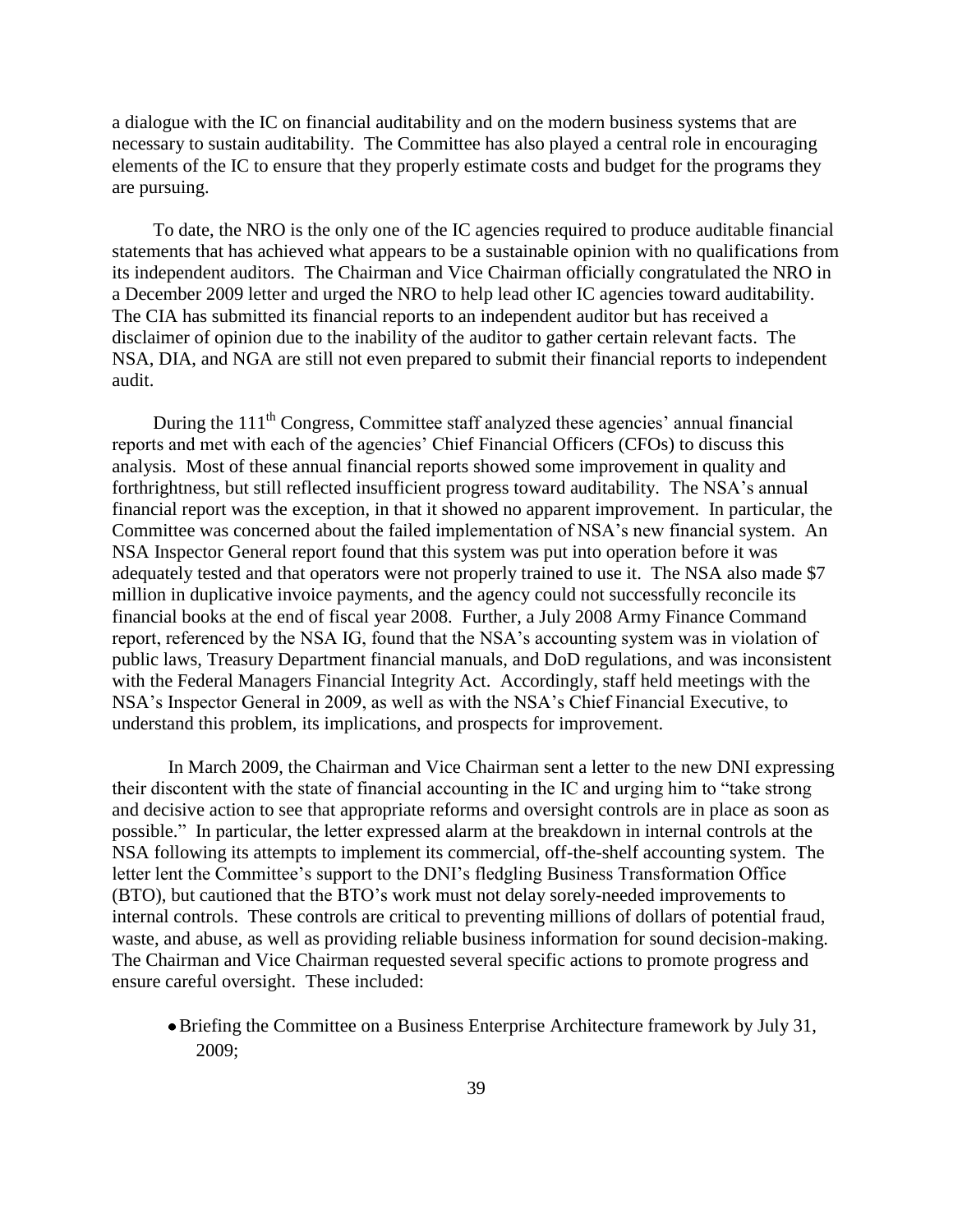- Presenting an initial Business Enterprise Architecture to the Committee by December 31, 2009;
- Providing monthly updates on progress in staffing the new BTO; and
- Explaining changes to the DNI's April 2007 financial auditability plan and apprising the Committee on progress with respect to this revised plan.

 In June 2009, the Director of NSA wrote to the Chairman and Vice Chairman, claiming that the NSA was now "fully compliant with the laws, regulations, and manuals" referenced in the U.S. Army Finance Command report and the Federal Financial Managers Integrity Act. The NSA Director's letter also stated that the NSA had been able to reconcile its fiscal year 2008 financial records. In July 2009, the Chairman and Vice Chairman wrote to the Secretary of Defense concerning the NSA Director's letter. They stated that in light of the NSA's past difficulties in producing auditable financial statements, the Committee believed the progress claimed by the NSA should be independently confirmed by the DoD Inspector General. Specifically, the letter requested that the DoD IG conduct a form and content review of the NSA's fiscal year 2009 financial statements to determine whether they were supported by reliable and accounting data and supporting information.

The Committee received the results of the DoD IG's review in November 2009, which was very critical of NSA's claims. Overall, the IG found that the NSA's financial statements were not adequately supported by reliable accounting data and supporting information. An even more disturbing finding was that the NSA's "remediation plans do not fully address audit impediments." Specific findings included an inability to reconcile critical general ledger balances, failure to perform required accounting processes, and inconsistencies between the information contained in the notes to the financial statements and the information provided to the IG. The IG's findings raised serious questions about the assertions made by the NSA Director in his June 2009 letter and the support he is receiving from the administrative staff involved. During a meeting with Committee staff in August 2009, the NSA Deputy Director committed to ensure a new level of senior management attention to the NSA's financial practices.

Throughout the  $111<sup>th</sup>$  Congress, Committee staff met frequently with the ODNI to discuss financial auditability and business transformation. As requested in the Committee's March 2009 letter, the IC CFO presented to Committee staff the DNI's framework for the Business Enterprise Architecture. Also as requested in the March 2009 letter, the ODNI CFO presented quarterly progress reports to Committee staff on the CFO's revised auditability plan. Committee staff has provided feedback to the ODNI on these progress reports, as well as on the ODNI's progress reports on BTO staffing.

In 2010, Committee staff became aware of an internal ODNI staff report that estimated that \$2 billion could be saved over ten years by consolidating business systems and standardizing processes throughout the IC. Committee staff met with ODNI and OMB staff to review this report and urge the Administration to take aggressive steps to maximize savings and efficiencies.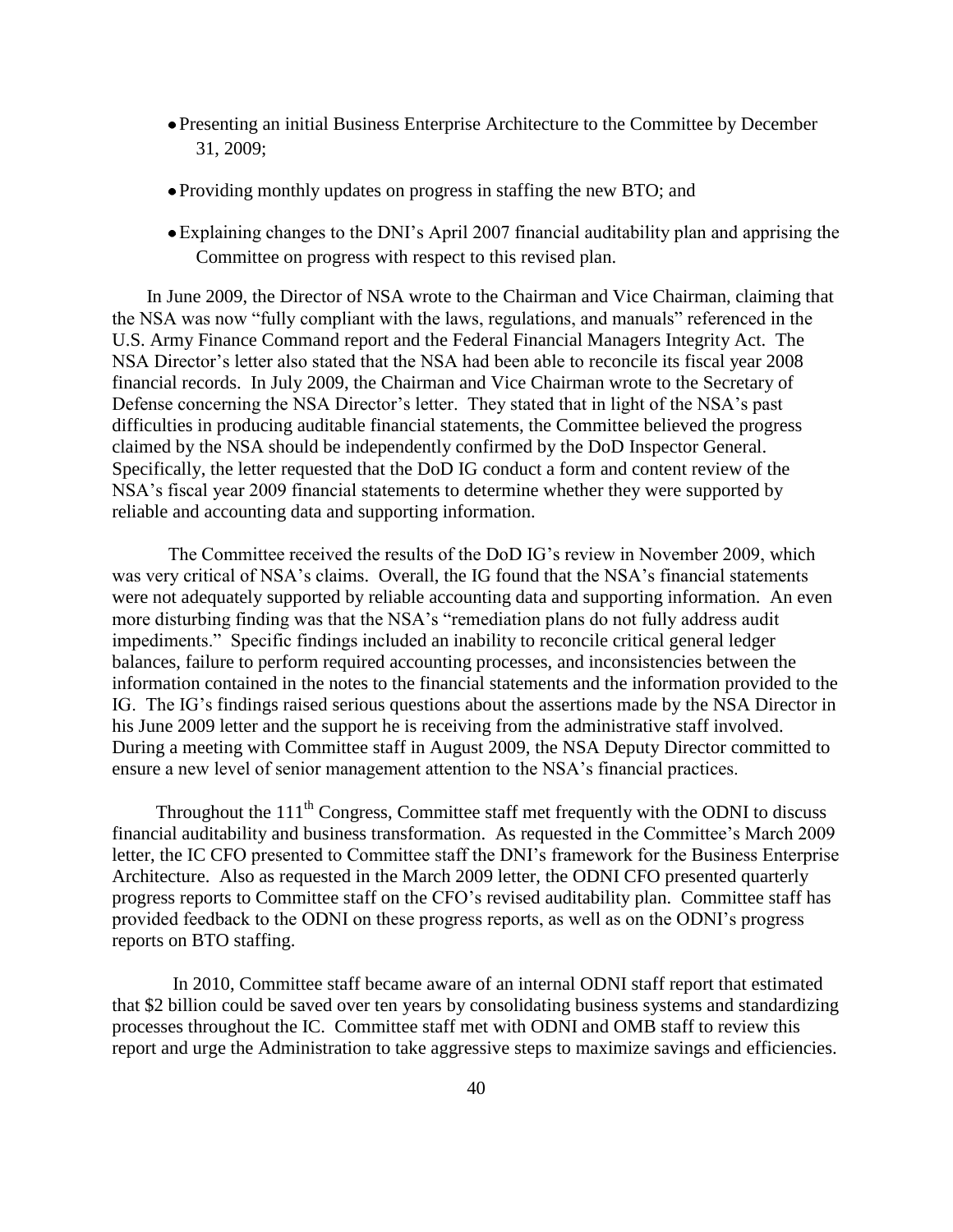While IC officials expressed little confidence in the exact amount that could be saved, senior IC officials did concede that substantial savings and increased efficiencies would result from consolidation. Committee efforts in this area subsequently focused on encouraging the IC to align programs and budgets to achieve these savings and efficiencies.

In addition to extensive oversight interaction with the IC on financial management, the Committee legislated reforms to promote financial auditability, business transformation, and sound budgetary policy in the Fiscal Year 2010 Intelligence Authorization Act, Pub. L. 111-259.

Section 322 on "Business System Transformation" requires that no funds may be obligated for IC business systems that cost over \$3 million unless the DNI certifies that the acquisition complies with the approved business enterprise architecture. This will ensure that the IC follows a "best business practice" of having a business enterprise architecture and only building systems that conform to it. These business systems are important for producing auditable financial statements.

Section 368, "Correcting Long-standing Material Weaknesses" requires the head of an intelligence agency to name a senior management official who is responsible for correcting longstanding, correctable material weaknesses, as identified in the agencies' annual financial reports. This is intended to ensure accountability for fixing long-standing problems that have a high risk of resulting in waste, fraud, and abuse, and impede an agency's ability to produce auditable financial statements.

 P.L. 111-259 also contained important budget reform provisions that will make IC processes more coherent and ensure that large acquisition programs are affordable before they are initiated.

Section 406, "Chief Financial Officer of the Intelligence Community," establishes a DNIappointed CFO of the IC to be the principal resource advisor to the DNI and to carry out duties described in the CFO Act. It also requires the CFO to be involved in strategic planning and requirements development, processes which in the past have resulted in unrealistic resource commitments. This provision will better empower the DNI to conduct his budgetary responsibilities, and it will clarify the budgetary decision-making within the ODNI and the IC.

Section 325, "Future Budget Projections" requires the IC to produce five year budget plans with a moderate amount of detail and projections for the subsequent five year period with less detail. When the IC starts a new acquisition, it will be required to assess what impact the new acquisition will have on this ten year financial projection. The DNI will be required to submit this assessment before the President submits the first budget for the new acquisition and must update it whenever the law requires an Independent Cost Estimate of the acquisition. This provision will ensure that the IC considers the long-term financial consequences of near-term budget decisions. The Committee hopes that enactment of this provision will help end the IC's poor record of spending billions of dollars to start acquisition programs that it cannot afford to finish.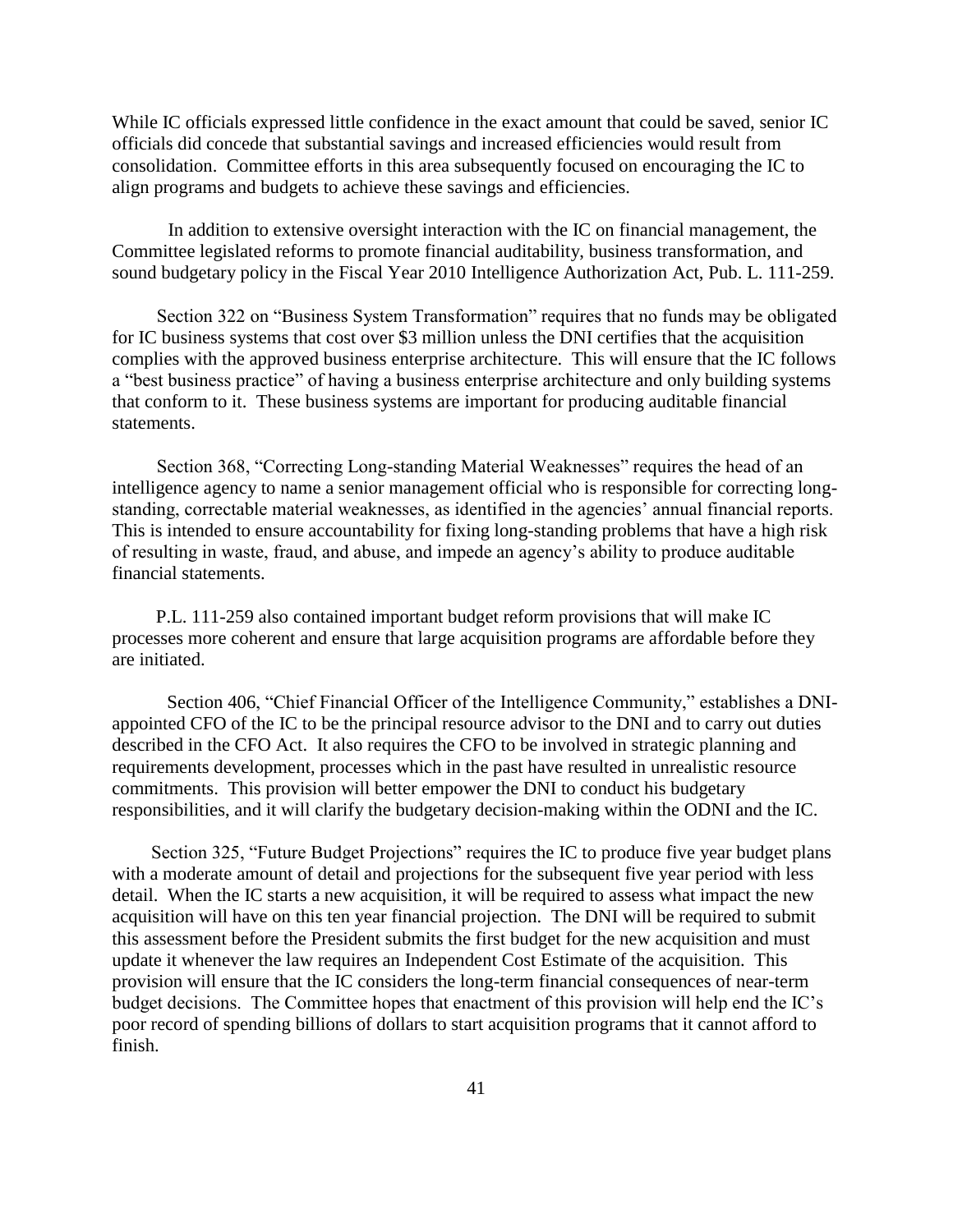Additionally, the Committee included in the unclassified report to accompany the Intelligence Authorization Act for Fiscal Year 2010 an assessment of the IC's progress in performance budgeting and encouraging the IC to make further progress in specified areas. The Committee continues to believe that the Intelligence Community can better achieve its national security mission by further use of performance budgeting.

#### *2. Oversight of Intelligence Community Inspectors General*

During the 111<sup>th</sup> Congress, the Committee continued both to utilize the work of the IGs of the IC and to promote the responsibilities and authorities of these offices. The Committee reviewed IG products, including audit reports, inspection reports, reports of investigation, and semi-annual reports of IG activities; conducted numerous visits to IG offices for updates on plans and procedures; and attended and participated in IG conferences. The Committee used information gained through review of IC IG products in its own oversight of the Intelligence Community, and raised IG recommendations with the senior leadership of IC agencies.

 As noted in Section II A, the Intelligence Authorization Act for Fiscal Year 2010 included provisions to add the IGs of the NRO, NSA, NGA, and DIA to Section 8G of the Inspector General Act of 1978. This statutory designation provides these IGs with additional authorities to conduct investigations including the ability to compel production of information. The Act also included a provision amending the National Security Act of 1947 to establish a statutory charter for the DNI IG.

#### *3. Audit of Intelligence Community Acquisition Practices*

During the  $111<sup>th</sup>$  Congress, the oversight staff completed an audit on the Intelligence Community Acquisition Processes which had begun during the  $110<sup>th</sup>$  Congress. The audit focused on the role of the DNI in overseeing the IC's acquisition processes and how the NSA, NGA, NRO, and CIA managed and conducted acquisitions for their agencies. This audit found that, although the ODNI had provided valuable oversight and has placed additional emphasis on improving IC acquisition practices, significant problems remain in how the IC agencies acquire technology and equipment necessary for their missions.

The audit found that the senior managers within the IC agencies were not appropriately focused on acquisition issues; the IC did not have enough experienced acquisition professionals to oversee billions of dollars in annual acquisitions; and the IC needed better management, training, and career planning for its workforce. In addition, the audit raised serious concerns about the role of contractors in overseeing acquisitions; the insufficient government monitoring of contractor performance and the need to better incentivize contractor performance; and the need to improve contract audit services. The final audit report contained recommendations on how to improve acquisition in the Intelligence Community. The Committee discussed implementation of these recommendations with the ODNI and IC agencies. The Committee will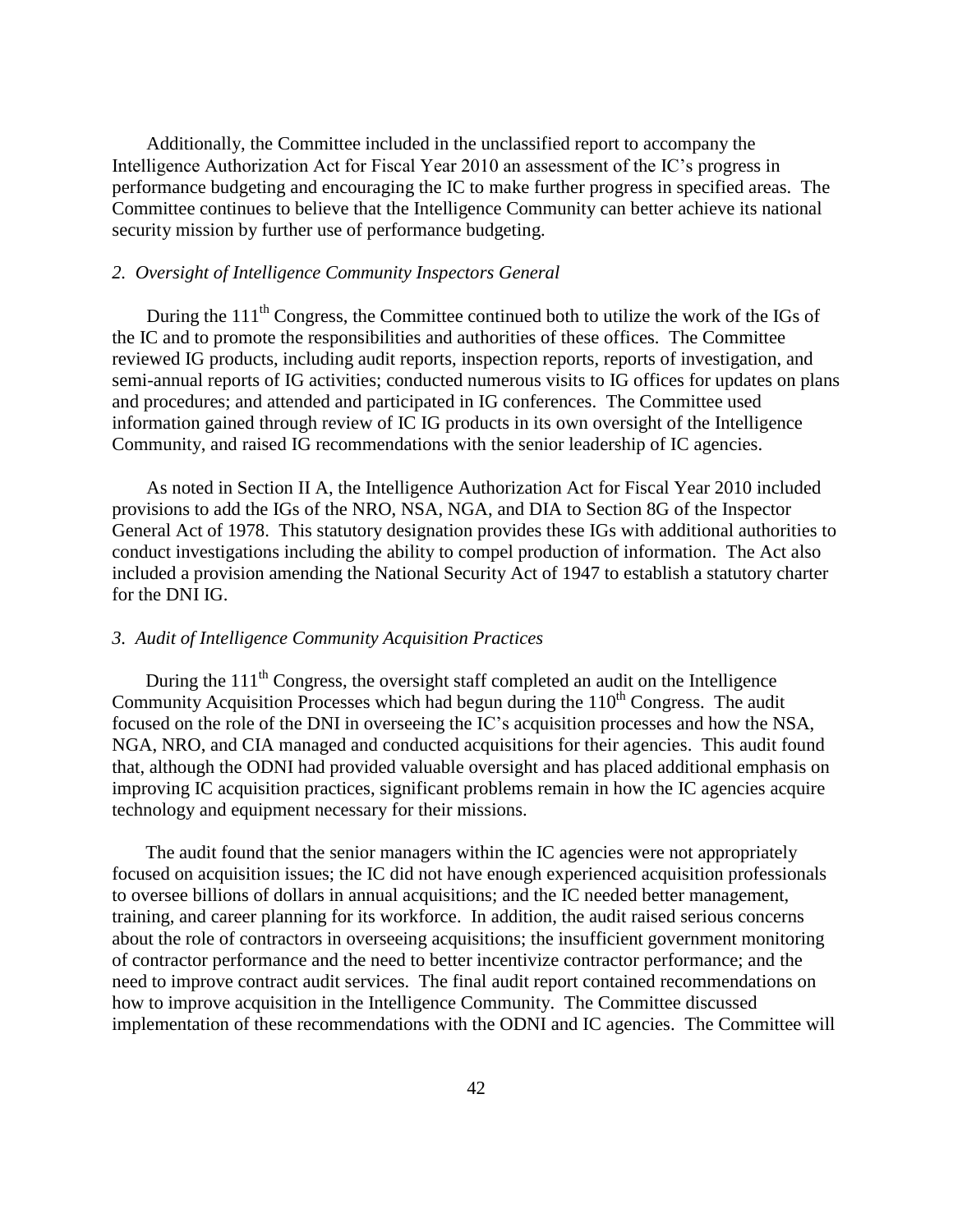continue to follow the IC's implementation of these recommendations and its overall acquisition performance in coming years.

#### IV. NOMINATIONS

During the 111<sup>th</sup> Congress, coinciding with the beginning of a new Administration, fourteen nominations were referred to the Committee, twelve directly upon receipt of the nomination in the Senate and two sequentially after referral to and reporting by another committee. The Committee held hearings for eleven of the thirteen pending nominees<sup>1</sup> and recommended to the Senate that it give its advice and consent to each of the pending nominations. The Senate in the 111<sup>th</sup> Congress confirmed all twelve of the individuals recommended by the Committee.

Throughout the 111<sup>th</sup> Congress, referrals to the Committee were governed by Section 17 of S. Res. 400 of the 94th Congress, which had been added by S. Res. 445 of the 108th Congress and was further augmented during the 109th Congress. As a result of S. Res. 445, all nominations to advice and consent positions in the Intelligence Community are referred to the Select Committee on Intelligence, even when they are positions—such as the Assistant Attorney General for National Security—that are within departments which are primarily under the jurisdiction of other Senate committees.

 Four of the nominations received by the Committee were for positions created by the Intelligence Reform Act of 2004: the DNI; the Principal Deputy DNI; the General Counsel of the ODNI; and the Chief Information Officer of the ODNI. One other nomination, the position of Assistant Attorney General for National Security, was established by the USA PATRIOT Improvement and Reauthorization Act of 2005 (March 9, 2006).

 A primary task of the Committee during the 111th Congress has been to examine in detail the responsibilities of these relatively new leadership positions in the IC. The Committee accomplished this not only through questioning the nominees at their confirmation hearings but also through extensive prehearing questions, the responses to which have been or will be printed in the hearing volumes for these nominations, where applicable. Through the nomination process and its traditional oversight, the Committee has been able to assess the unique role and contributions of each position within the Intelligence Community.

 The following were the nominations referred to the Committee during the 111th Congress, listed in accordance with the date of the nomination:

A. DENNIS C. BLAIR, DIRECTOR OF NATIONAL INTELLIGENCE

 $\overline{a}$ 

 $<sup>1</sup>$  The nomination of Philip Mudd, to be Undersecretary for Intelligence and Analysis, Department of Homeland</sup> Security, was withdrawn prior to the hearing scheduled on his nomination. The Committee did not hold hearings on the nomination of Priscilla Guthrie to be the Chief Information Officer and the nomination of S. Leslie Ireland to be the Assistant Secretary of the Treasury for Intelligence and Analysis.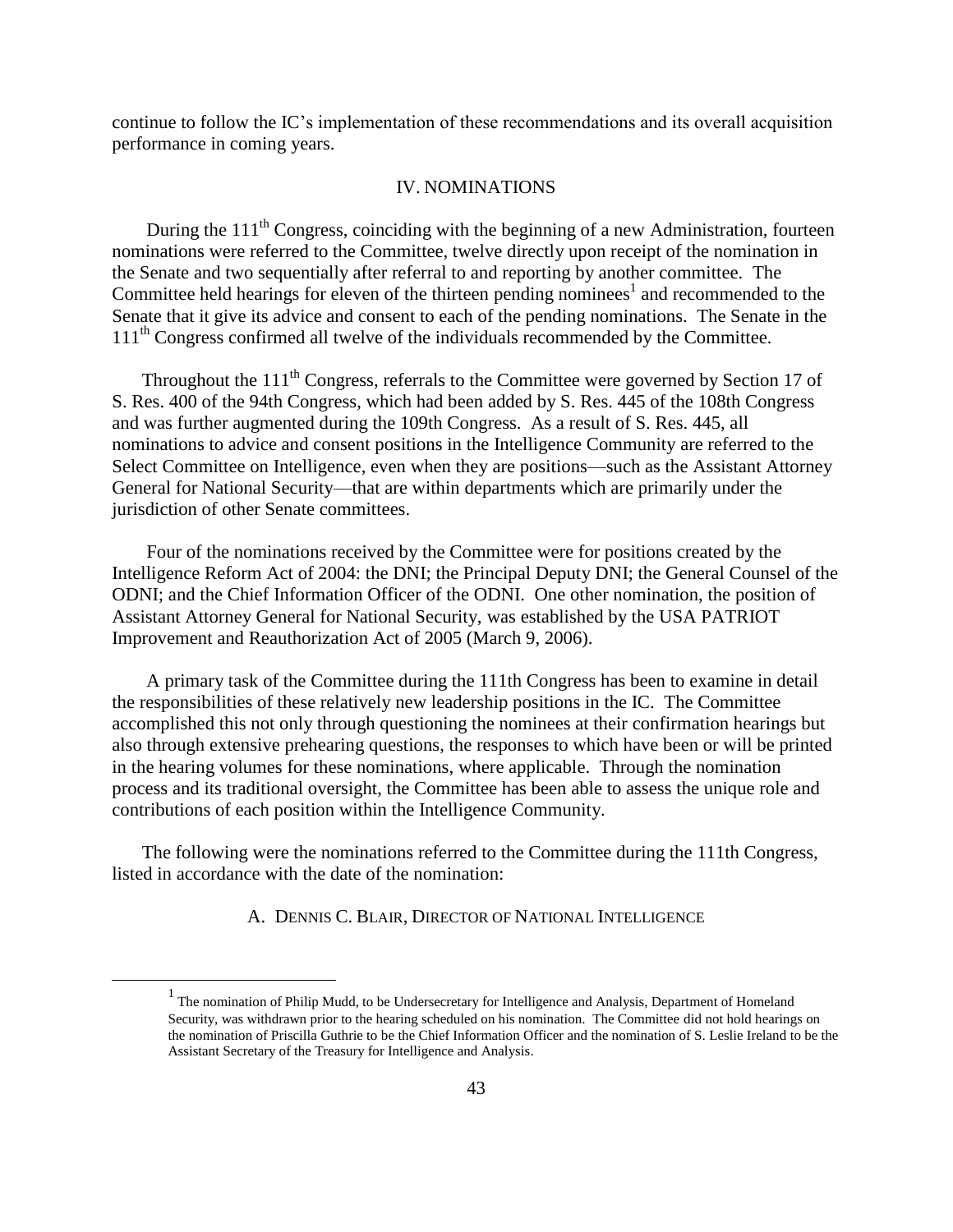The Intelligence Reform and Terrorism Prevention Act of 2004 (IRTPA) created the position of the DNI and assigned to the DNI the responsibility of serving as the head of the Intelligence Community and acting as the principal adviser to the President for intelligence matters relating to national security. IRTPA provides that any individual nominated to be appointed as the DNI shall have extensive national security experience. Among the position's duties and responsibilities, the DNI is charged with determining the annual National Intelligence Program budget and ensuring the effective execution of it. The DNI is to determine requirements and priorities for the collection, analysis, and dissemination of national intelligence. The DNI shall ensure compliance with the Constitution and laws by the CIA and, through their host departments, by the other elements of the Intelligence Community.

On January 9, 2009, the President-elect announced he would nominate retired Admiral Dennis C. Blair to be the DNI. Admiral Blair had served as Commander in Chief, U.S. Pacific Command, the largest of the combatant commands. During his 34-year career, Admiral Blair served on guided missile destroyers in both the Atlantic and Pacific fleets and commanded the Kitty Hawk Battle Group. He served as Director of the Joint Staff and as the first Associate Director of Central Intelligence for Military Support at the CIA. He also served in budget and policy positions on the National Security Council and several major Navy staffs. From 2003 to 2006, Admiral Blair was President and CEO of the Institute for Defense Analyses. He was also the John M. Shalikashvili Chair in National Security Studies at the National Bureau of Asian Research, and the Deputy Director of the Project on National Security Reform, an organization that analyzes the U.S. national security structure and develops recommendations to improve its effectiveness. A 1968 graduate of the U.S. Naval Academy, Admiral Blair earned a master's degree in History and Languages from Oxford University as a Rhodes Scholar, and served as a White House Fellow at the Department of Housing and Urban Development.

After receiving Admiral Blair's responses to the Committee's standard questionnaire and responses to the Committee's prehearing questions about his understanding of the duties and responsibilities of the office to which he had been nominated, the Committee held a nomination hearing on January 22, 2009. Admiral Blair's testimony and his responses to the Committee's questionnaire, prehearing questions, and questions for the record are printed in S. Hrg. 111–125. The Committee reported the nomination favorably on January 28, 2009, by a vote of 15–0. The Senate confirmed Admiral Blair's appointment to be DNI on January 28, 2009, by a voice vote.

DNI Blair resigned from this position on May 28, 2010.

#### B. LEON E. PANETTA, DIRECTOR OF THE CENTRAL INTELLIGENCE AGENCY

On January 30, 2009, the President nominated Leon E. Panetta to be the Director of the Central Intelligence Agency. Prior to his confirmation, Mr. Panetta was the founder and the Director of the Leon and Sylvia Panetta Institute for Public Policy at California State University – Monterey Bay.

Mr. Panetta majored in political science at Santa Clara University where he graduated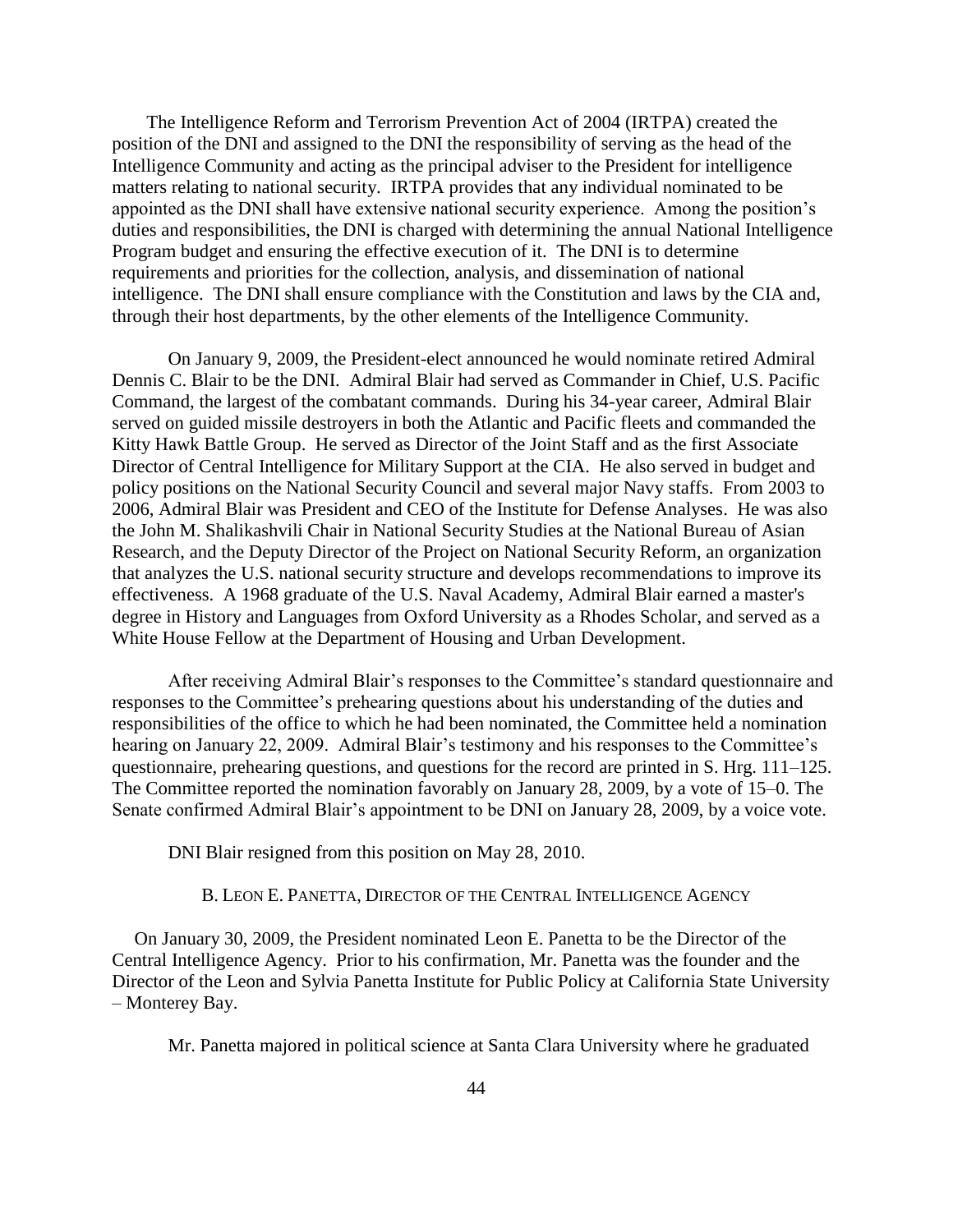*magna cum laude* in 1960. In 1963, Mr. Panetta received his juris doctorate from Santa Clara University as well. After law school, he served in the U.S. Army from 1964 to 1966 and attended the Army Intelligence School.

In 1966, Mr. Panetta joined the Washington, D.C., staff of Senator Thomas Kuchel of California. In 1969, he served as director of the Office of Civil Rights in the Department of Health, Education and Welfare in the Nixon Administration. From 1970 to 1971, he worked as the Executive Assistant to New York City Mayor John Lindsay. Afterwards, he returned to Monterey to practice law. In 1976, Mr. Panetta ran and won election to the House of Representatives where he served for 16 years. During that time, he also served as Chairman of the House Budget Committee.

In 1993, he joined the Clinton Administration as head of the Office of Management and Budget. In July 1994, Mr. Panetta became President Clinton's Chief of Staff. He served in that capacity until January 1997, when he returned to California to found and lead the Leon and Sylvia Panetta Institute for Public Policy at California State University – Monterey Bay.

 After receiving Mr. Panetta's responses to the Committee's standard questionnaire, and responses to the Committee's prehearing questions about his understanding of the duties and responsibilities of the office to which he had been nominated, the Committee held a nomination hearing on February 5 and 6, 2009. Mr. Panetta's testimony and his responses to the Committee's questionnaire, prehearing questions, and questions for the record are printed in S. Hrg. 111–172. The Committee reported the nomination favorably on February 11, 2009, by a vote of 15-0. The Senate confirmed Mr. Panetta's appointment to be Director of the CIA on February 12, 2009, by a voice vote.

# C. DAVID S. KRIS, ASSISTANT ATTORNEY GENERAL FOR NATIONAL SECURITY, DEPARTMENT OF **JUSTICE**

 The National Security Division at the Department of Justice and the position of Assistant Attorney General for National Security were created by Congress in the USA PATRIOT Improvement and Reauthorization Act of 2005, which became law on March 9, 2006, in an effort to coordinate national security investigations and prosecutions within the Department of Justice. The Assistant Attorney General (AAG) serves as the Attorney General's principal legal advisor on national security issues and is the primary liaison for the Department of Justice to the DNI.

 On February 11, 2009, the President nominated David S. Kris to fill the position of AAG for National Security. Prior to his confirmation, Mr. Kris served as Senior Vice President and Deputy General Counsel and Chief Compliance Officer of Time Warner, Inc. Previously, he was a career attorney at the U.S. Department of Justice, where he rose from attorney in the Criminal Division (Appellate Section), 1999-2000, to Associate Deputy Attorney General with national security responsibilities, 2000-2003. He is co-author of the treatise *National Security Investigations and Prosecutions* (2007) and a recognized expert on the Foreign Intelligence and Surveillance Act of 1978. He was a law clerk for Judge Stephen Trott of the U.S. Court of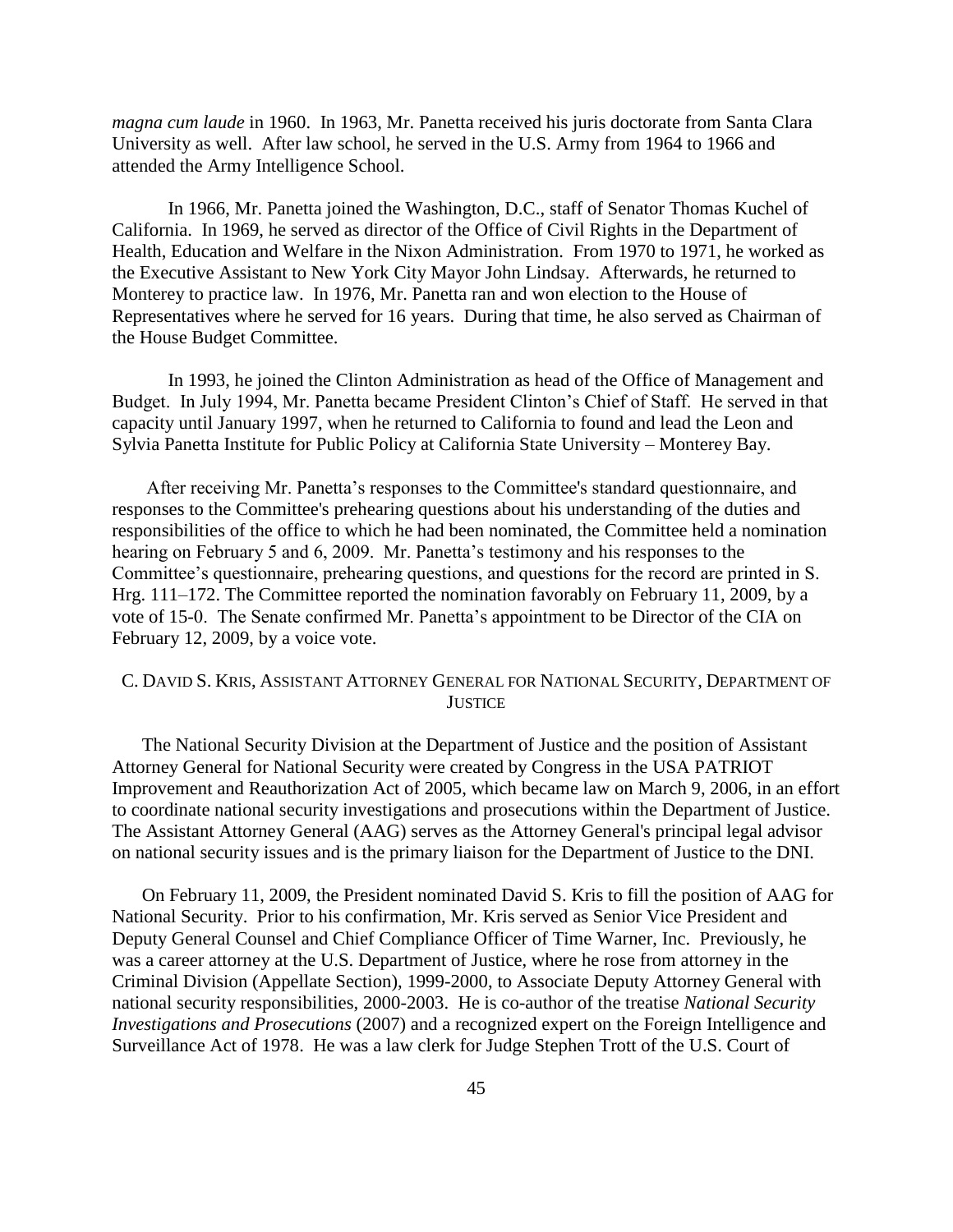Appeals for the Ninth Circuit. Mr. Kris is a graduate of Haverford College and received his J.D. from the Harvard Law School.

 Under a procedure established in the PATRIOT Act Reauthorization, and incorporated in Senate Resolution 400 of the 94th Congress on the Committee's jurisdiction and procedures, nominations for the position of Assistant Attorney General for National Security are referred first to the Judiciary Committee and then sequentially to the Intelligence Committee. The nomination was reported favorably by the Judiciary Committee on March 5, 2009. It was then referred sequentially to this Committee.

 After receiving Mr. Kris's responses to the Committee's standard questionnaire, and responses to the Committee's prehearing questions about his understanding of the duties and responsibilities of the office to which he had been nominated, the Committee held a nomination hearing on March 10, 2009. Mr. Kris's testimony and his responses to the Committee's questionnaire, prehearing questions, and questions for the record are printed in S. Hrg. 111-163. The Committee reported the nomination favorably on March 12, 2009, by a vote of 15-0. The Senate confirmed Mr. Kris's appointment to be Assistant Attorney General of National Security on March 25, 2009, by a vote of 97-0.

Mr. Kris has announced his intention to resign this position on March 4, 2011.

D. PRISCILLA E. GUTHRIE, CHIEF INFORMATION OFFICER OF THE INTELLIGENCE COMMUNITY

 On April 20, 2009, the President nominated Priscilla E. Guthrie to be the Chief Information Officer of the Intelligence Community. Prior to her confirmation, Ms. Guthrie served as the Director of the Information Technology and Systems Division at the Institute for Defense Analyses, a non-profit corporation that administers three federally funded research and development centers to provide objective analyses of national security issues.

 From 2001 to 2006, Ms. Guthrie served as Deputy Assistant Secretary of Defense (Deputy Chief Information Officer) at the Department of Defense, where she was responsible for information support to deployed forces. Prior to her position at the Pentagon, Ms. Guthrie was a Vice President of TRW, Inc. (now part of Northrop Grumman), where she established and led a small, global unit responsible for driving new IT technology into the company's businesses. She also served in several other positions at TRW, Inc. during her career. At the time of her nomination, Ms. Guthrie was also a member of the Strategy Advisory Group for USSTRATCOM, where she chaired the Cyber Panel, Chair of the NSA NC2 Review, and Chair of the Penn State Leonhard Center for Engineering Excellence Advisory Board. Ms. Guthrie holds a B.S. from Pennsylvania State University and an M.B.A. from Marymount College.

 After receiving Ms. Guthrie's responses to the Committee's standard questionnaire, and responses to the Committee's prehearing questions about her understanding of the duties and responsibilities of the office to which she had been nominated, the Committee reported the nomination favorably on May 19, 2009, by voice vote. Ms. Guthrie's responses to the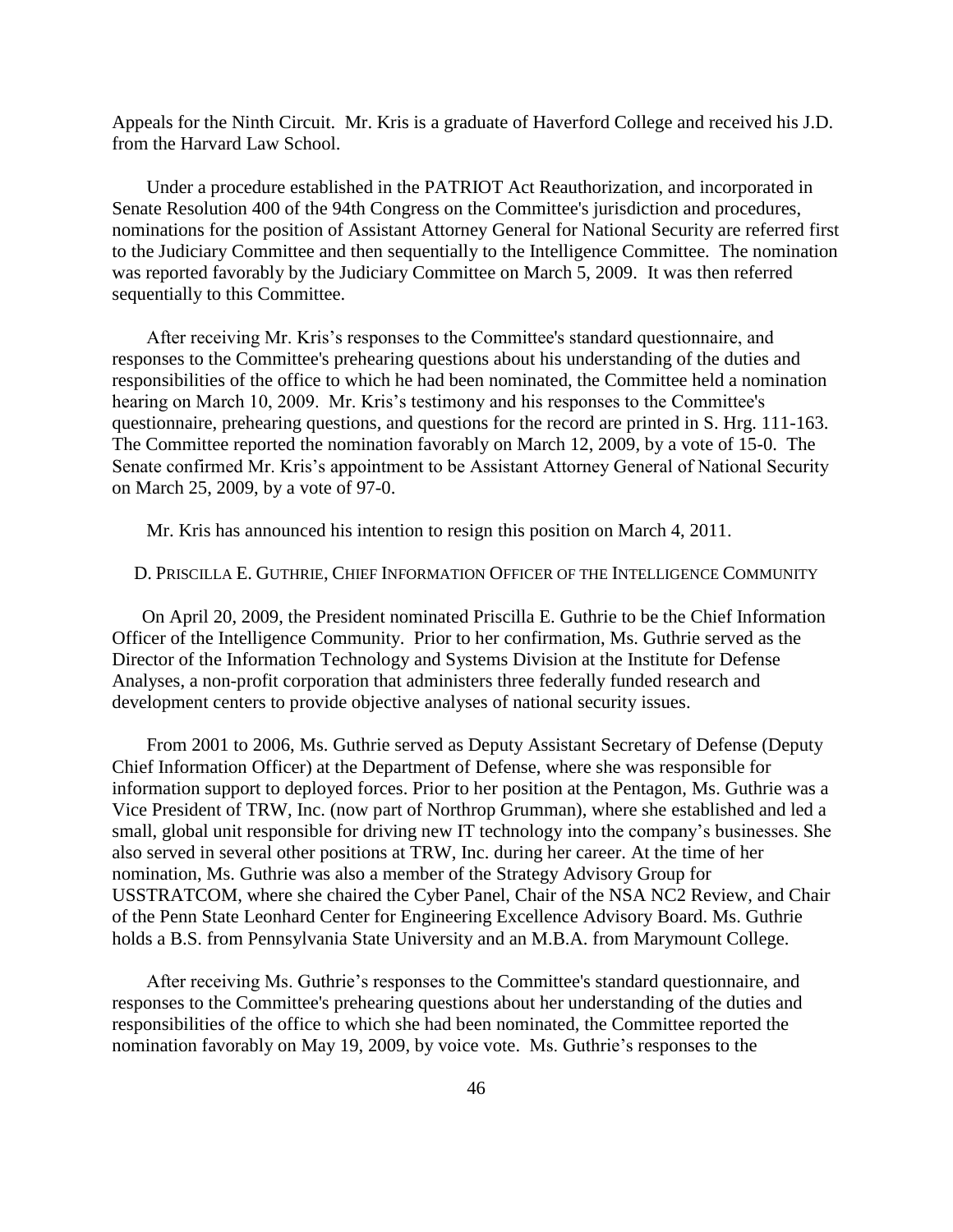Committee's questionnaire and additional questions were posted to the Committee's website. The Senate confirmed Ms. Guthrie's appointment to be Chief Information Officer of the Intelligence Community on May 21, 2009, by voice vote.

Ms. Guthrie resigned from this position on November 19, 2010.

# E. ROBERT S. LITT, GENERAL COUNSEL OF THE OFFICE OF THE DIRECTOR OF NATIONAL **INTELLIGENCE**

 On April 28, 2009, the President nominated Robert S. Litt to be the General Counsel of Office of the Director of National Intelligence. Prior to his confirmation, Mr. Litt was a partner at the law firm of Arnold & Porter, since 1999, where his practice included representation of current and former government officials in national security matters, including congressional investigations. Mr. Litt served at the Department of Justice as Principal Associate Deputy Attorney General from 1997 to 1999, and earlier served as Deputy Assistant Attorney General for the Criminal Division and as an Assistant U.S. Attorney. He also served as Special Advisor to the Assistant Secretary of State, Europe. From 1984 to 1993, Mr. Litt was a partner and associate at the law firm of Williams and Connelly. He held clerkships with Justice Potter Stewart and Judge Edward Weinfeld of the Southern District of New York. Mr. Litt is a graduate of Harvard University and Yale Law School.

 After receiving Mr. Litt's responses to the Committee's standard questionnaire, and responses to the Committee's prehearing questions about his understanding of the duties and responsibilities of the office to which he had been nominated, the Committee held a nomination hearing on May 21, 2009. Mr. Litt's testimony and his responses to the Committee's questionnaire, prehearing questions, and questions for the record are printed in S. Hrg. 111–558. The Committee reported the nomination favorably on June 11, 2009, by a vote of 8-1. The Senate confirmed Mr. Litt's appointment to be General Counsel of the ODNI on June 25, 2009, by voice vote.

# F. PHILIP MUDD, UNDERSECRETARY OF INFORMATION AND ANALYSIS, DEPARTMENT OF HOMELAND SECURITY

 On May 5, 2009, the President nominated Philip Mudd to be Undersecretary of Information and Analysis, Department of Homeland Security. Prior to his nomination, Mr. Mudd served as the Associate Executive Assistant Director, National Security Branch, at the FBI. Prior to his arrival at the FBI, Mr. Mudd served as Deputy Director of the CIA's Counter Terrorism Center (CTC), a position to which he was appointed in December 2003. In his capacity as the Deputy Director, CTC, Mr. Mudd was responsible for overseeing operational, analytical, and support programs in the Center.

 Mr. Mudd joined the CIA in 1985 as a leadership analyst responsible for South Asian issues and continued as a political analyst specializing in South Asia until the early 1990s. He first shifted to work at CTC during 1992-1995, focusing largely on terrorism in the Middle East in general, with an emphasis on Iranian state-sponsored terrorism. He later joined the National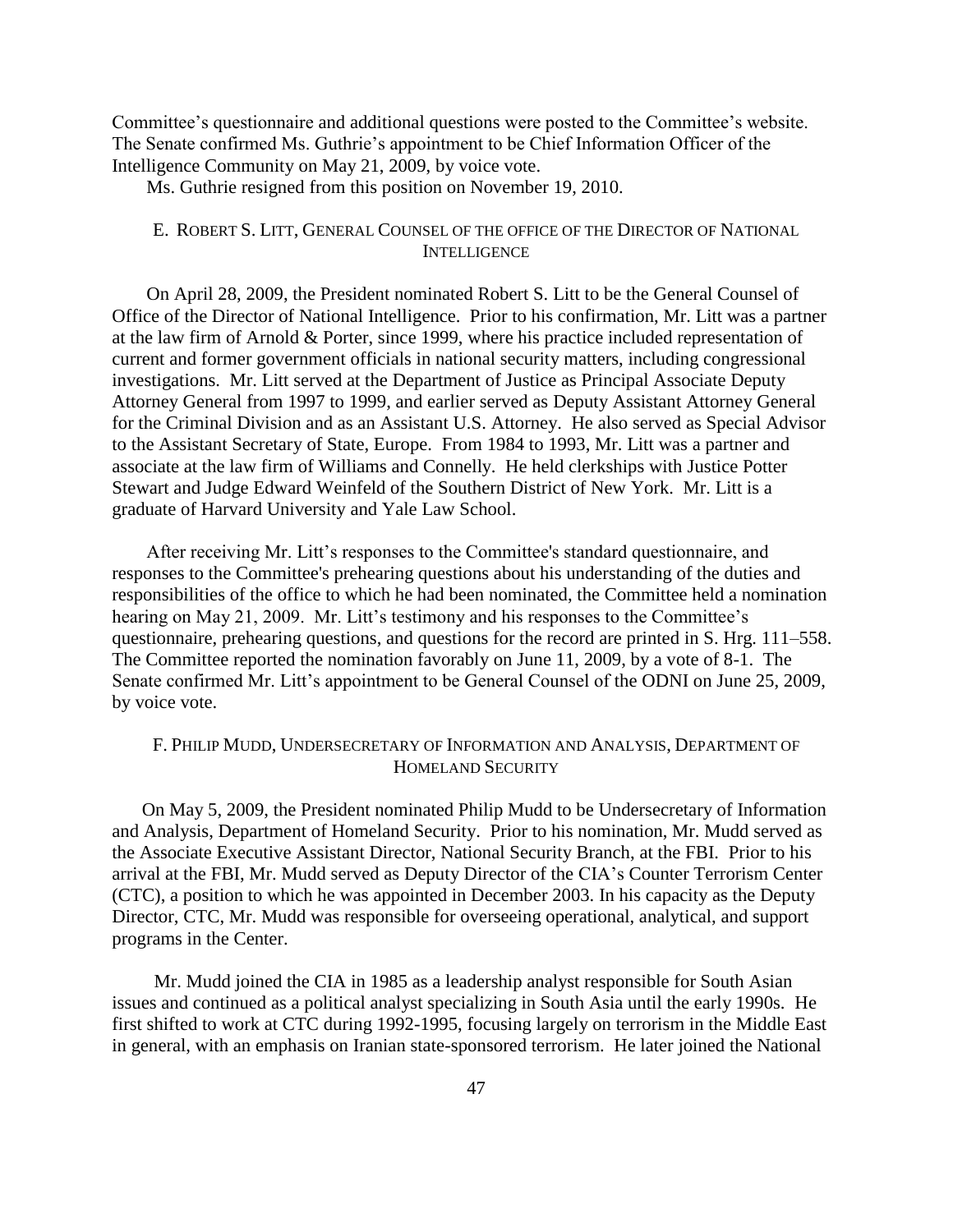Intelligence Council for a tour as Deputy National Intelligence Officer for Near East and South Asian issues. Mr. Mudd worked as the Executive Assistant to the CIA's Associate Deputy Director for Intelligence in 1998-1999 and then spent two years as chief of CIA's analytic group directed against Iraq. From February 2001 to January 2002, he was the Director for Gulf Affairs Near East and North African Affairs at the National Security Council. He then returned to become the Deputy Director of the Office of Terrorism Analysis, the analytic arm of the CTC.

 Mr. Mudd was presented the Director's Award by the Director of Central Intelligence in July 2004 for his leadership, extraordinary fidelity, and essential service. In November 2002, Mr. Mudd received the William L. Langer Award for his deep substantive expertise and outstanding talents as a leader. Mr. Mudd has also received the CIA's Distinguished Intelligence Medal and the George H. W. Bush Award for Excellence in Counterterrorism.

 Mr. Mudd earned a Master of Arts in English Literature from the University of Virginia (1984), with a specialty in fiction from the Victorian era, and a Bachelor of Arts in English Literature from Villanova University (1983).

 After receiving Mr. Mudd's responses to the Committee's standard questionnaire and responses to the Committee's prehearing questions about his understanding of the duties and responsibilities of the office to which he had been nominated, the Committee was informed on July 6, 2009, that the nomination of Mr. Mudd was withdrawn.

#### G. STEPHEN W. PRESTON, GENERAL COUNSEL OF THE CENTRAL INTELLIGENCE AGENCY

 Under section 403t of title 50, United States Code, the General Counsel of the Central Intelligence Agency is the chief legal officer of the CIA. The General Counsel shall perform such functions as the Director of the CIA may prescribe.

 On May 11, 2009, the President nominated Stephen W. Preston to be the General Counsel of Central Intelligence Agency. Prior to his confirmation, Mr. Preston served as a partner at the law firm of Wilmer Cutler Pickering Hale and Dorr LLP, from 2001. Previously, from 1993 to 2000, he had served as the General Counsel of the Department of Navy, the Deputy Assistant Attorney General, Civil Division, of the Department of Justice, and the Acting General Counsel and Principal Deputy General Counsel, the Department of Defense. He clerked for Judge Phyllis A. Kravitch, U.S. Court of Appeals for the Eleventh Circuit. He is a graduate of Yale University and the Harvard Law School.

 After receiving Mr. Preston's responses to the Committee's standard questionnaire, and responses to the Committee's prehearing questions about his understanding of the duties and responsibilities of the office to which he had been nominated, the Committee held a nomination hearing on May 21, 2009. Mr. Preston's testimony and his responses to the Committee's questionnaire, prehearing questions, and questions for the record are printed in S. Hrg. 111–558. The Committee reported the nomination favorably on June 11, 2009, by a vote of 14-1. The Senate confirmed Mr. Preston's appointment to be General Counsel of the CIA on June 25, 2009,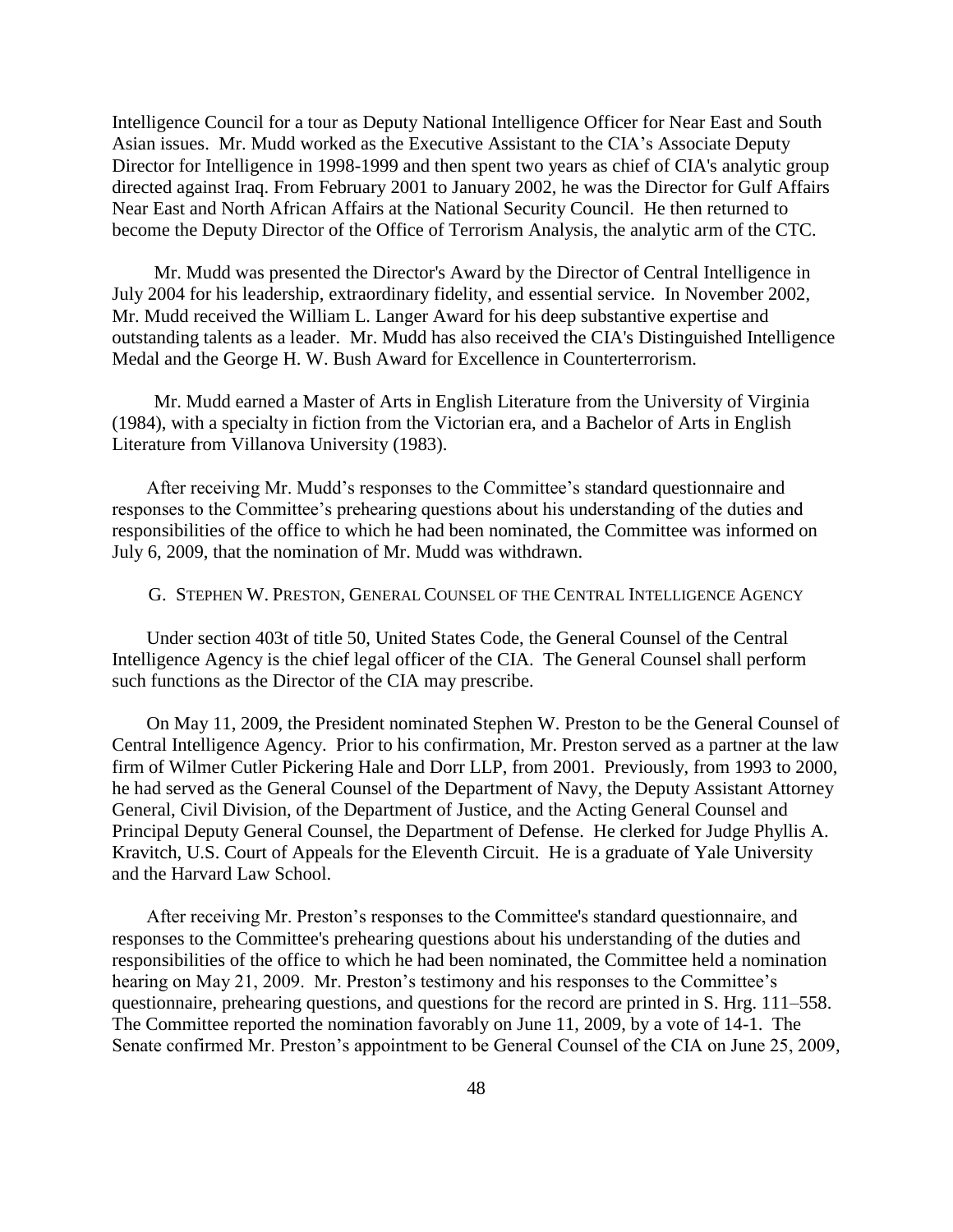by voice vote.

#### H. DAVID C. GOMPERT, PRINCIPAL DEPUTY DIRECTOR OF NATIONAL INTELLIGENCE

 The Intelligence Reform and Terrorism Prevent Act of 2004 (IRTPA) established the position of Principal Deputy Director of National Intelligence (PDDNI) to assist the DNI in carrying out the duties and responsibilities of the Director under the National Security Act. The Act provides that the PDDNI shall exercise the powers of the DNI during the DNI's absence or disability, or in the event of a vacancy. It also provides that an individual nominated for appointment as PDDNI shall not only have extensive national security experience (a requirement applicable to the DNI as well) but also management expertise. The Act contains a "sense of the Congress" that under ordinary circumstances, one of the persons serving as DNI or PDDNI shall be a commissioned officer in active status or have, by training or experience, an appreciation of military intelligence.

On August 6, 2009, the President nominated David C. Gompert, to be the third PDDNI. Prior to his confirmation, Mr. Gompert was a Senior Fellow at the RAND Corporation. Prior to this he was Distinguished Research Professor at the Center for Technology and National Security Policy at the National Defense University. In 2003 he was a Senior Advisor for National Security and Defense to the Coalition Provisional Authority in Iraq. He was also on the faculty of the RAND Pardee Graduate School, the United States Naval Academy, and the National Defense University. Mr. Gompert served as President of RAND Europe from 2000 to 2003, during which period he was on the RAND Europe Executive Board and the Chairman of RAND Europe-UK. He was Vice President of RAND and Director of the National Defense Research Institute from 1993 to 2000. From 1990 to 1993, Mr. Gompert served as Special Assistant to President George H. W. Bush and Senior Director for Europe and Eurasia on the National Security Council staff.

Mr. Gompert has held a number of positions at the State Department, including Deputy to the Under Secretary for Political Affairs (1982-83), Deputy Assistant Secretary for European Affairs (1981-82), Deputy Director of the Bureau of Political-Military Affairs (1977-81), and Special Assistant to Secretary of State Henry Kissinger (1973-75). Mr. Gompert worked as an executive in the private sector from 1983-1990, when he held executive positions at Unisys and at AT&T. Mr. Gompert holds a Bachelor of Science degree in engineering from the United States Naval Academy and a Master of Public Affairs degree from the Woodrow Wilson School, Princeton University.

The Committee held a nomination hearing for Mr. Gompert on October 13, 2009. Mr. Gompert's testimony and his responses to the Committee's questionnaire, prehearing questions, and questions for the record are printed in S. Hrg. 111–545. The Committee reported the nomination favorably on October 29, 2009, by voice vote. The Senate confirmed Mr. Gompert's appointment to be Principal Deputy Director of National Intelligence on November 9, 2009, by voice vote.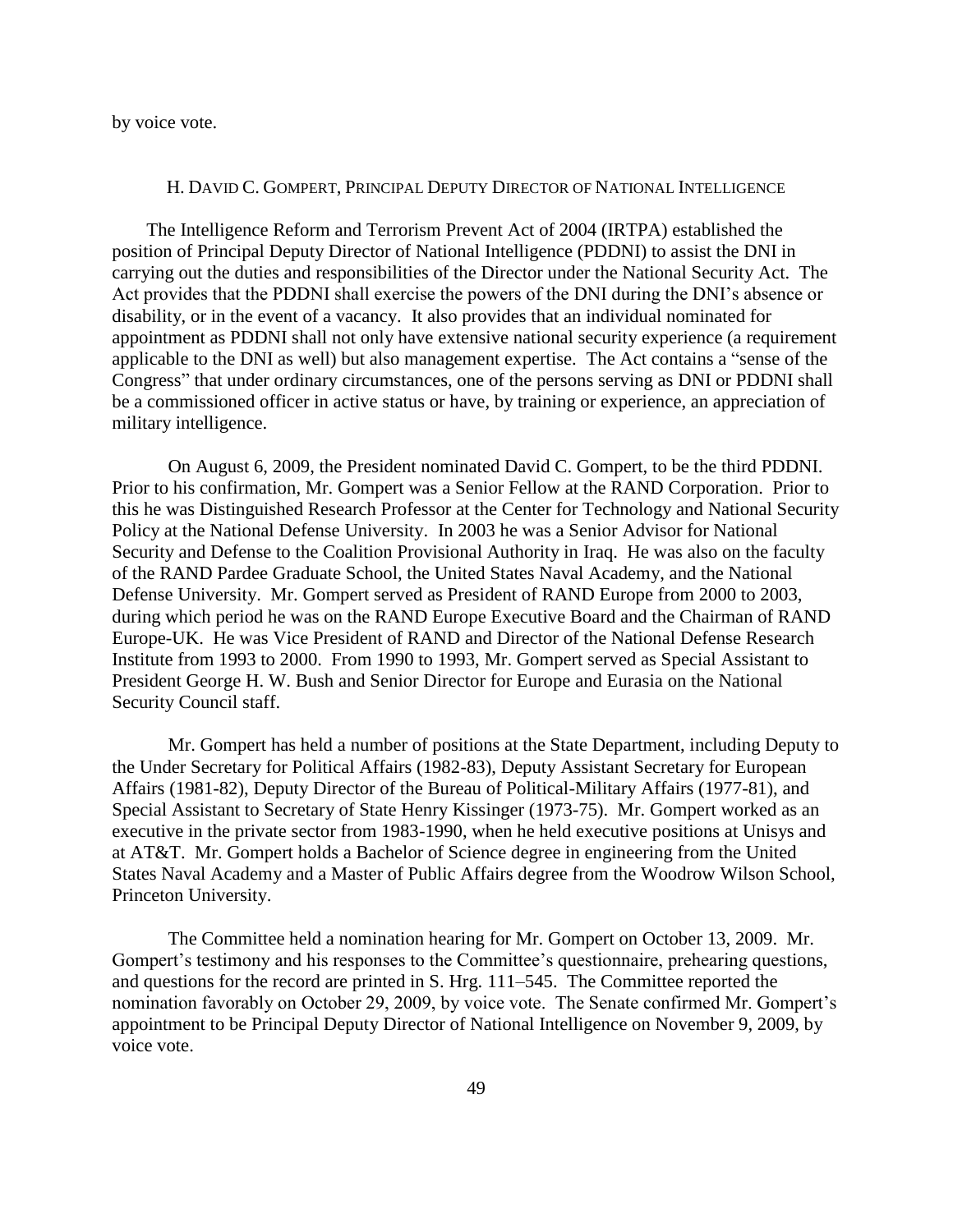Mr. Gompert resigned from this position on August 27, 2010.

## I. PHILIP S. GOLDBERG, ASSISTANT SECRETARY OF STATE, INTELLIGENCE AND RESEARCH

 On October 26, 2009, the President nominated Philip S. Goldberg to be Assistant Secretary of State, Intelligence and Research. Prior to his nomination, Mr. Goldberg served as the United States Coordinator for Implementation of United Nations Security Council Resolutions on North Korea. A career foreign service officer, Mr. Goldberg has served as Ambassador to Bolivia; Chief of Mission in Kosovo and Charge d'affaires and Deputy Chief of Mission in Chile. At the time of his nomination, he was coordinating implementation of U.N. Security Council Resolution 1874. His earlier assignments include: acting Deputy Assistant Secretary of State for Legislative Affairs; Executive Assistant and Special Assistant to the Deputy Secretary of State; Bosnia Desk Officer and member of US delegation at Dayton Peace Negotiations; Political-Economic Officer in South Africa, and Consular and Political officer in Colombia. Mr. Goldberg is a graduate of Boston University.

 After receiving Mr. Goldberg's responses to the Committee's standard questionnaire, and responses to the Committee's prehearing questions about his understanding of the duties and responsibilities of the office to which he had been nominated, the Committee held a nomination hearing on December 1, 2009. Mr. Goldberg's testimony and his responses to the Committee's questionnaire, prehearing questions, and questions for the record are printed in S. Hrg. 111–556. The Committee reported the nomination favorably on December 10, 2009, by voice vote. The Senate confirmed Ambassador Goldberg to be Assistant Secretary of State, Intelligence and Research, on February 9, 2010, by voice vote.

## J. CARYN A. WAGNER, UNDERSECRETARY FOR INTELLIGENCE AND ANALYSIS, DEPARTMENT OF HOMELAND SECURITY

 On October 26, 2009, the President nominated Caryn A. Wagner to be Undersecretary for Intelligence and Analysis, Department of Homeland Security. Prior to her nomination, Ms. Wagner served as an instructor in intelligence resource management for The Intelligence and Security Academy, LLC. She retired from the House Permanent Select Committee on Intelligence on October 1, 2008, where she served as Budget Director and cybersecurity coordinator. Prior to that from April 2005 to January 2007, Ms. Wagner served in the Office of the Director of National Intelligence as an Assistant Deputy Director of National Intelligence for Management and the first Chief Financial Officer for the National Intelligence Program. She assumed this position after serving as the Executive Director for Intelligence Community Affairs from May 2004 to April 2005.

Prior to her service with the ODNI, Ms. Wagner was the senior Defense Intelligence Agency Representative to the United States European Command and the North Atlantic Treaty Organization from April 2003 to May 2004. She also served from November 2000 to April 2003 as DIA Deputy Director for Analysis and Production and as Director, Military Intelligence Staff,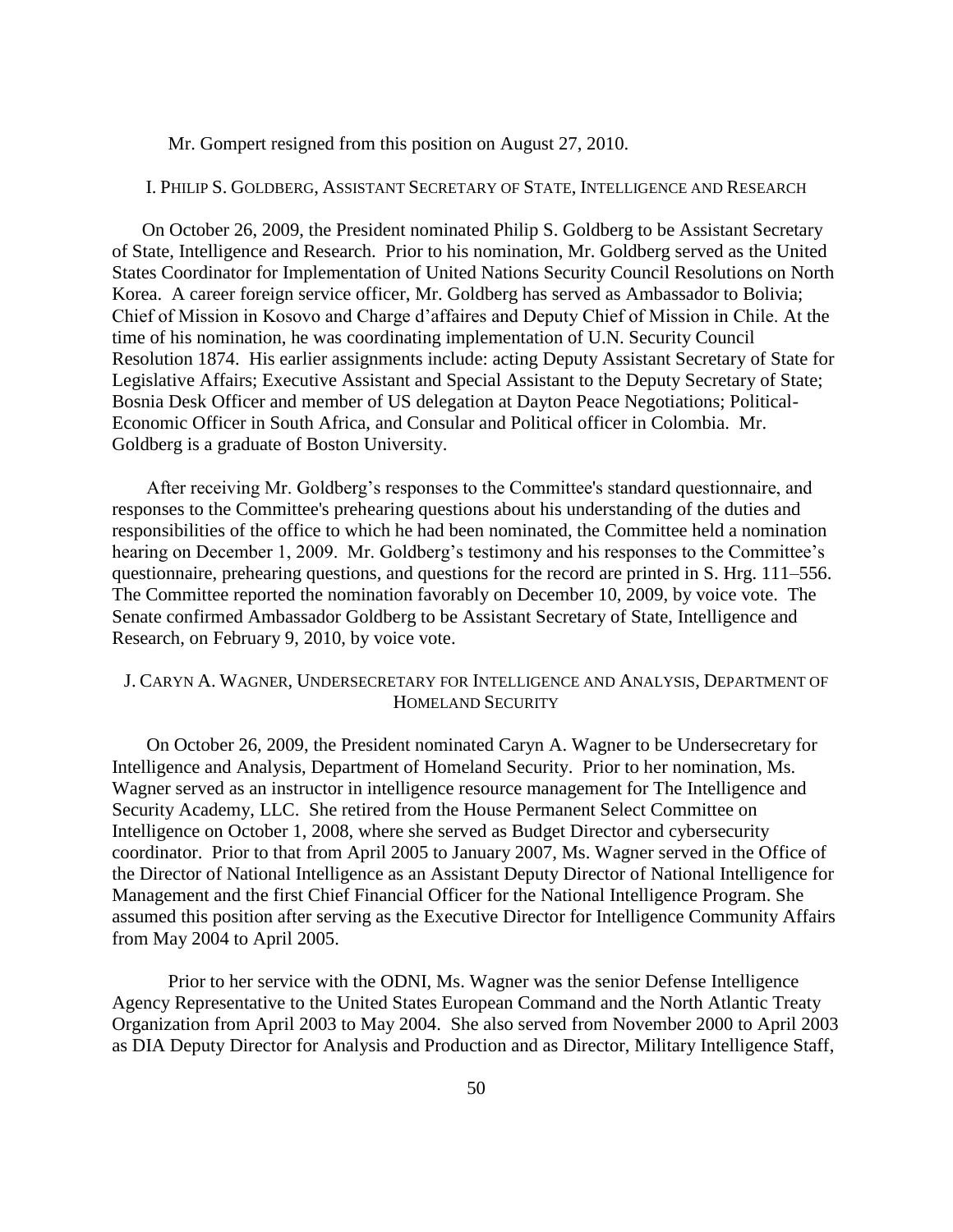from November 1996 to November 2000. Before joining DIA, Ms. Wagner was the Staff Director of the Subcommittee on Technical and Tactical Intelligence, House Permanent Select Committee on Intelligence. Her intelligence experience also includes serving as a Signals Intelligence and Electronic Warfare Officer in the United States Army. She has a Bachelor of Arts from the College of William and Mary and a Master of Science from the University of Southern California.

 After receiving Ms. Wagner's responses to the Committee's standard questionnaire, and responses to the Committee's prehearing questions about her understanding of the duties and responsibilities of the office to which she had been nominated, the Committee held a nomination hearing on December 1, 2009. Ms. Wagner's testimony and her responses to the Committee's questionnaire, prehearing questions, and questions for the record are printed in S. Hrg. 111–556. The Committee reported the nomination favorably on December 10, 2009, by voice vote. The Senate confirmed Ms. Wagner to be Undersecretary for Intelligence and Analysis on February 11, 2010, by voice vote.

# K. S. LESLIE IRELAND, ASSISTANT SECRETARY OF THE TREASURY FOR INTELLIGENCE AND **ANALYSIS**

The Intelligence Authorization Act for Fiscal Year 2004 created the Treasury Department's Office of Intelligence and Analysis to replace the Office of Intelligence Support. The Office of Intelligence and Analysis is responsible for the receipt, analysis, collation, and dissemination of foreign intelligence and counterintelligence information related to the operation and responsibilities of the Treasury Department

S. Leslie Ireland was nominated by the President to the position on April 12, 2010. Beginning in 1985, she served for twenty-five years as an analyst in the CIA, holding senior leadership positions in the Intelligence Community and Department of Defense, including intelligence briefer for President Barack Obama, Iran Mission Manager in the Office of the Director of National Intelligence, executive assistant to CIA Director Porter Goss and Deputy CIA Director John McLaughlin, country director for Kuwait and Iran in the Office of the Secretary of Defense, and various analytical and management portfolios related to the Middle East and weapons of mass destruction.

On May 25, 2010, the Committee considered the nomination and reported it favorably by a unanimous vote. She was confirmed by the Senate on June 30, 2010, by unanimous consent. Ms. Ireland is the second person to hold the position of Assistant Secretary of the Treasury for Intelligence and Analysis.

In November 2010, Director of National Intelligence James R. Clapper, Jr. and Secretary of the Treasury Timothy F. Geithner jointly appointed Assistant Secretary Ireland to serve as the National Intelligence Manager for Threat Finance, and, in this capacity, to coordinate the Intelligence Community's collection and analysis of financial intelligence.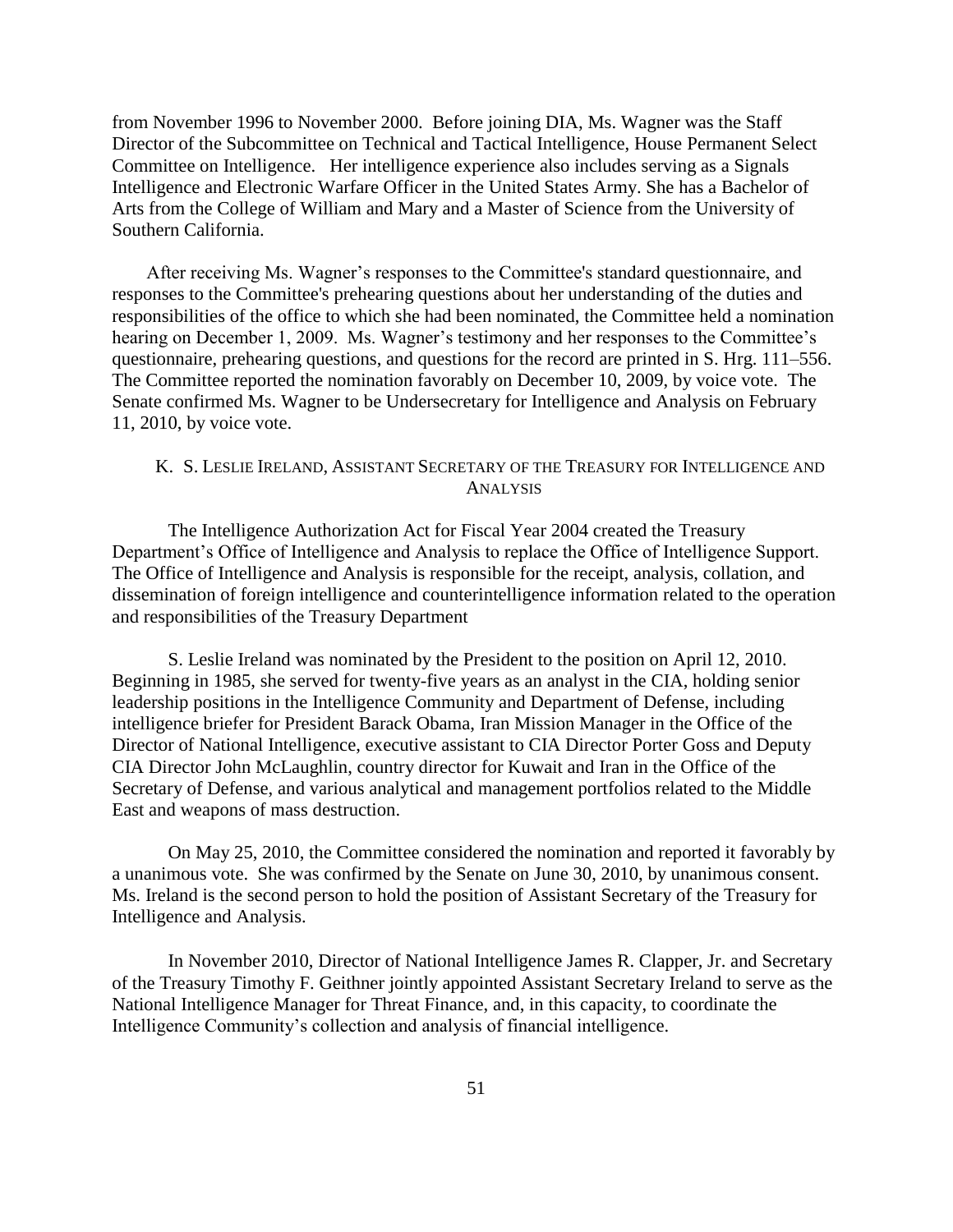#### L. JAMES R. CLAPPER, JR., DIRECTOR OF NATIONAL INTELLIGENCE

 President Obama nominated Lieutenant General James R. Clapper, Jr. (U.S.A.F. Ret.), the Undersecretary of Defense for Intelligence (USD(I)) to the position of Director of National Intelligence on June 7, 2010, after DNI Blair resigned effective May 28, 2010.

 At the time of his nomination, General Clapper had over forty-six years of experience in the field of intelligence, including 32 years on active duty in the Air Force. He was nominated to be USD(I) by President George W. Bush and confirmed by the Senate by voice vote on April 11, 2007. As USD(I), General Clapper served as the Program Executive for the Military Intelligence Program and developed and promulgated standards for DoD intelligence, counterintelligence and security matters. He was served simultaneously as the DNI's Director of Defense Intelligence, to be in what he described as a "'bridging' capacity, to help the DNI manage the DoD intelligence components."

General Clapper began his active duty career in the Air Force with two tours of duty in the Southeast Asia conflict. He served as a Director of Intelligence (J-2) in three commands and learned firsthand the functions of intelligence collection, analysis, operations, planning and programming, in each of the intelligence disciplines.

 General Clapper headed two of the major intelligence agencies within the Intelligence Community. He led the DIA while on active duty from 1991 – 1995 and was appointed to head the National Imagery and Mapping Agency (subsequently known as the National Geo-spatial Intelligence Agency) on September 13, 2001, and served in that position until June 2006. While in the private sector, from 1995 to 2001, General Clapper served on boards, commissions and panels related to intelligence, defense, and homeland security issues, and held positions in industry at several firms.

 After receiving General Clapper's responses to the Committee's standard questionnaire and responses to the Committee's prehearing questions about his understanding of the duties and responsibilities of the office to which he had been nominated, the Committee held a nomination hearing on July 20, 2010. General Clapper's testimony and his responses to the Committee's questionnaire, prehearing questions, and questions for the record are printed in S. Hrg. 111-857. The Committee reported the nomination favorably on July 29, 2010, by a vote of 15–0. The Senate confirmed General Clapper's appointment to be DNI on August 5, 2010, by a voice vote.

#### M.DAVID B. BUCKLEY, INSPECTOR GENERAL OF THE CENTRAL INTELLIGENCE AGENCY

 Under Section 17 of the Central Intelligence Act of 1949, the Inspector General of the CIA provides policy and overall direction of the Office of Inspector General of the CIA in conducting independent inspections, investigations, and audits of the CIA. The Inspector General is also responsible for keeping the Director of CIA fully and currently informed, and reports to and is under the general supervision of the Director. Section 17 also states that the appointment of the Inspector General of the CIA is to be made "solely on the basis of integrity, compliance with the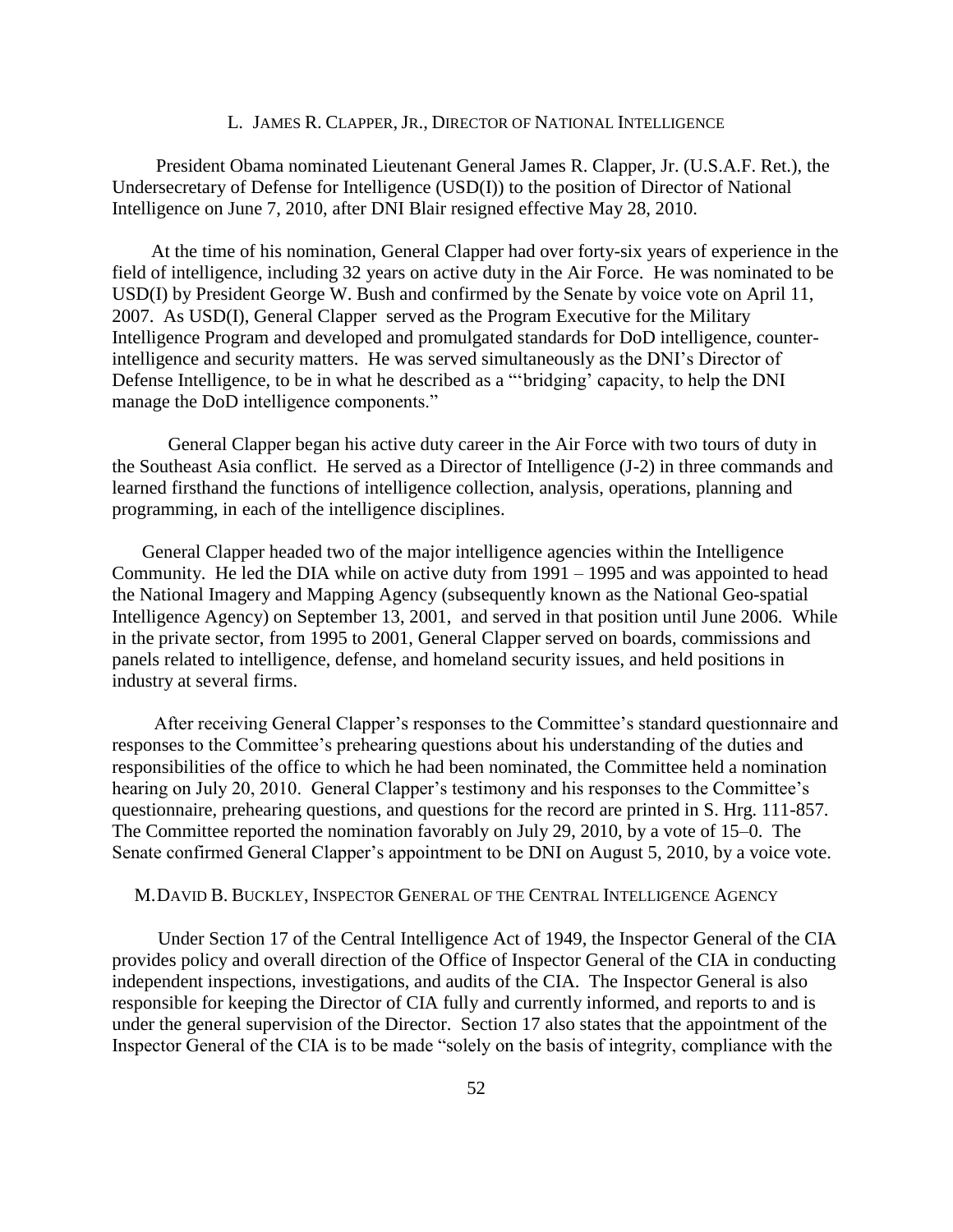security standards of the Agency, and prior experience in the field of foreign intelligence."

 On August 6, 2010, the President nominated David Buckley to be the Inspector General of the CIA. Prior to his confirmation, Mr. Buckley was a senior manager at Deloitte Consulting from 2007 to 2010. Mr. Buckley had served for nearly 30 years in Federal Government positions in the areas of national security, intelligence, law enforcement, congressional oversight, and criminal and administrative investigations. He served on the House Permanent Select Committee on Intelligence as Minority Staff Director from 2005 to 2007 and was an investigator and then chief investigator at the Senate Permanent Subcommittee on Investigations from 1987 to 1995. Mr. Buckley served in the Department of Treasury from 1998 to 1999 as a Senior Advisor and from 1999 to 2005 as Assistant IG for Investigations for the Inspector General for Tax Administration. He has also served as Assistant Director of the Office of Special Investigations at the Government Accountability Office and as Special Assistant to the Inspector General of the Department of Defense. Mr. Buckley was also a counterespionage case officer for the U.S. Air Force.

 After receiving Mr. Buckley's responses to the Committee's standard questionnaire and responses to the Committee's prehearing questions about his understanding of the duties and responsibilities of the office to which he had been nominated, the Committee held a nomination hearing on September 21, 2010. Mr. Buckley's testimony and his responses to the Committee's questionnaire, prehearing questions, and questions for the record are printed in S. Hrg. 111-856. Following those hearings, the Committee reported the nomination favorably on September 28, 2010 by a vote of 15-0. The Senate approved the nomination by unanimous consent the next day.

## N. STEPHANIE O'SULLIVAN, PRINCIPAL DEPUTY DIRECTOR OF NATIONAL INTELLIGENCE

In the final days of the  $111<sup>th</sup>$  Congress, on December 13, 2010, the President nominated Stephanie O'Sullivan to be Principal Deputy Director of National Intelligence. Ms. O'Sullivan was nominated to the position again on January 5, 2011, at the beginning of the  $112<sup>th</sup>$  Congress.

## V. SUPPORT TO THE SENATE

 The Committee has an important role in supporting the Senate's deliberations by providing access to Intelligence Community information and officials. In the  $111<sup>th</sup>$  Congress, the Chairman and Vice Chairman wrote to all members explaining the intelligence information which it holds and to encourage them to make use of these resources. The Chairman and Vice Chairman also wrote to new Senators to describe the special role of the Intelligence Committee and to make them aware of support the Committee provides to members.

 The Committee routinely invited members and staff outside the Committee to participate in briefings and hearings on issues of shared jurisdiction or interest. The Committee maintained and provided access to intelligence information regarding topics relevant to current legislation and foreign policy interest for members of the Senate.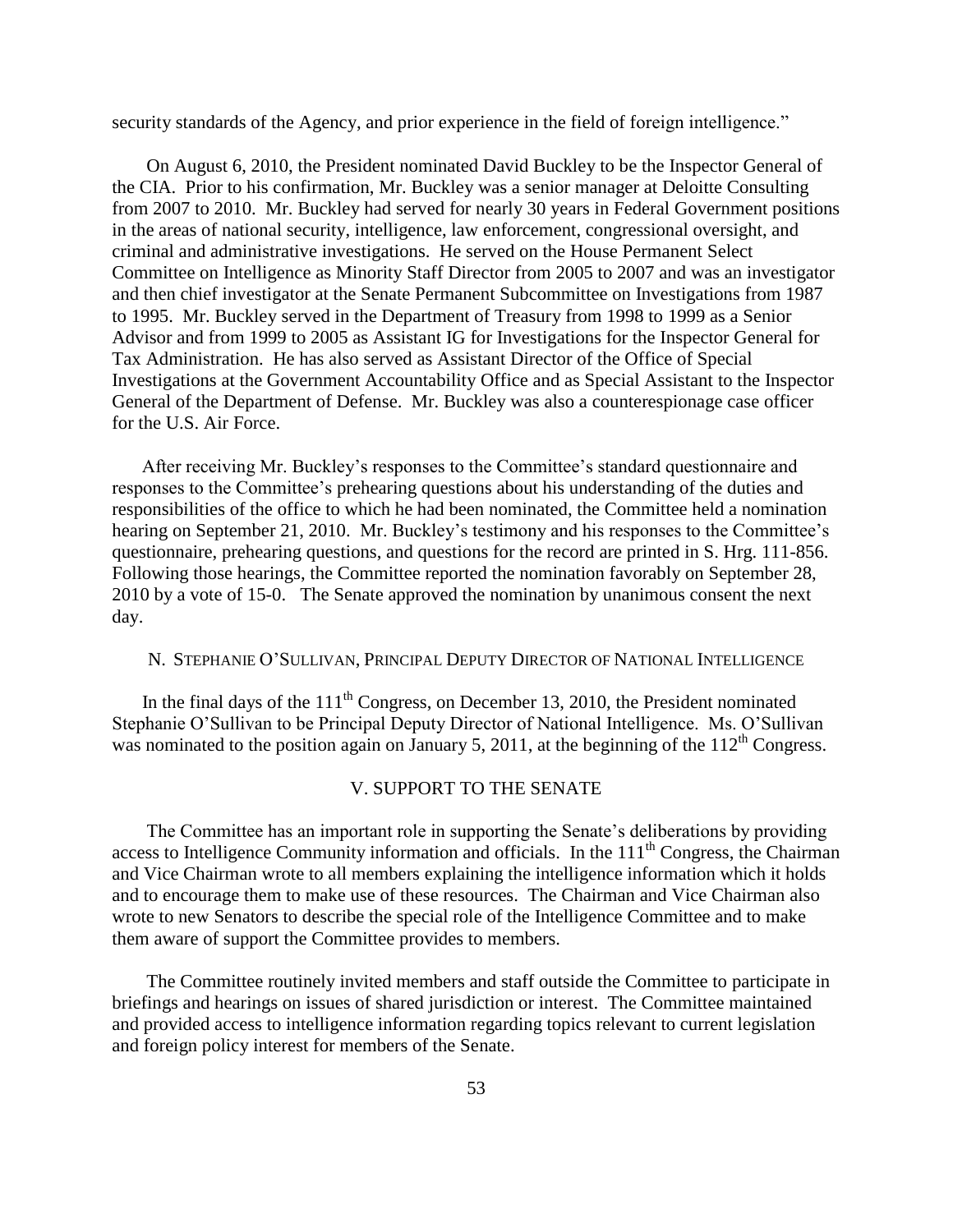The Committee also offered intelligence briefings by its professional staff to Members and assisted Members in resolving issues with intelligence agencies.

# VI. APPENDIX

## SUMMARY OF COMMITTEE ACTIONS

#### *A. Number of meetings*

During the  $111<sup>th</sup>$  Congress, the Committee held a total of 125 on-the-record interviews, meetings, briefings, and hearings, and numerous off-the-record briefings. There were 54 oversight hearings, 9 open and 1 closed confirmation hearings, 13 hearings on the IC budget, and 2 legislative hearings. Of these 79 hearings, 11 were open to the public and 68 were closed to protect classified information pursuant to Senate rules. The Committee also held 34 on-therecord briefings and meetings, and 16 business meetings including mark-ups of legislation. Additionally, the Committee staff conducted 6 on-the-record briefings and interviews and numerous off-the-record briefings.

## *B. Bills and resolutions originated by the Committee*

**S. Res. 34,** An original resolution authorizing expenditures by the Select Committee on Intelligence.

**S. 1494,** An original bill to authorize appropriations for fiscal year 2010 for intelligence and intelligence-related activities of the United States Government, the Community Management Account, and the Central Intelligence Agency Retirement and Disability System, and for other purposes.

**S. 3611,** An original bill to authorize appropriations for fiscal year 2010 for intelligence and intelligence-related activities of the United States Government, the Community Management Account, and the Central Intelligence Agency Retirement and Disability System, and for other purposes.

## *C. Bills Referred to the Committee*

**S. 147,** A bill to require the closure of the detention facility at Guantanamo Bay, Cuba, to limit the use of certain interrogation techniques, to prohibit interrogation by contractors, to require notification of the International Committee of the Red Cross of detainees, and for other purposes.

**S. 248,** A bill to prohibit the use of certain interrogation techniques and for other purposes.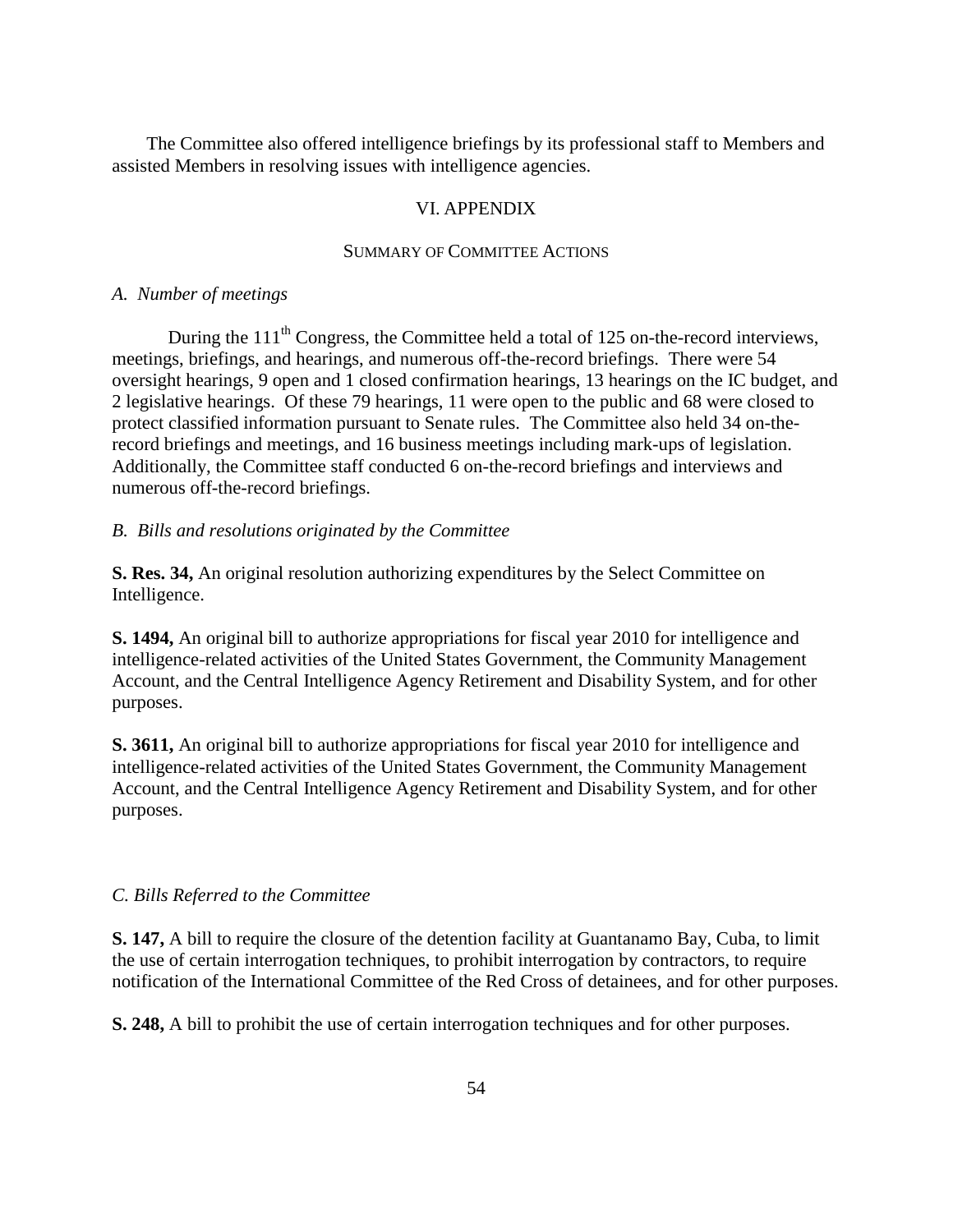**S. 385,** A bill to reaffirm and clarify the authority of the Comptroller General to audit and evaluate the programs, activities, and financial transactions of the intelligence community, and for other purposes.

**S. 1126,** A bill to require the Director of National Intelligence to submit a report to Congress on retirement benefits for former employees of Air America and for other purposes.

**S. 1387,** A bill to enable the Director of National Intelligence to transfer full-time equivalent positions to elements of the intelligence community to replace employees who are temporarily absent to participate in foreign language training, and for other purposes.

**S. 1528,** A bill to establish a Foreign Intelligence and Information Commission and for other purposes.

**S. 2834,** A bill to amend the Intelligence Reform and Terrorism Prevention Act of 2004 to establish a Security Clearance and Suitability Performance Accountability Council and for other purposes.

## *C. Publications*

Report 111-6 – Report of the Select Committee on Intelligence covering the period January 4, 2007 – January 2, 2009

S. Prt. 111-20 – Rules of Procedure (amended February 24, 2009)

Report 111-55 – Report to accompany S. 1494

S. Hrg. 111-62 – Current and Projected National Security Threats to the United States - February 12, 2009.

S. Hrg. 111-125 – Nomination of Dennis C. Blair to be Director of National Intelligence - January 22, 2009.

S. Hrg. 111-163 – Nomination of David S. Kris to be Assistant Attorney General for National Security – March 10, 2009.

S. Hrg. 111-172 – Nomination of Leon Panetta to be Director, Central Intelligence Agency – February 5 and 6, 2009.

Report 111-199 – Attempted Terrorist Attack on Northwest Airlines Flight 253 – May 24, 2010.

Report 111-223 – Report to accompany the Intelligence Authorization Act for Fiscal Year 2010 (S. 3611).